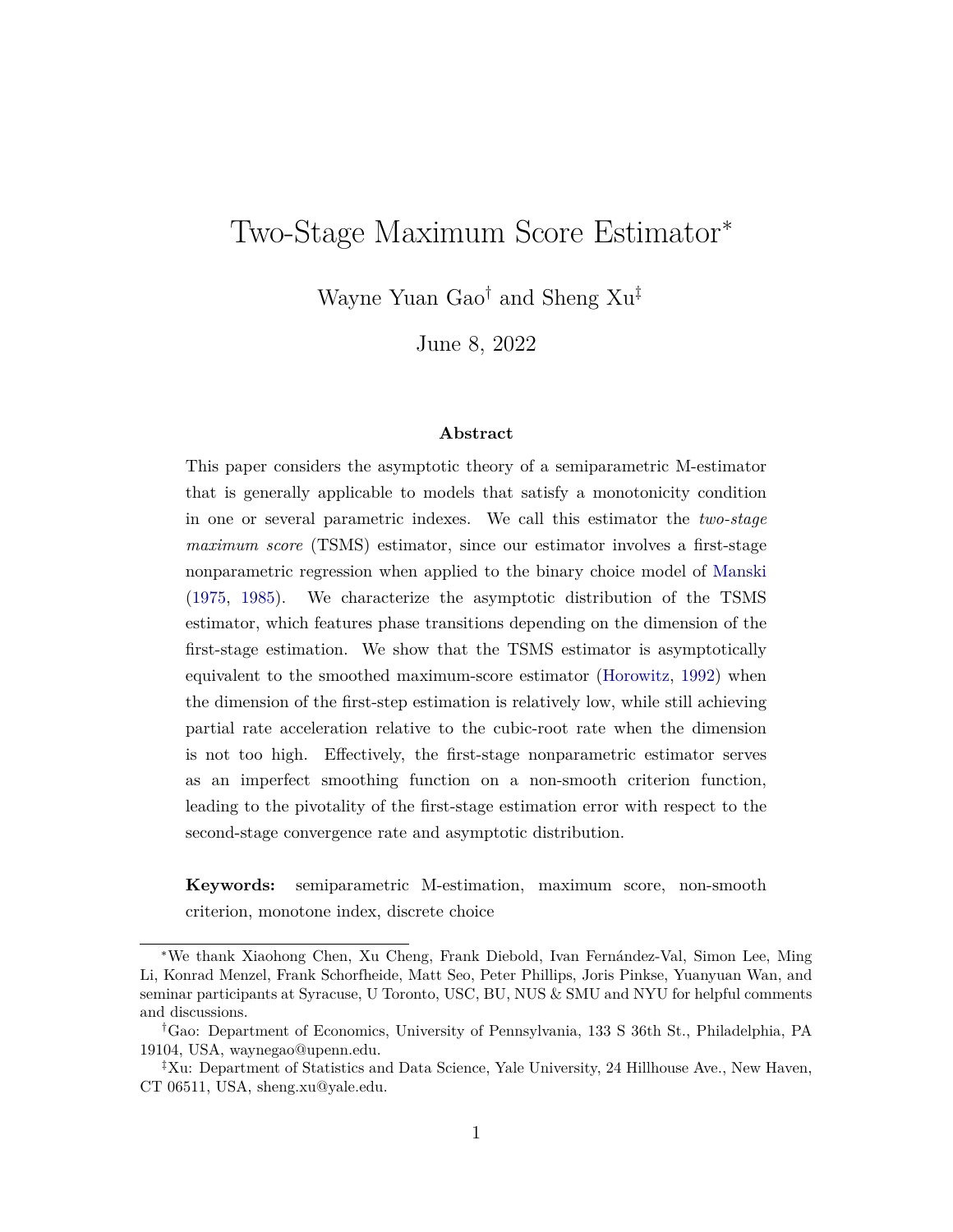## **1 Introduction**

In a sequence of papers [Manski](#page-24-0) [\(1975,](#page-24-0) [1985\)](#page-24-1) proposed and analyzed the *maximumscore estimator* for semiparametric discrete choice models, e.g.,

$$
y_i = \mathbb{1}\left\{X_i^{'}\theta_0 \geq \epsilon_i\right\}
$$

based on a median normalization med  $(\epsilon_i | X_i) = 0$  and the consequent observation

<span id="page-1-1"></span>
$$
h_0(X_i) := \mathbb{E}\left[y_i - \frac{1}{2} \middle| X_i\right] \geq 0 \quad \Leftrightarrow \quad X_i' \theta_0 \geq 0. \tag{1}
$$

Specifically, the maximum-score estimator is defined as any solution to the problem

$$
\max_{\theta} \frac{1}{n} \sum_{i=1}^{n} \left( y_i - \frac{1}{2} \right) \mathbb{1} \left\{ X_i' \theta \ge 0 \right\}.
$$

Subsequently, [Kim and Pollard](#page-24-3) [\(1990\)](#page-24-3) demonstrated the cubic-root asymptotics of the maximum-score estimator with a non-normal limit distribution, and [Horowitz](#page-24-2) [\(1992\)](#page-24-2) showed the asymptotic normality of the *smoothed* maximum score estimator<sup>[1](#page-1-0)</sup> with a faster-than- $n^{-1/3}$  but slower-than- $n^{-1/2}$  convergence rate.

In this paper we consider yet another estimator of the model above, which we call the *two-stage maximum score* (TSMS) estimator, defined as any solution to

$$
\max_{\theta} \frac{1}{n} \sum_{i=1}^{n} \hat{h}(X_i) \mathbb{1}\left\{X_i' \theta \ge 0\right\},\
$$

where  $\hat{h}$  is a consistent first-stage nonparametric estimator of  $h_0$ . Essentially, the TSMS estimator encodes the logical relationship [\(1\)](#page-1-1) in a more *literal* way: we simply replace  $h_0$  in [\(1\)](#page-1-1) with its estimator  $\hat{h}$ . We focus on analyzing the asymptotic properties of the TSMS estimator in this paper.

The applicability of the TSMS estimator, however, extends far beyond the binary choice model considered above. Consider any model such that some nonparametrically identified function of data  $h_0$  and a finite-dimensional parameter of interest  $\theta_0$  satisfy the following multi-index monotonicity condition (at zero): with  $X := (X_1, ..., X_J)$ ,

<span id="page-1-2"></span>
$$
X'_{j}\theta_{0} > 0 \text{ for every } j = 1, ..., J \quad \Rightarrow \quad h_{0}(X) > 0,
$$
  

$$
X'_{j}\theta_{0} < 0 \text{ for every } j = 1, ..., J \quad \Rightarrow \quad h_{0}(X) < 0.
$$
 (2)

<span id="page-1-0"></span><sup>&</sup>lt;sup>1</sup>The smoothed maximum score estimator is defined as the solution to  $\max_{\theta} \frac{1}{n} \sum_{i=1}^{n} (y_i - \frac{1}{2}) \Phi\left(X_i^{\prime} \theta / b_n\right)$  with a chosen smooth function  $\Phi$  and bandwidth  $b_n$ .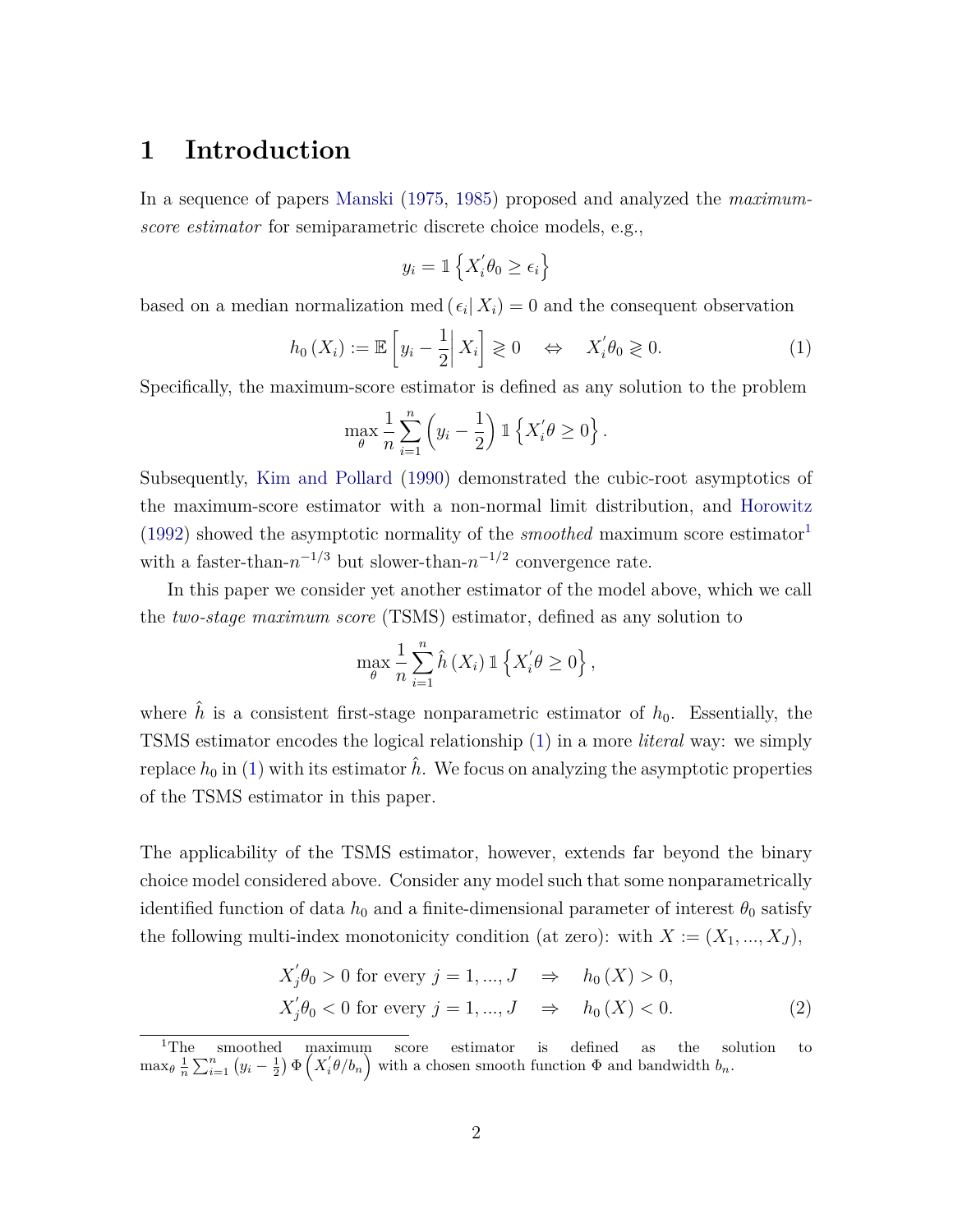Clearly [\(2\)](#page-1-2) nests [\(1\)](#page-1-1) as special case with  $J = 1$ . However, as we move to multi-index settings with  $J \geq 2$ , the *logical equivalence* relationship between the sign of  $h_0(X)$ and the sign of the parametric indexes encoded in [\(1\)](#page-1-1) is broken. Instead, [\(2\)](#page-1-2) are stated as *logical implications*, whose converses may not be generally true for  $J \geq 2$ :

<span id="page-2-0"></span>
$$
h_0(X) > 0 \quad \neq \quad X'_j \theta_0 > 0 \text{ for every } j = 1, \dots, J,
$$
\n
$$
h_0(X) < 0 \quad \neq \quad X'_j \theta_0 > 0 \text{ for every } j = 1, \dots, J.
$$

On the other hand, instead of using the logical converses above, we can leverage the *logical contrapositions* of [\(2\)](#page-1-2) as proposed in [Gao and Li](#page-23-0) [\(2020\)](#page-23-0):

$$
h_0(X) > 0 \Rightarrow \text{NOT} \left( X'_j \theta_0 < 0 \text{ for every } j = 1, ..., J \right),
$$
  
\n
$$
h_0(X) < 0 \Rightarrow \text{NOT} \left( X'_j \theta_0 > 0 \text{ for every } j = 1, ..., J \right),
$$
\n(3)

which serve as identifying restrictions on  $\theta_0$ , given that  $h_0$  is directly identified and can be nonparametrically estimated from data. The TSMS estimator in the monotone multi-index setting can then be formulated as any solution to

$$
\max_{\theta} \ -\frac{1}{n} \sum_{i=1}^{n} \left\{ \left[ \hat{h}(X_i) \right]_+ \prod_{j=1}^{J} \mathbb{1} \left\{ X'_{ij} \theta < 0 \right\} + \left[ -\hat{h}(X_i) \right]_+ \prod_{j=1}^{J} \mathbb{1} \left\{ X'_{ij} \theta > 0 \right\} \right\},
$$

where  $[\cdot]_+$  is the positive part (or "rectifier") function. It is important to note that the right hand sides of [\(3\)](#page-2-0) are not negations of each other, i.e.,

$$
\prod_{j=1}^{J} \mathbb{1}\left\{X'_{ij}\theta < 0\right\} \neq 1 - \prod_{j=1}^{J} \mathbb{1}\left\{X'_{ij}\theta > 0\right\},\
$$

thus we have to multiply  $\left[\hat{h}\left(X_i\right)\right]$  $+$  and  $\left[-\hat{h}\left(X_i\right)\right]$ + with indicators of very different sets. Hence, there are no counterparts of the original maximum score or smoothed maximum score estimators in this setting, while the TSMS estimator will still be consistent (under conditions for point identification).

For example, [Gao and Li](#page-23-0) [\(2020\)](#page-23-0) considers a semiparametric panel multinomial choice model, where infinite-dimensional fixed effects are allowed to enter into consumer utilities in an additively nonseparble way. Despite the complexity of the incorporated unobserved heterogeneity, a certain form of intertemporal differences in conditional choice probabilities satisfy [\(3\)](#page-2-0). In another paper, [Gao, Li, and Xu](#page-23-1) [\(2020\)](#page-23-1) study a dyadic network formation with nontransferable utilities, where the formation of a link requires bilateral consent from the two involved individuals. With a technique called *logical differencing* that cancels out the nonadditive unobserved het-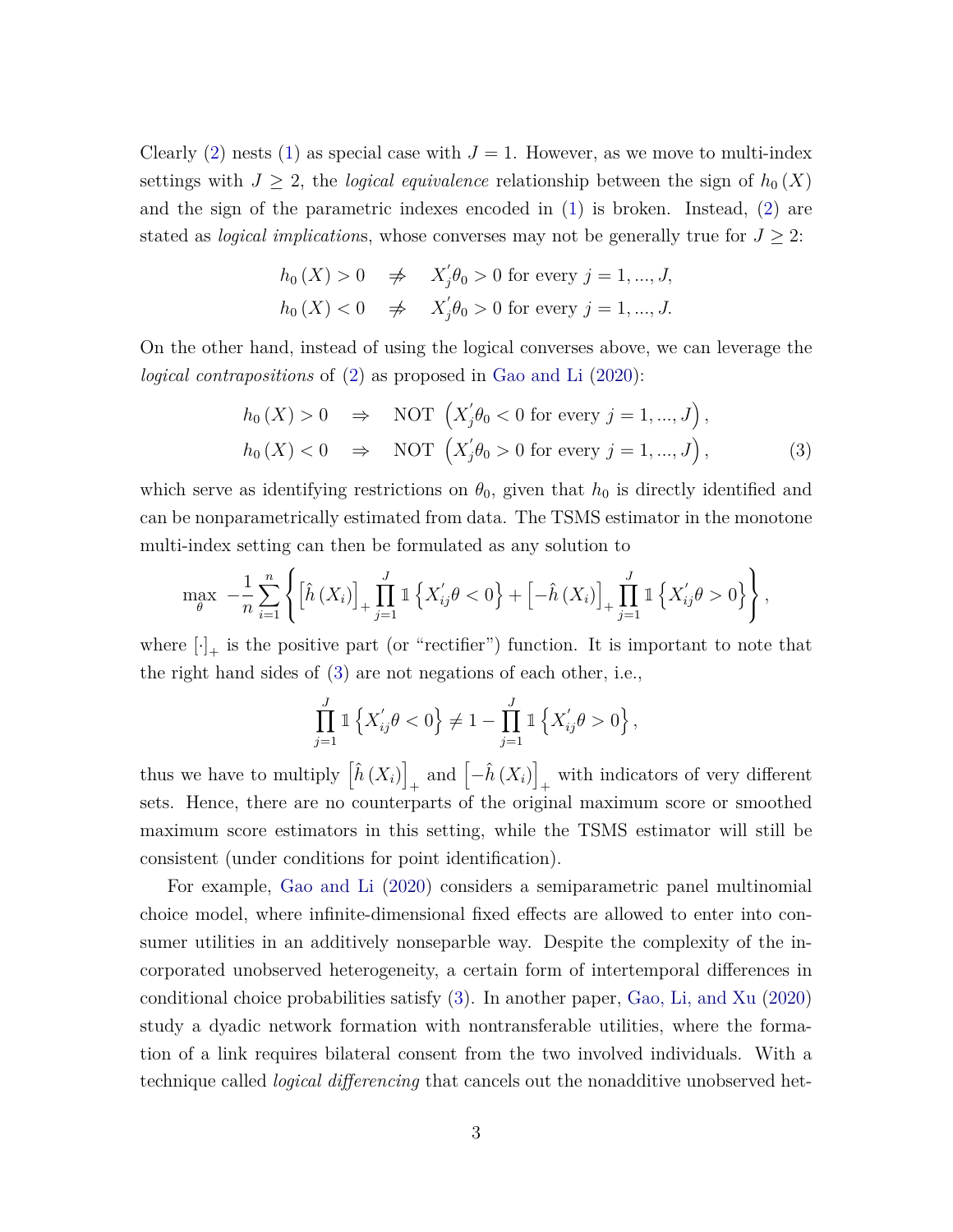erogeneity terms in the model, a nonparametrically estimable function can again be constructed to satisfy [\(3\)](#page-2-0). In both papers, the TSMS estimators are used to provide consistent estimates for the parameter of interest. There are likely to be many other applications where the TSMS estimators can be particularly useful, given that the logical implication relationships in [\(3\)](#page-2-0) can arise naturally in economic models that possess certain monotonicity properties.

Motivated by the reasons discussed above, we seek to analyze the asymptotic properties of the TSMS estimator in this paper. Since the key differences between the TSMS estimator and the (smoothed) maximum score estimator in terms of their *asymptotic* properties do not really depend on the number of indexes  $J^2$  $J^2$ , we first focus on deriving the convergence rate and asymptotic distribution of the TSMS estimator in a simple binary choice model, where the key drivers of the non-standard asymptotics for the TSMS estimator can be best explained and compared.

Using a kernel first-step estimator, we find that the asymptotics for the TSMS estimator feature two phase transitions, the thresholds of which depends on the dimensionality and the order of smoothness built in the model.

First, when the dimension of covariates is low relative to the order of smoothness, the TSMS estimator is asymptotically equivalent to the smoothed maximum score estimator, achieving the same convergence rate and a corresponding normal asymptotic distribution. This is a case where the first-stage nonparametric estimator serves as a smoothing function on the discrete indicator function in the *best possible* manner, delivering full "speed-up" from the  $n^{-1/3}$  rate of the original maximum score estimator and attaining the minimax-optimal rate of the smooth maximum score estimator.

Second, when the dimension of covariates is moderate, the TSMS estimator converges at a rate slower than  $n^{-2/5}$  but faster than  $n^{-1/3}$ , and has an asymptotic distribution characterized by the maximizer of a Gaussian process plus a linear (bias) and a quadratic drift terms. This is a scenario where the first-stage nonparametric estimation plays a *partially effective* role as a smoothing function: it dampens the effect of the discreteness of the indicator function, but the estimation error from the first-stage is too large (due to the dimension of the first-stage estimation) to be negligible. It turns out that a composite mean-zero error term of partial smoothing on

<span id="page-3-0"></span><sup>&</sup>lt;sup>2</sup>The difference in asymptotic properties should not be confused with the differences in identification strategies, which are discussed above.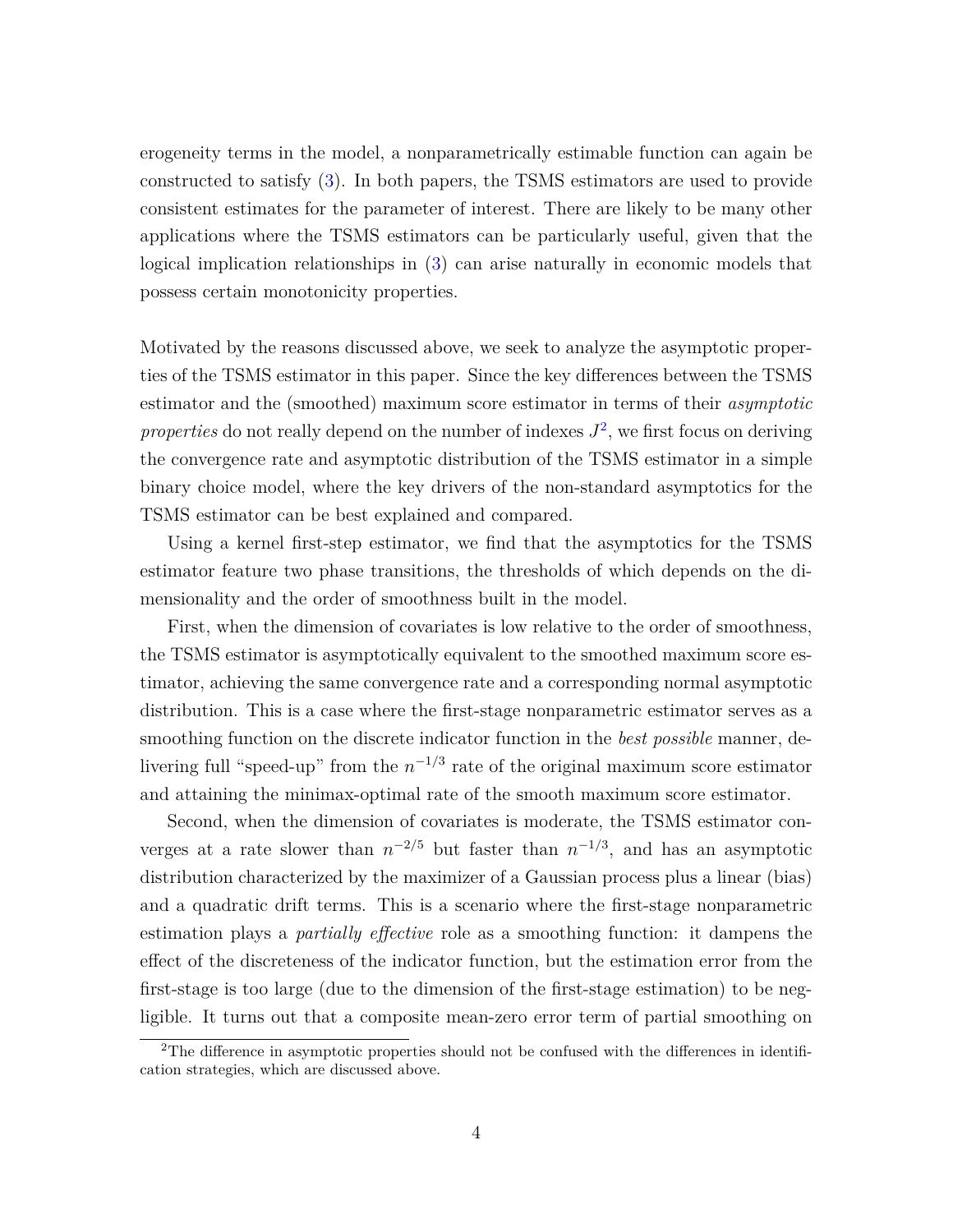indicator function is asymptotically at the same order of the bias from the first-stage estimation, hence leading to a Gaussian process as well as a bias term in the limit.

Third, when the dimension of covariates is relatively high, the TSMS estimator converges at a rate slower than  $n^{-1/3}$  that decreases with the dimension of covariates, and its asymptotic distribution (without debiasing) is degenerate at a bias term. The (mean-zero) disturbance term stays roughly at  $n^{-1/3}$ -rate, but it is dominated by the bias from the first-stage estimation. The result is intuitive, given that the performance of TSMS must be fundamentally dependent on the performance of the first-stage nonparametric estimation.

Lastly, we extend the results on convergence rate beyond the binary choice setting to monotone mult-index models.

As discussed above, our paper contributes to the line of econometric literature on maximum score or rank-order estimation that exploits monotonicity restrictions, as studied in [Manski](#page-24-0) [\(1975,](#page-24-0) [1985\)](#page-24-1), [Kim and Pollard](#page-24-3) [\(1990\)](#page-24-3), [Han](#page-23-2) [\(1987\)](#page-23-2), [Horowitz](#page-24-2) [\(1992\)](#page-24-2) and [Abrevaya](#page-22-0) [\(2000\)](#page-22-0), for example. Relatedly, the analysis of the discreteness effects of indicator functions and the feature of phase transition in asymptotic theories are also present in threshold and change-point models: e.g. [Banerjee and McKeague](#page-23-3) [\(2007\)](#page-23-3), [Lee and Seo](#page-24-4) [\(2008\)](#page-24-4), [Kosorok](#page-24-5) [\(2008\)](#page-24-5), [Song, Banerjee, and Kosorok](#page-25-0) [\(2016\)](#page-25-0), [Lee et al.](#page-24-6) [\(2018\)](#page-24-6), [Hidalgo, Lee, and Seo](#page-24-7) [\(2019\)](#page-24-7), [Lee, Liao, Seo, and Shin](#page-24-8) [\(Forthcoming\)](#page-24-8) and [Mukherjee, Banerjee, and Ritov](#page-24-9) [\(2020\)](#page-24-9).

The technical part of this paper builds upon and contributes to the large line of econometric literature on semi/non-parametric estimation. General methods and techniques used in this paper are based on [Andrews](#page-23-4) [\(1994\)](#page-23-4), [Newey](#page-24-10) [\(1994\)](#page-24-10), [Newey and](#page-24-11) [McFadden](#page-24-11) [\(1994\)](#page-24-11), [Van Der Vaart and Wellner](#page-25-1) [\(1996\)](#page-25-1), [Chen](#page-23-5) [\(2007\)](#page-23-5), [Hansen](#page-23-6) [\(2008\)](#page-23-6) and [Kosorok](#page-24-5) [\(2008\)](#page-24-5). More specifically, the handling of the non-smooth criterion functions is also studied in [Kim and Pollard](#page-24-3) [\(1990\)](#page-24-3), [Chen, Linton, and Van Keilegom](#page-23-7) [\(2003\)](#page-23-7), [Seo and Otsu](#page-25-2) [\(2018\)](#page-25-2) and [Delsol and Van Keilegom](#page-23-8) [\(2020\)](#page-23-8). However, our asymptotic theory covers an intermediate case of non-smoothness that leads to a convergence rate faster than cubic-root-style rate obtained in [Kim and Pollard](#page-24-3) [\(1990\)](#page-24-3), [Seo and Otsu](#page-25-2) [\(2018\)](#page-25-2) and the example considered in [Delsol and Van Keilegom](#page-23-8) [\(2020\)](#page-23-8), but faster than the root-*n* rate considered by [Chen, Linton, and Van Keilegom](#page-23-7) [\(2003\)](#page-23-7). This is due to a pivotal interplay between the smoothing provided by the first-stage nonparametric estimation and its estimation error, which appears to be an interesting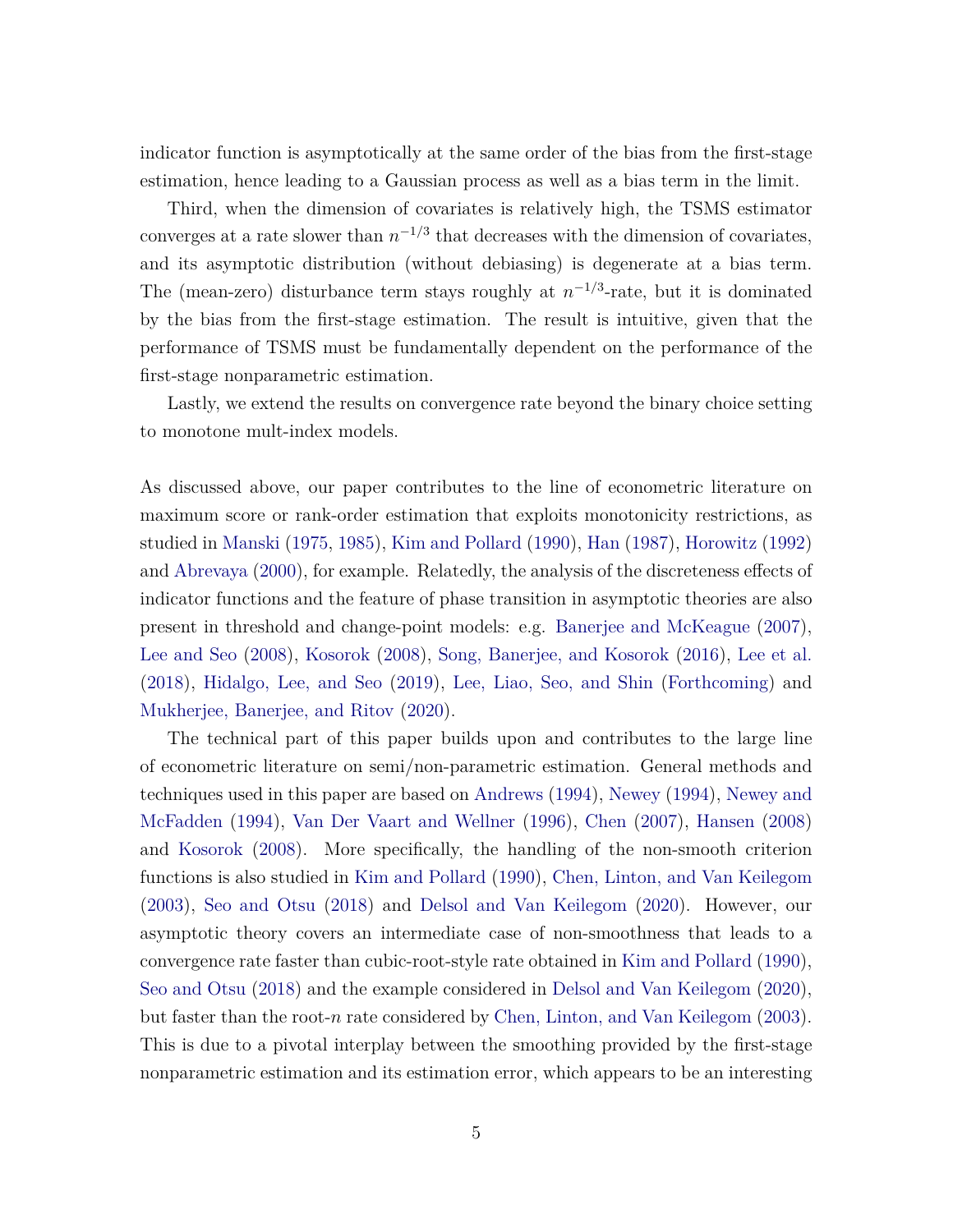feature unique to our TSMS estimator.

Lastly, this paper complements the work in [Gao and Li](#page-23-0) [\(2020\)](#page-23-0) and [Gao, Li, and](#page-23-1) [Xu](#page-23-1) [\(2020\)](#page-23-1) by providing a formal analysis of the asymptotic theory for the TSMS estimator.

## **2 TSMS Estimator in Binary Choice Model**

We start with an analytical illustration of the two-stage maximum score estimator in a binary choice setting, where the TSMS estimator can be very clearly related to and compared with existing results in the literature, in particular [Manski](#page-24-0) [\(1975,](#page-24-0) [1985\)](#page-24-1), [Kim and Pollard](#page-24-3) [\(1990\)](#page-24-3), [Horowitz](#page-24-2) [\(1992\)](#page-24-2) and [Seo and Otsu](#page-25-2) [\(2018\)](#page-25-2). To better convey the key ideas, in this section we will impose several simplifying assumptions that are stronger than necessary. We refer the readers to Section for a more general treatment.

### **2.1 Model Setup**

Consider the following model a la [Manski](#page-24-0) [\(1975,](#page-24-0) [1985\)](#page-24-1):

<span id="page-5-1"></span>
$$
y_i = \mathbb{1}\left\{X_i'\theta_0 \ge \epsilon_i\right\},\tag{4}
$$

where  $y_i$  is an observed binary outcome variable,  $X_i$  is a vector of observed covariates taking values in  $\mathbb{R}^d$ ,  $\theta_0 \in \mathbb{R}^d$  is the unknown true parameter, and  $\epsilon_i$  is an unobserved scalar random variable that satisfies the conditional median restriction med  $(\epsilon_i | X_i)$ 0*.* Defining

<span id="page-5-0"></span>
$$
Q_0(\theta) := \mathbb{E}\left[\left(y_i - \frac{1}{2}\right) \mathbb{1}\left\{X'_i \theta \ge 0\right\}\right],\tag{5}
$$

we know by [Manski](#page-24-0) [\(1975,](#page-24-0) [1985\)](#page-24-1), under appropriate conditions,  $\theta_0$  is the unique maximizer of *Q*<sup>0</sup> on

$$
\mathbb{S}^{d-1} := \left\{ u \in \mathbb{R}^d : ||u|| = 1 \right\},\
$$

based on which the maximum score (MS thereafter) estimator is constructed as

<span id="page-5-2"></span>
$$
\hat{\theta}_{MS} : \in \arg\max_{\theta \in \mathbb{S}^{d-1}} \frac{1}{n} \sum_{i=1}^n \left( y_i - \frac{1}{2} \right) \mathbb{1} \left\{ X_i' \theta \ge 0 \right\}.
$$
 (6)

[Kim and Pollard](#page-24-3) [\(1990\)](#page-24-3) demonstrated the cubic-root asymptotics of the MS estimator  $n^{\frac{1}{3}}\left(\hat{\beta}_{MS} - \beta_0\right) \stackrel{d}{\longrightarrow} \arg \max_{s \in \mathbb{S}^{D-1}} Z\left(s\right)$ . Alternatively, [Horowitz](#page-24-2) [\(1992\)](#page-24-2) considered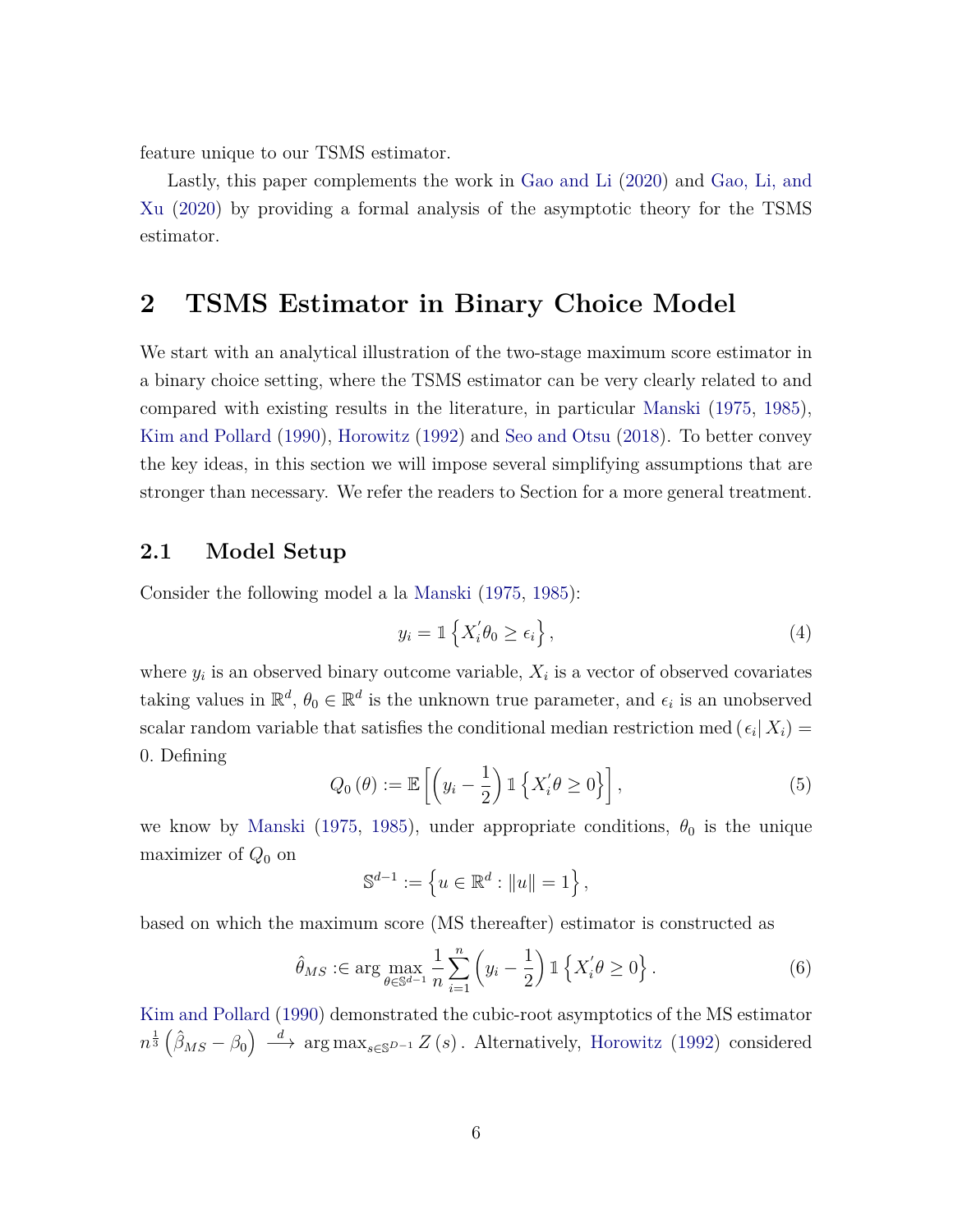the smoothed maximum score (SMS thereafter) estimator

<span id="page-6-1"></span>
$$
\hat{\theta}_{SMS} := \arg \max_{\theta: |\theta_1| = 1} \frac{1}{n} \sum_{i=1}^n \left( y_i - \frac{1}{2} \right) \Phi \left( \frac{X_i' \theta}{b_n} \right) \tag{7}
$$

under the alternative normalization  $|\theta_1| = 1$ , where  $\Phi : \mathbb{R} \to [0,1]$  is a smooth kernel function and  $b_n$  is a tuning parameter that shrinks towards 0 as  $n \to \infty$ . By [Horowitz](#page-24-2) [\(1992\)](#page-24-2) the SMS estimator is asymptotically normal with a convergence rate of  $n^{-2/5}$  when, say, the kernel function  $\Phi$  is taken to be the CDF of the standard normal distribution. More precisely, writing  $\hat{\theta}_{SMS} \equiv (\hat{\theta}_{1,SMS}, \tilde{\theta}_{SMS})$ , we have  $n^{-\frac{2}{5}}\left(\tilde{\theta}_{SMS} - \tilde{\theta}_0\right) \stackrel{d}{\longrightarrow} \mathcal{N}\left(\mu_{SMS}, \Sigma_{SMS}\right)$  for some deterministic  $\mu_{SMS}$  and  $\Sigma_{SMS}$ . Moreover, with high-order kernel functions, the rate could be improved to be arbitrarily close to  $n^{-1/2}$ .

In this paper we consider yet another form of estimator, which we call "two-step maximum score (TSMS) estimator", based on exactly the same population criterion function *Q*<sup>0</sup> defined above in [\(5\)](#page-5-0). Observing that *Q*<sup>0</sup> can be equivalently written as

$$
Q_0(\theta) = \mathbb{E}\left[h_0(X_i) \mathbb{1}\left\{X_i'\theta \ge 0\right\}\right]
$$

with

$$
h_0(x) := \mathbb{E}[y_i | X_i = x] - \frac{1}{2},
$$

we define the TSMS estimator as

<span id="page-6-2"></span>
$$
\hat{\theta} : \in \arg \max_{\theta \in \mathbb{S}^{d-1}} \frac{1}{n} \sum_{i=1}^{n} \hat{h}(X_i) \mathbb{1}\left\{X_i^{\prime} \theta \ge 0\right\},\tag{8}
$$

where  $\hat{h}$  is any first-stage nonparametric estimator of  $h_0$ .

<span id="page-6-0"></span>**Assumption 1.** *Write*  $\mathcal{X} := Supp(X_i) \subseteq \mathbb{R}^d$  *and suppose*  $\theta_0 \in \mathbb{S}^{d-1}$ *. Assume the following:*

- (a)  $(y_i, X_i, \epsilon_i)_{i=1}^n$  *is i.i.d.* and satisfies model [\(4\)](#page-5-1).
- *(b) The (unknown) conditional CDF*  $F(\epsilon|x)$  *of*  $\epsilon_i$  *given*  $X_i = x$  *is twice continuously differentiable w.r.t.*  $(\epsilon, x) \in \mathbb{R} \times \mathcal{X}$  with uniformly bounded first and second *derivatives (bounded by some positive constant*  $M < \infty$ ).
- *(c) The conditional PDF*  $f(\epsilon|x)$  *of*  $\epsilon_i$  *given*  $X_i = x$  *is strictly positive for any*  $\epsilon \in \mathbb{R}$ *and*  $x \in \mathcal{X}$ *.*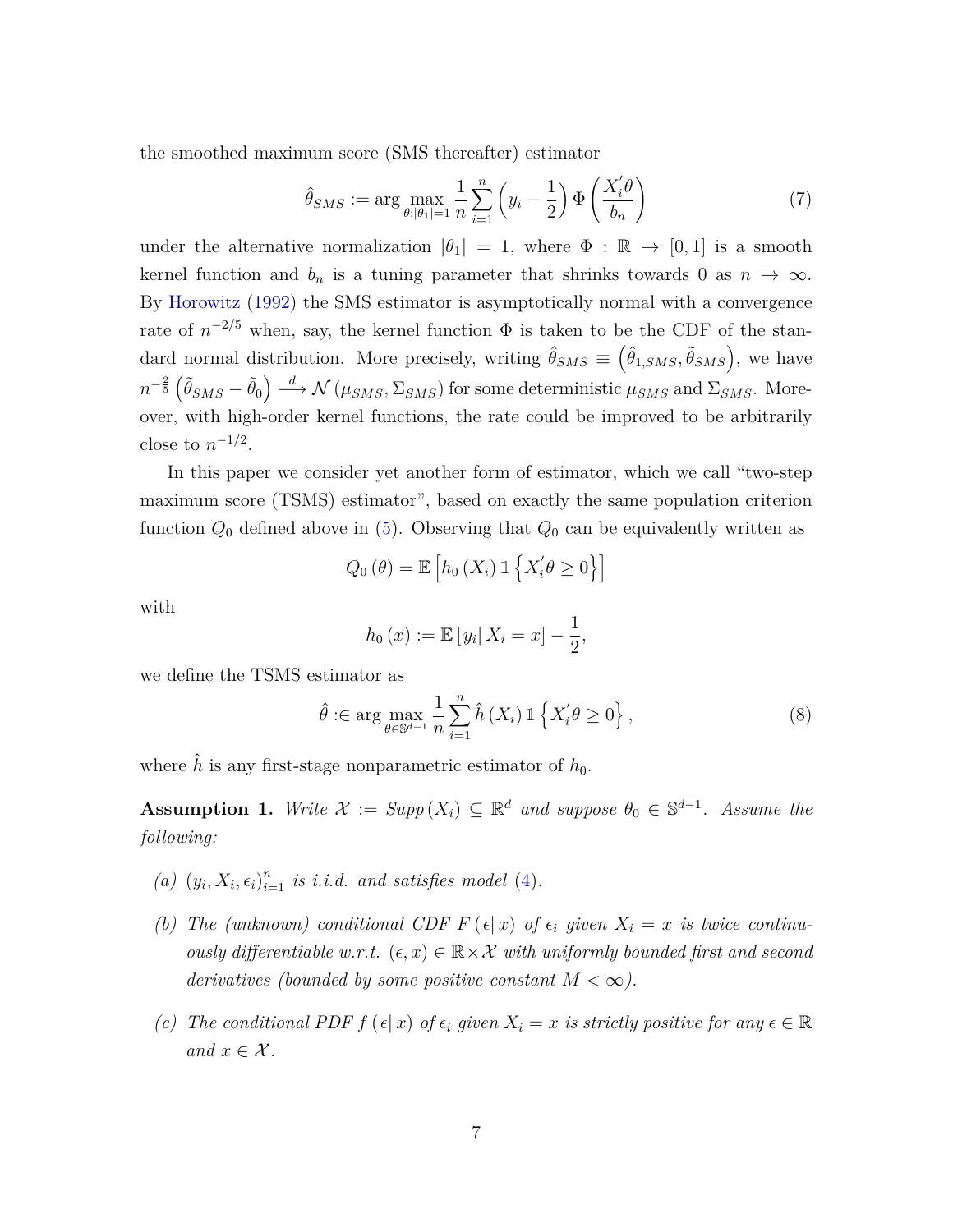*(d) The conditional median of*  $\epsilon_i$  *given*  $X_i = x$  *is zero, i.e.,* 

$$
F(0|x) = \frac{1}{2}, \quad \forall x \in \mathcal{X}.
$$

(e)  $X_i$  is uniformly distributed with support given by the open unit ball in  $\mathbb{R}^d$ , i.e.,

$$
\mathcal{X} = \mathbb{B}^d := \left\{ x \in \mathbb{R}^d : ||x|| < 1 \right\}.
$$

Under Assumption [\(1\)](#page-6-0), it is easy to show that  $\theta_0$  is point identified as the unique maximizer of  $Q_0$  over  $\mathbb{S}^{d-1}$ .

Furthermore, we note that the smoothness condition in Assumption  $(1)(b)$  $(1)(b)$ imply the following smoothness condition on the unknown function  $h_0(x) :=$  $\mathbb{E} \left[ y_i - \frac{1}{2} \right]$ 2  $X_i = x$ .

<span id="page-7-0"></span>**Corollary 1.** *Under Assumption*  $1(b)$  $1(b)$ ,  $h_0(x)$  *is twice differentiable w.r.t. x with uniformly bounded first and second derivatives.*

### **2.2 Asymptotic Theory**

Before presenting the formal results, we first explain how our TSMS estimator differs from the MS and the SMS estimator, and provide some intuitions about the key features of the asymptotics of the TSMS estimator. For this purpose we write

$$
g_i^{MS}(\theta) := \left(y_i - \frac{1}{2}\right) \mathbb{1} \left\{X_i' \theta \ge 0\right\},
$$
  

$$
g_i^{SMS}(\theta) := \left(y_i - \frac{1}{2}\right) \Phi \left\{\frac{X_i' \theta}{b_n}\right\},
$$
  

$$
g_i^{TSMS}(\theta) := \hat{h}(X_i) \mathbb{1} \left\{X_i' \theta \ge 0\right\},
$$

which are the (random) functions of  $\theta$  being averaged into the sample criterion for the MS, TMS and TSMS estimators above in  $(6)$ ,  $(7)$  and  $(8)$ .

Notice first that the indicator function  $\mathbb{1}\left\{X_i^{\prime}\right\}$  $g_i^{'\prime} \theta \geq 0$  is not smoothed out by a CDF-type kernel function as in  $g_i^{SMS}(\theta)$ . Consequently, our TSMS sample criterion is discontinuous in  $\theta$  while having zero derivative with respect to  $\theta$  almost everywhere, and thus we cannot characterize the TSMS estimator by first-order conditions as in [Horowitz](#page-24-2) [\(1992\)](#page-24-2). More generally, we cannot directly use existing asymptotic theories based on the (Lipschitz) continuity and differentiability of the criterion function in parameters.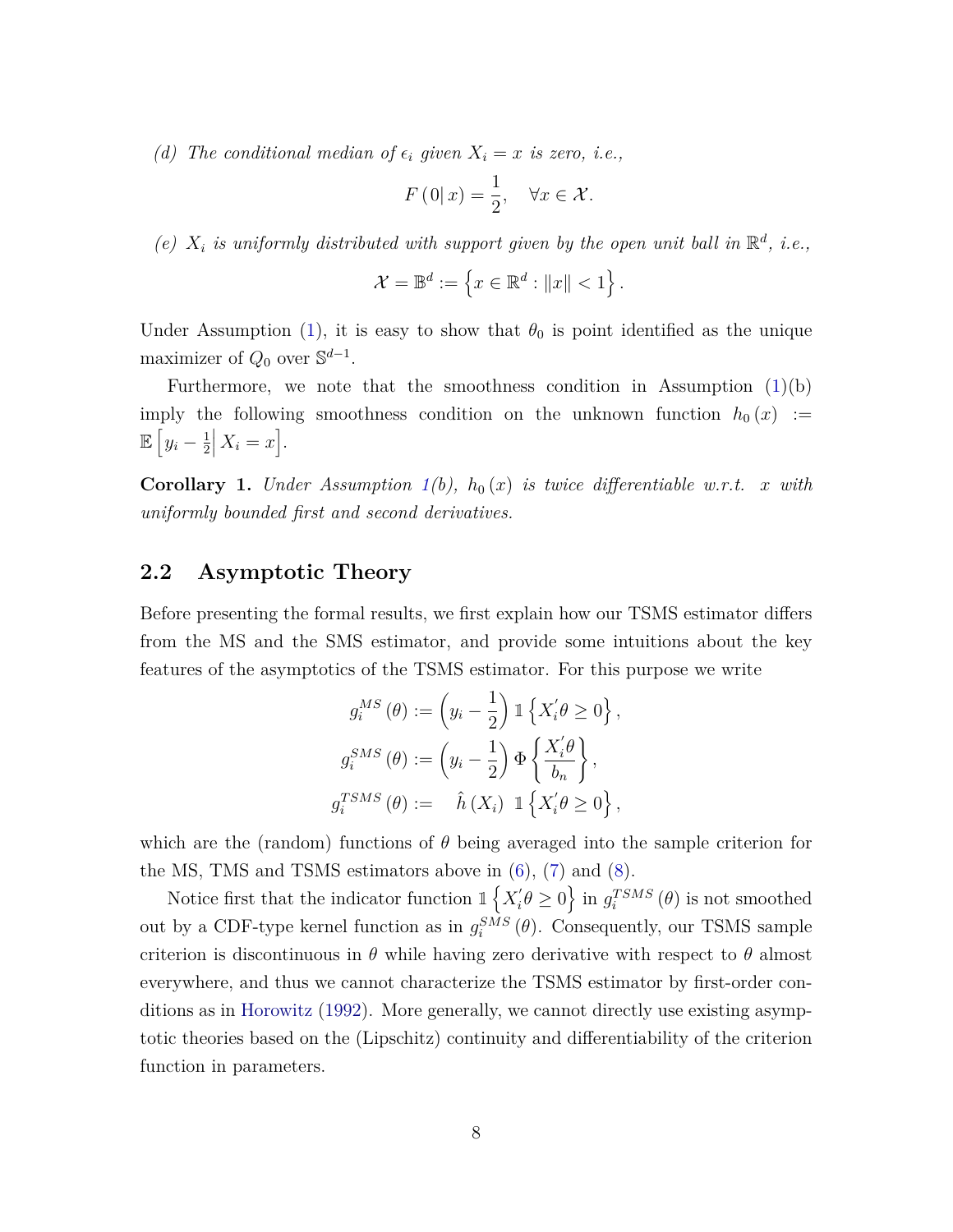In the meanwhile, the TSMS sample criterion is also very different from the original MS sample criterion, as in  $g_i^{MS}(\theta)$ , the term  $(y_i - \frac{1}{2})$ 2 ) is also discrete in addition to the indicator function  $\mathbb{1}\left\{X_i\right\}$  $\left\{ \theta \geq 0 \right\}$ . As explained in [Kim and Pollard](#page-24-3) [\(1990\)](#page-24-3), for  $\theta$ close to  $\theta_0$ , the expected squared difference between  $g_i^{MS}(\theta)$  and  $g_i^{MS}(\theta_0)$ :

$$
\mathbb{E}\left|g_i^{MS}(\theta) - g_i^{MS}(\theta_0)\right|^2 = \mathbb{E}\left|\mathbb{1}\left\{X_i'\theta \ge 0\right\} - \mathbb{1}\left\{X_i'\theta_0 \ge 0\right\}\right| = O\left(\|\theta - \theta_0\|\right) \tag{9}
$$

is of the same order of magnitude as  $\|\theta - \theta_0\|$ , which is the key driver for the cubic-root asymptotics. However, in our case

$$
\mathbb{E}\left|g_i^{TSMS}\left(\theta\right) - g_i^{TSMS}\left(\theta_0\right)\right|^2 = \mathbb{E}\left[\hat{h}^2\left(X_i\right) \middle| \mathbb{1}\left\{X_i'\theta \ge 0\right\} - \mathbb{1}\left\{X_i'\theta_0 \ge 0\right\}\right|\right]
$$

where  $\hat{h}^2(X_i)$  enters as a weighting on the discrete difference in indicators. As it turns out,  $\hat{h}(X_i)$  will actually help smooth out the indicator function and making the expected squared difference above to be smaller than  $\|\theta - \theta_0\|$ , even though  $\tilde{h}(X_i)$ itself does not depend on *θ*.

To see this, notice that whenever  $\mathbb{1}\left\{x' \theta \ge 0\right\} \neq \mathbb{1}\left\{x' \theta_0 \ge 0\right\}$  occurs, 0 must lie between  $x' \theta$  and  $x' \theta_0$ . Consider first the case of

<span id="page-8-1"></span><span id="page-8-0"></span>
$$
x^{'}\theta_0 \ge 0 > x^{'}\theta. \tag{10}
$$

When  $\theta$  is close to  $\theta_0$  in the sense of  $\|\theta - \theta_0\|$  being very close to 0, the difference between  $x' \theta$  and  $x' \theta_0$  must also be small, since

$$
\left| x^{'}\theta - x^{'}\theta_0 \right| \leq \|x\| \left\|\theta - \theta_0\right\| \leq \left\|\theta - \theta_0\right\|.
$$

Hence, together with [\(10\)](#page-8-0) we have

$$
x^{'}\theta_0 \ge 0 > x^{'}\theta = x^{'}\theta_0 + \left(x^{'}\theta - x^{'}\theta_0\right) \ge x^{'}\theta_0 - \|\theta - \theta_0\|,
$$

which implies that

$$
0\leq x^{'}\theta_{0}<\left\Vert \theta-\theta_{0}\right\Vert ,
$$

Now, define

$$
\overline{x} := x - \|\theta - \theta_0\| \theta'_0,
$$

we have  $\overline{x}'\theta_0 = x'\theta_0 - \|\theta - \theta_0\| < 0$  and hence

$$
h_0(\overline{x}) = F\left(\overline{x}'\theta_0\middle|\overline{x}\right) - \frac{1}{2} < F\left(0\middle|\overline{x}\right) - \frac{1}{2} = 0.
$$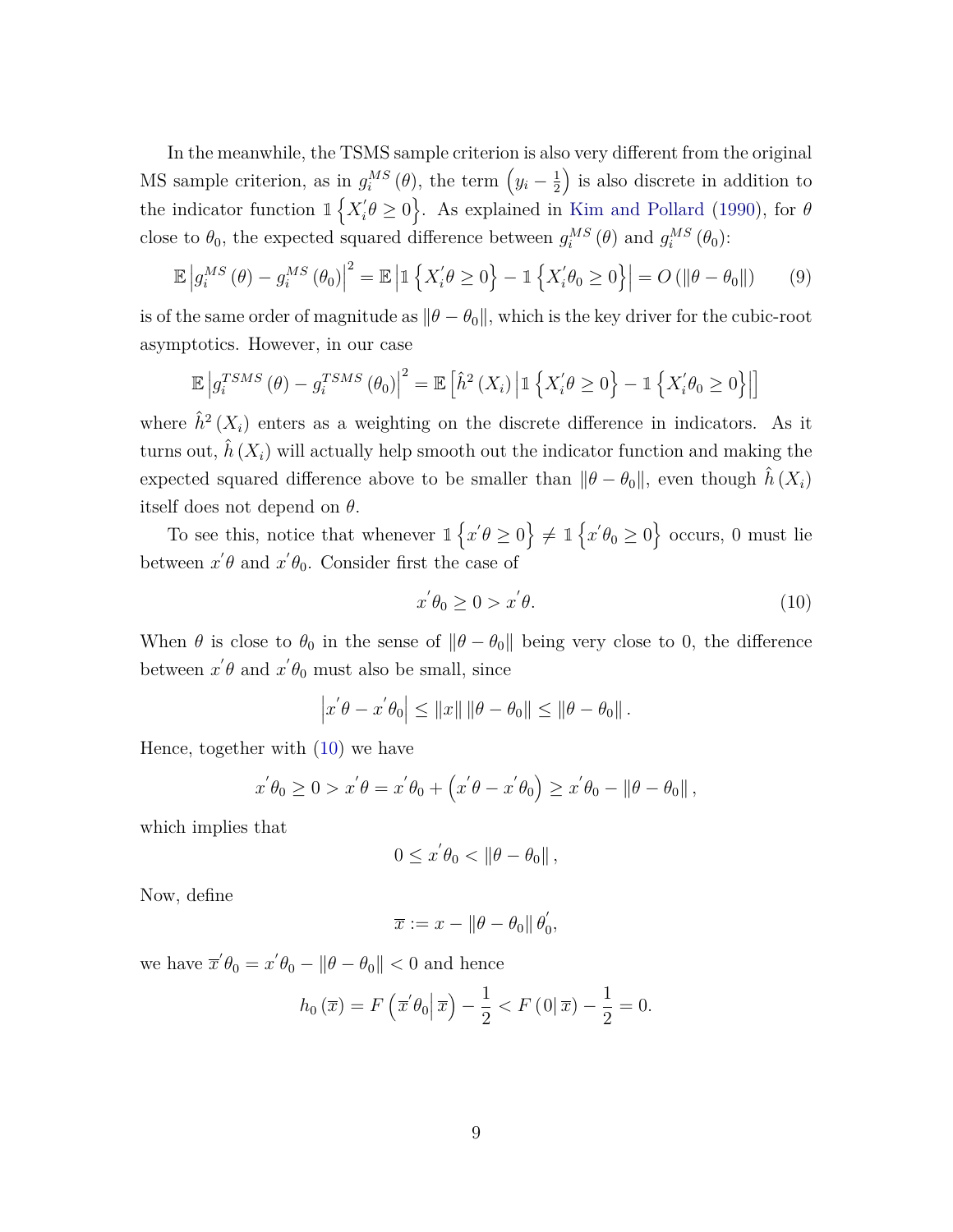However, by [\(10\)](#page-8-0) we have  $x' \theta_0 \geq 0$  and thus

$$
h_0(x) = F(x'\theta_0|x) - \frac{1}{2} \ge F(0|x) - \frac{1}{2} = 0.
$$

By Lemma [1,](#page-7-0) we then have

$$
h_0(x) \ge 0 > h_0(\overline{x}) = h_0(x) + \nabla_x h_0(\tilde{x}) (\overline{x} - x_0)
$$
  
> 
$$
h_0(x) - \sup_{\tilde{x}} |\nabla_x h_0(\tilde{x})| \cdot ||\overline{x} - x_0||
$$
  

$$
\ge h_0(x) - M \cdot ||\theta - \theta_0|| \cdot 1
$$

which implies that

$$
0 \leq h_0(x) \leq M \cdot \|\theta - \theta_0\|.
$$

A similar argument applies to the case of

$$
x^{'}\theta_{0} < 0 \leq x^{'}\theta,
$$

which implies that

$$
0 > h_0(x) > -M \cdot \|\theta - \theta_0\|.
$$

Together, we have

$$
\mathbb{1}\left\{x'\theta \ge 0\right\} \ne \mathbb{1}\left\{x'\theta_0 \ge 0\right\} \Rightarrow |x'\theta_0| \le \|\theta - \theta_0\|
$$
  

$$
\Rightarrow h_0(x) \le M \|\theta - \theta_0\|
$$

and thus

$$
h_0(x) \left| \mathbb{1} \left\{ x' \theta \ge 0 \right\} - \mathbb{1} \left\{ x' \theta_0 \ge 0 \right\} \right| \le M \left\| \theta - \theta_0 \right\|,
$$

i.e.,  $h_0(x)$  automatically shrinks any nonzero difference between the two indicators  $\mathbb{1}\left\{x' \theta \geq 0\right\}$  and  $\mathbb{1}\left\{x' \theta_0 \geq 0\right\}$  as  $\theta$  gets closer to 0. This results in

$$
\mathbb{E}\left[h_0^2\left(X_i\right)\middle|\mathbb{1}\left\{X'_i\theta\geq 0\right\}-\mathbb{1}\left\{X'_i\theta_0\geq 0\right\}\right|\right]=o\left(\left\|\theta-\theta_0\right\|\right),\
$$

which contrasts sharply with the  $O(||\theta - \theta_0||)$  magnitude on the right-hand side of  $(9).$  $(9).$ 

The discussion above will be formally captured by Lemma [1.](#page-10-0)

We now proceed to a formal development of the TSMS asymptotic theory. For any  $\theta \in \Theta$  and any (deterministic) function  $h : \mathbb{R}^d \to \mathbb{R}$  in  $L_{2(X)}$ , write

$$
g_{\theta,h}(x) := h(x) \mathbb{1}\left\{x'\theta > 0\right\}, \ \forall x \in \mathbb{R}^d,
$$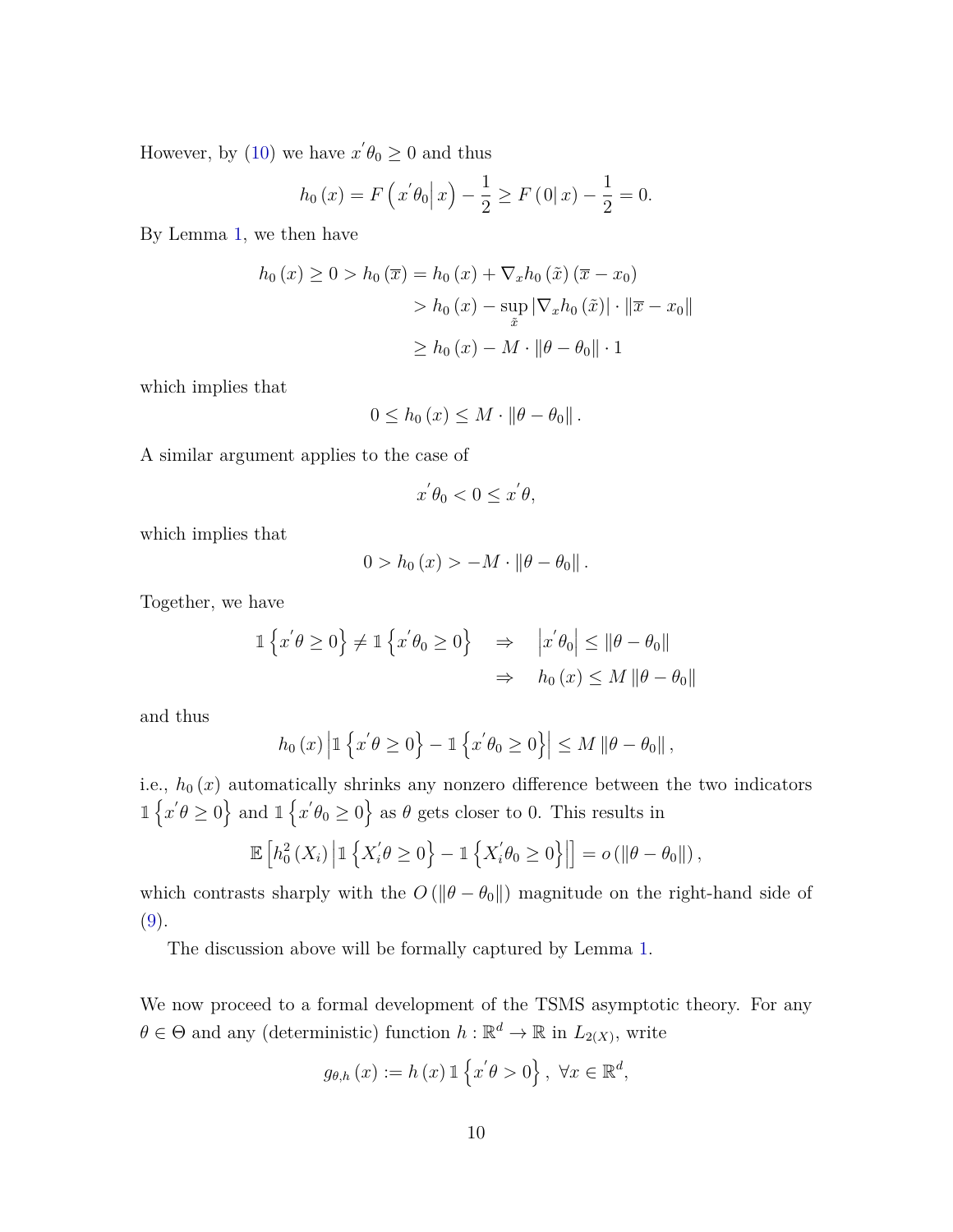$$
Pg_{\theta,h} := \int g_{\theta,h}(x) dP(x),
$$
  

$$
\mathbb{P}_n g_{\theta,h} := \frac{1}{n} \sum_{i=1}^n g_{\theta,h}(X_i).
$$
  

$$
\mathbb{G}_n g_{\theta,h} := \sqrt{n} (\mathbb{P}_n g_{\theta,h} - P g_{\theta,h})
$$

so that

$$
\mathbb{P}_n(g_{\theta,\hat{h}} - g_{\theta_0,\hat{h}}) = \frac{1}{\sqrt{n}} \mathbb{G}_n (g_{\theta,h_0} - g_{\theta_0,h_0}) + \frac{1}{\sqrt{n}} \mathbb{G}_n (g_{\theta,\hat{h}} - g_{\theta_0,\hat{h}} - g_{\theta,h_0} + g_{\theta_0,h_0}) + P(g_{\theta,\hat{h}} - g_{\theta_0,\hat{h}})
$$
\n(11)

and we proceed to deal with the three terms on the right hand side of [\(11\)](#page-10-1) separately.

Lemma [1](#page-10-0) below presents a maximal inequality about the first term, and formalizes our previous discussion that the smoothness of the function  $g_{\theta,h_0}$  with respect to  $\theta$  in a small neighborhood of  $\theta_0$ :

<span id="page-10-0"></span>**Lemma 1.** *Under Assumption [1,](#page-6-0) for some constant*  $M_1 > 0$ *,* 

<span id="page-10-2"></span><span id="page-10-1"></span>
$$
P \sup_{\|\theta-\theta_0\| \le \delta} |\mathbb{G}_n \left( g_{\theta,h_0} - g_{\theta_0,h_0} \right)| \le M_1 \delta^{\frac{3}{2}}.
$$
 (12)

The term  $\delta^{\frac{3}{2}}$  on the right hand side of [\(12\)](#page-10-2) is in sharp contrast with, and much smaller than, the corresponding term  $\delta^{\frac{1}{2}}$  under the usual setting with  $n^{-1/3}$ -asymptotics, such as in [Kim and Pollard](#page-24-3) [\(1990\)](#page-24-3) and [Seo and Otsu](#page-25-2) [\(2018\)](#page-25-2). In fact, the smoothing by  $h_0$  is so strong that  $\delta^{\frac{3}{2}}$  is even of a smaller magnitude than *δ*, which corresponds to the standard  $n^{-1/2}$ -asymptotics. This implies that, if we *knew* the true  $h_0$ , then any point estimator from  $\arg \max_{\theta \in \Theta} \mathbb{P}_n g_{\theta, h_0}$  would actually converge to  $\theta_0$  at the *n*-rate. Such "super-consistent" rate would be reminiscent of the super-consistent least-square estimator in change-point models [Kosorok](#page-24-5) [\(2008\)](#page-24-5); [Lee and Seo](#page-24-4) [\(2008\)](#page-24-4); [Song, Banerjee, and Kosorok](#page-25-0) [\(2016,](#page-25-0) Section 14.5.1). Of course, since  $h_0$  needs to be estimated in practice, we need to account for the estimation error as captured by the remaining two terms in [\(11\)](#page-10-1). As it turns out, the term  $\delta^{\frac{3}{2}}$  is negligible in comparison with those terms.

We now turn to the second term in [\(11\)](#page-10-1), which corresponds to the usual stochastic equicontinuity term in the semiparametric estimation literature. We impose the fol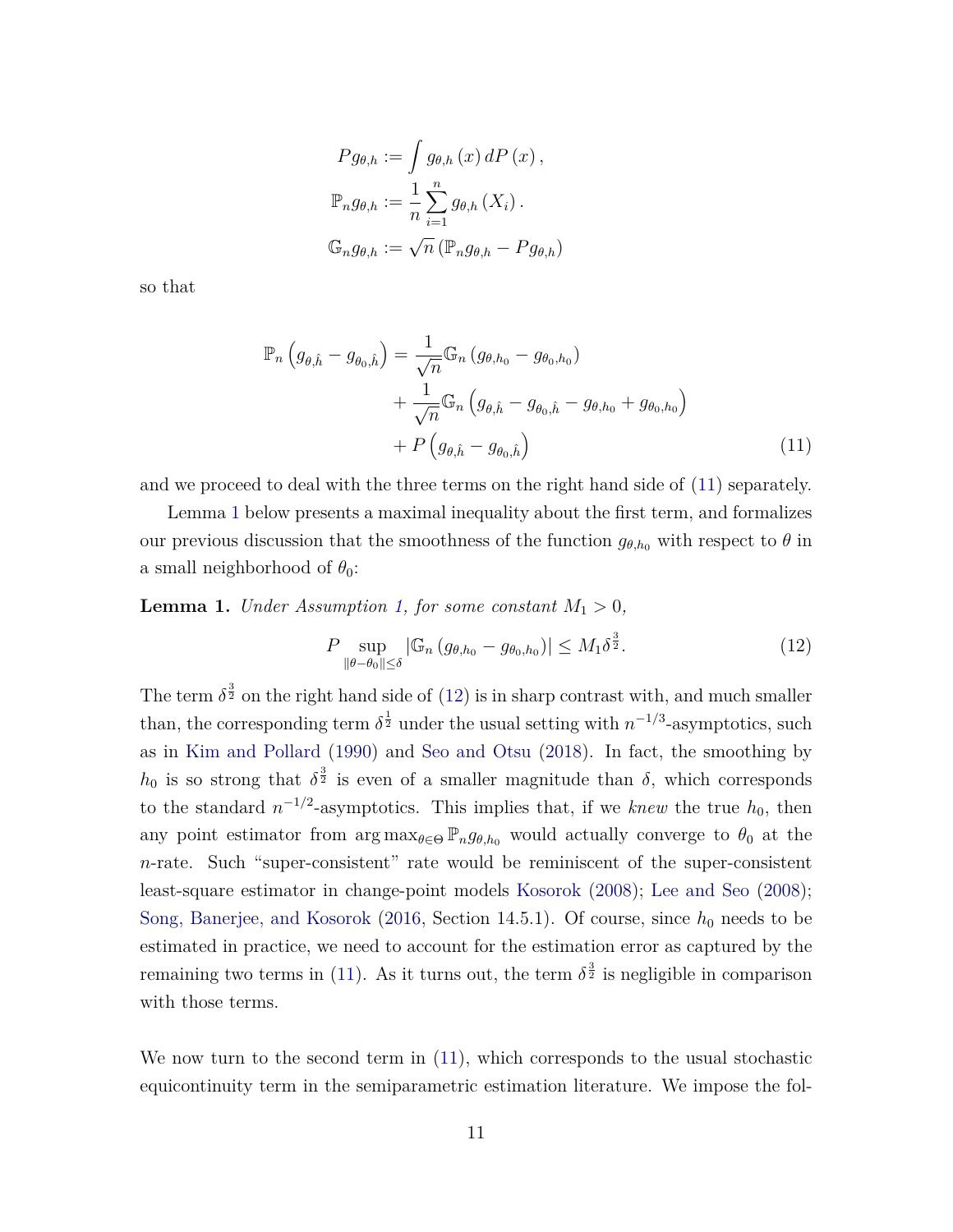lowing standard smoothness condition on the functional space of  $h_0$  and the sup-norm convergence of the first-stage estimator  $\hat{h}$ . Specifically, let  $\mathcal{C}_{M}^{[d]+1}(\mathcal{X})$  denote a class of functions on X that possess uniformly bounded derivatives up to order  $|d|+1$ .

<span id="page-11-1"></span>**Assumption 2.** *(i)*  $h_0 \in \mathcal{H} \subseteq C_M^{\lfloor d \rfloor + 1}(\mathcal{X})$  *(ii)*  $\hat{h} \in \mathcal{H}$  *with probability approaching* 1  $and (iii)$   $\left\| \hat{h} - h_0 \right\|_{\infty} = O_p(a_n).$ 

See, for example, [Hansen](#page-23-6) [\(2008\)](#page-23-6), [Belloni et al.](#page-23-9) [\(2015\)](#page-23-9) and [Chen and Christensen](#page-23-10) [\(2015\)](#page-23-10) for results on the sup-norm convergence of kernel and sieve estimators. Lemma [2](#page-11-0) below then allows us to control the second term in [\(11\)](#page-10-1).

<span id="page-11-0"></span>**Lemma [2](#page-11-1).** *Under Assumptions* [1-](#page-6-0)2 *with*  $\mathcal{H} := \mathcal{C}_M^{\lfloor d \rfloor + 1}(\mathcal{X})$  *, for some constant*  $M_2 > 0$ *,* 

<span id="page-11-2"></span>
$$
P \sup_{\theta \in \Theta, h \in \mathcal{H}: \|\theta - \theta_0\| \le \delta, \|h - h_0\|_{\infty} \le K a_n} |\mathbb{G}_n (g_{\theta,h} - g_{\theta_0,h} - g_{\theta,h_0} + g_{\theta_0,h_0})| \le M_2 a_n \sqrt{\delta}.
$$
 (13)

We note that the term  $\sqrt{\delta}$  due to the non-smoothness of the indicator function now shows up on the right hand side of  $(13)$ , but it is weighted down by  $a_n$ , the sup-norm rate at which  $\hat{h}$  converges to  $h_0$ .

Lastly, we turn to the third term  $P(g_{\theta,\hat{h}} - g_{\theta_0,\hat{h}})$  in [\(11\)](#page-10-1), which is a familiar term in the standard asymptotic theory for semiparametric estimation. Usually[\(Newey](#page-24-11) [and McFadden,](#page-24-11) [1994;](#page-24-11) [Chen, Linton, and Van Keilegom,](#page-23-7) [2003\)](#page-23-7) such a term can be written into an asymptotically linear form based on the functional derivative of  $g_{\theta,h}$ in *h*, contributing an additional component to the asymptotic variance of the  $n^{-1/2}$ asymptotically normal semiparametric estimator. However, this will not be the case with our current TSMS estimator.

The behavior of the third term can be most clearly illustrated if we take  $\hat{h}$  to be the (adapted) Nadaraya-Watson kernel estimator defined by

<span id="page-11-3"></span>
$$
\hat{h}\left(x\right) := \frac{1}{p_x} \cdot \frac{1}{n b_n^d} \sum_{i=1}^n \left(y_i - \frac{1}{2}\right) \phi_d\left(\frac{x - X_i}{b_n}\right) \tag{14}
$$

where  $b_n$  is a (sequence of positive) bandwidth parameter shrinking towards zero,  $\phi_d$ is taken to be the standard *d*-dimensional Gaussian PDF, and  $p_x = \pi^{-d/2} \Gamma(d/2 + 1)$ is the reciprocal of the volume of the unit ball  $\mathbb{B}^d$  (with  $\Gamma$  being the Gamma function),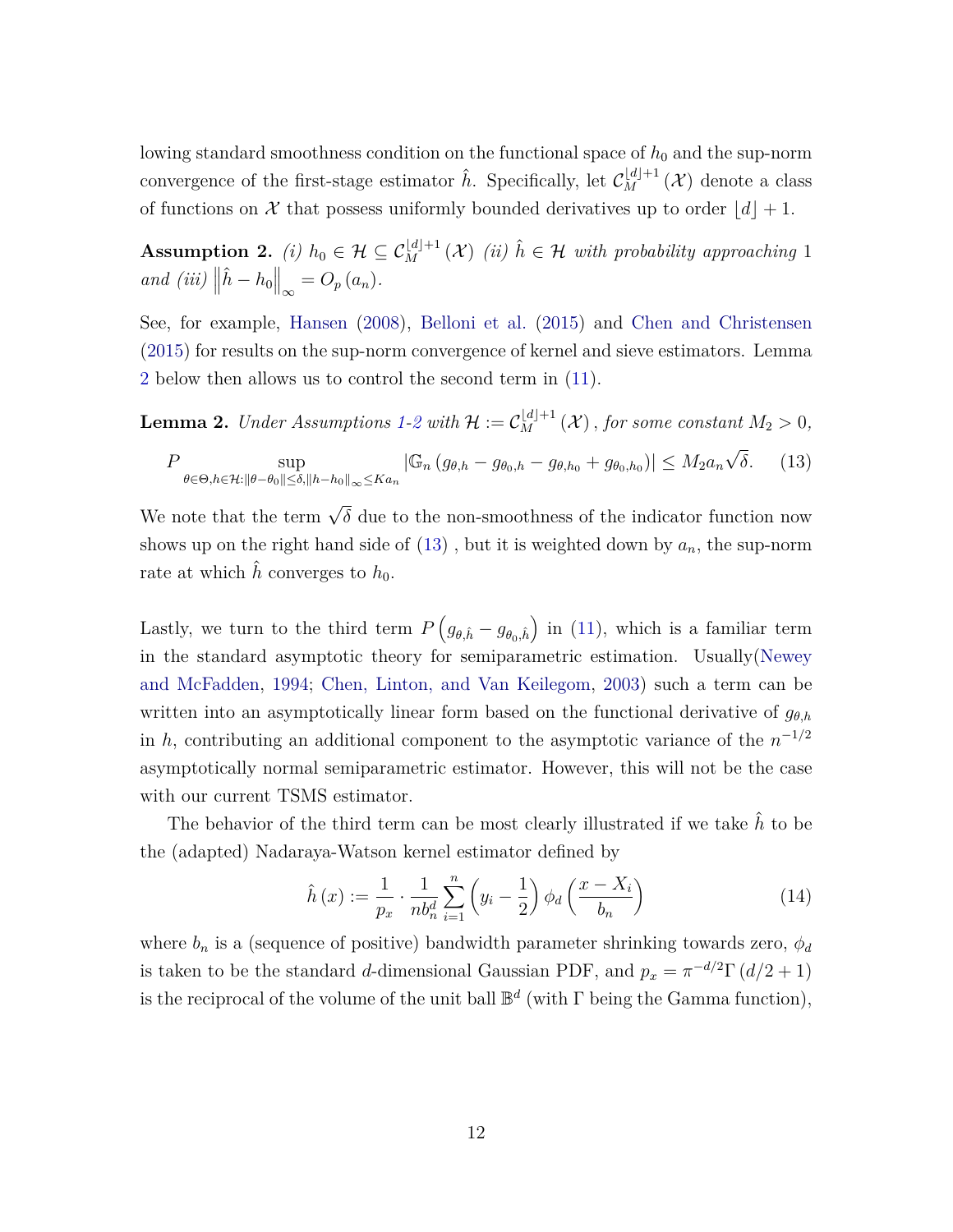since the true density of X is assumed to be known and uniform on  $\mathbb{B}^{d}$ .<sup>[3](#page-12-0)</sup> In this case,

$$
Pg_{\theta,\hat{h}} = \int \hat{h}(x) \mathbb{1} \left\{ x' \theta \ge 0 \right\} p_x dx
$$
  
\n
$$
= \int \frac{1}{nh_n^d} \sum_{i=1}^n \left( y_i - \frac{1}{2} \right) \phi_d \left( \frac{x - X_i}{b_n} \right) \mathbb{1} \left\{ x' \theta \ge 0 \right\} dx
$$
  
\n
$$
= \frac{1}{n} \sum_{i=1}^n \left( y_i - \frac{1}{2} \right) \int \frac{1}{b_n^d} \mathbb{1} \left\{ x' \theta \ge 0 \right\} \phi_d \left( \frac{x - X_i}{b_n} \right) dx
$$
  
\n
$$
= \frac{1}{nh_n^D} \sum_{i=1}^n \left( y_i - \frac{1}{2} \right) \int \phi_d(u) \mathbb{1} \left\{ (X_i + b_n u)' \theta \ge 0 \right\} b_n^d du \quad \text{with } u := \frac{x - X_i}{b_n}
$$
  
\n
$$
= \frac{1}{n} \sum_{i=1}^n \left( y_i - \frac{1}{2} \right) \int \mathbb{1} \left\{ (X_i + b_n u)' \theta \ge 0 \right\} \phi_d(u) du
$$
  
\n
$$
= \frac{1}{n} \sum_{i=1}^n \left( y_i - \frac{1}{2} \right) \int \mathbb{1} \left\{ u' \theta \ge -\frac{X_i' \theta}{b_n} \right\} \phi_d(u) du
$$
  
\n
$$
= \frac{1}{n} \sum_{i=1}^n \left( y_i - \frac{1}{2} \right) \mathbb{P}_U \left( U' \theta \ge -\frac{X_i' \theta}{b_n} \right) \text{ where } U \sim \mathcal{N}(\mathbf{0}, I_d)
$$
  
\n
$$
= \frac{1}{n} \sum_{i=1}^n \left( y_i - \frac{1}{2} \right) \mathbb{P}_{\overline{U}} \left\{ \overline{U} \ge -\frac{X_i' \theta}{b_n} \right\} \text{ with } \overline{U} := U' \theta \sim \mathcal{N} \left( 0, \theta' \theta = 1 \right)
$$
  
\n
$$
= \frac{1}{n} \sum_{i=1
$$

which is exactly the same as the sample criterion for the SMS estimator in [\(7\)](#page-6-1).

Notably,  $Pg_{\theta,\hat{h}}$  is now (twice) differentiable in  $\theta$ , allowing us to exploit the Taylor expansion of  $P g_{\theta}$ <sup> $\hat{h}$ </sup> around the true parameter  $\theta_0$ . Hence, the essence of the asymptotic theory for the SMS estimator in [Horowitz](#page-24-2) [\(1992\)](#page-24-2) applies. Nevertheless, we formally present the following results, given that we are working with different normalization and support assumptions than those in [Horowitz](#page-24-2) [\(1992\)](#page-24-2).[4](#page-12-1)

Formally, define  $Z_i := (y_i, X_i)$  and  $\psi_{b_n, \theta}(z) := (y - \frac{1}{2})$ 2  $\oint \Phi(x'\theta/b_n),$  and consider

<span id="page-12-0"></span><sup>&</sup>lt;sup>3</sup>The density, if unknown, can be estimated by the standard kernel density estimator  $\hat{p}(x)$  =  $\frac{1}{nb_n^d} \sum_{i=1}^n \phi_d\left(\frac{x-X_i}{b_n}\right)$ , so that  $\hat{h}(x) = \frac{1}{nb_n^d} \sum_{i=1}^n (y_i - \frac{1}{2}) \phi_d\left(\frac{x-X_i}{b_n}\right) \frac{1}{\hat{p}(x)}$ . We note that the additional density estimation does not change the convergence rate of  $\hat{h}$ , so we leave it out for simpler notation.

<span id="page-12-1"></span><sup>&</sup>lt;sup>4</sup>[Horowitz](#page-24-2) [\(1992\)](#page-24-2) normalizes  $|\theta_1| = 1$  and assumes that the conditional distribution of  $X_{i,1}$  given any realization of  $(X_{i,2},...,X_{i,d})$  has everywhere positive density on the real line. In contrast, we assume that  $\theta \in \mathbb{S}^{d-1}$  and  $Supp(X_i) = \mathbb{B}^d$ , and will work with differential geometry on  $\mathbb{S}^{d-1}$ .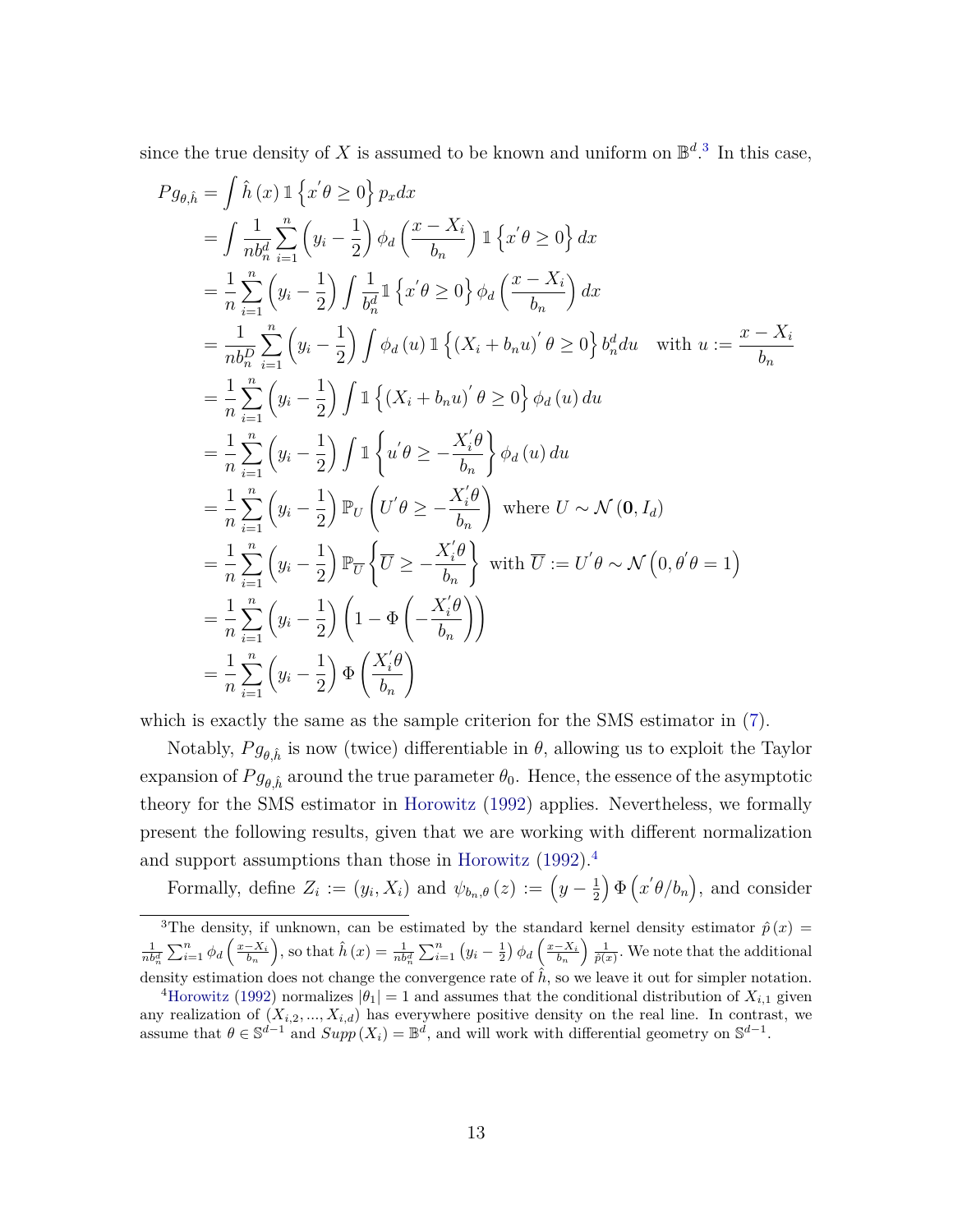the following decomposition:

$$
P(g_{\theta,\hat{h}}-g_{\theta_0,\hat{h}})=\mathbb{P}_n(\psi_{n,\theta}-\psi_{n,\theta_0})=\frac{1}{\sqrt{n}}\mathbb{G}_n(\psi_{n,\theta}-\psi_{n,\theta_0})+P(\psi_{n,\theta}-\psi_{n,\theta_0}),
$$

the right hand side of which can be controlled via the following lemma, which is very similar to [Horowitz](#page-24-2) [\(1992,](#page-24-2) Lemma 5).

<span id="page-13-0"></span>**Lemma 3.** With  $\hat{h}$  given by [\(14\)](#page-11-3), for some positive constants  $M_3$ ,  $M_4$ ,  $M_5$  and  $C > 0$ :

- $(i)$   $P \sup_{\|\theta-\theta_0\| \leq \delta} |\mathbb{G}_n (\psi_{n,\theta} \psi_{n,\theta_0})| \leq M_3 b_n^{-1} (\delta + b_n)^{\frac{1}{2}} \delta.$
- $(iii)$  *Writing*  $\delta := ||\theta \theta_0||$ ,

$$
P(\psi_{n,\theta} - \psi_{n,\theta_0}) = -(\theta - \theta_0)' V(\theta - \theta_0) + b_n^2 A_1 (\theta - \theta_0)
$$
  
+  $o(\delta^2) + o(b_n^2 \delta) + O(b_n^{-1} \delta^3 (1 + b_n^{-2} \delta^{-2}))$   
 $\leq -C\delta^2 + M_4 b_n^2 \delta + M_5 b_n^{-1} \delta^3 (1 + b_n^{-2} \delta^{-2})$ 

*where the inequality on the second line holds for sufficiently large n with some A*<sub>1</sub> *and some positive semi-definite matrix V of rank*  $d - 1$ *.* 

Combining the results from Lemma [1,](#page-10-0) [2](#page-11-0) and [3,](#page-13-0) we obtain the following theorem regarding the convergence rate of the TSMS estimator.

<span id="page-13-1"></span>**Theorem 1** (Rate of Convergence)**.** *With h*ˆ *given by the Nadaraya-Watson estimator* [\(14\)](#page-11-3)*, for any*  $b_n \to 0$  *and*  $nb_n^d / \log n \to \infty$ *,* 

<span id="page-13-2"></span>
$$
\left\|\hat{\theta} - \theta_0\right\| = O_p\left(\max\left\{b_n^2, (nb_n)^{-\frac{1}{2}}, \left(n^2 b_n^d / \log n\right)^{-\frac{1}{3}}\right\}\right).
$$
 (15)

*For*  $d < 4$ *, with the optimal bandwidth choice*  $b_n \sim n^{-\frac{1}{5}}$ *,* 

$$
\left\|\hat{\theta} - \theta_0\right\| = O_p\left(n^{-2/5}\right).
$$

*For*  $4 \leq d < 6$ , with the optimal (up to log factors) bandwidth choice  $b_n \sim n^{-\frac{2}{d+6}}$ ,

$$
\left\|\hat{\theta} - \theta_0\right\| = O_p\left(n^{-\frac{4}{d+6}}\left(\log n\right)^{\frac{1}{3}}\right).
$$

*For*  $d \geq 6$ , with the optimal (up to log factors) bandwidth choice  $b_n \sim (n/\log^2 n)^{-\frac{1}{d}}$ ,

$$
\left\|\hat{\theta} - \theta_0\right\| = O_p\left(n^{-\frac{2}{d}}\left(\log n\right)^{\frac{4}{d}}\right).
$$

If the bandwidth is chosen to optimize the first-stage convergence rate  $a_n$ , the final convergence rate for  $\hat{\theta}$  is characterized by the following Corollary: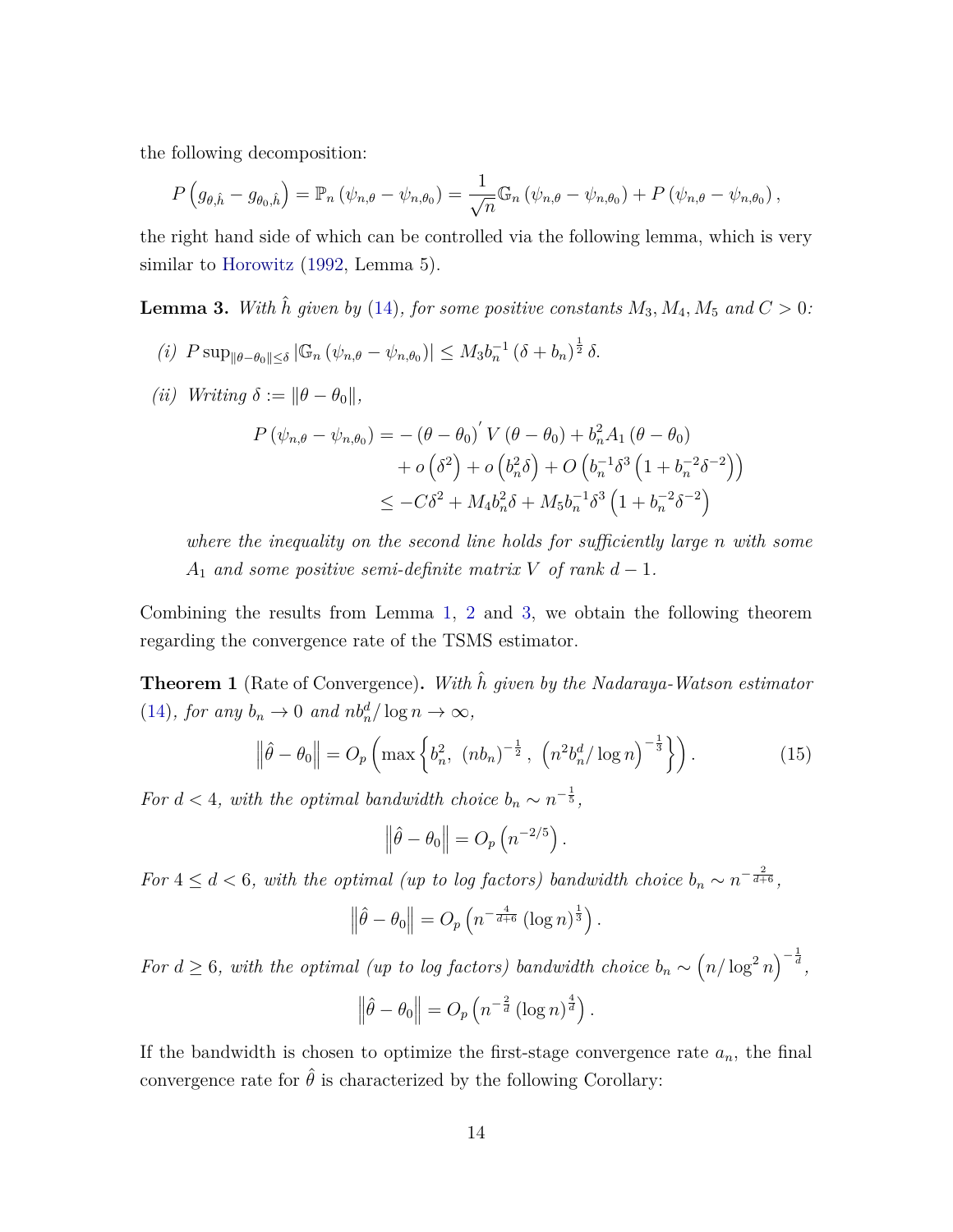<span id="page-14-0"></span>**Corollary 2.** Let  $a_n^* := n^{-\frac{2}{d+4}} \sqrt{\log n}$  denote the optimal sup-norm convergence rate *of h*ˆ *to h (with respect to the first-stage estimation only). Then:*

(*i*) *With*  $b_n$  *optimally chosen as in Theorem [1,](#page-13-1)*  $\left\|\hat{\theta} - \theta_0\right\| = o_p(a_n^*)$ .

(ii) With 
$$
b_n \sim n^{-\frac{1}{d+4}}
$$
 so that  $a_n = a_n^*$ , then  $\left\|\hat{\theta} - \theta_0\right\| = O_p\left(n^{-\frac{2}{d+4}}\right)$ .

First, we observe that the bias and variances induced by  $P(g_{\theta,\hat{h}} - g_{\theta_0,\hat{h}})$  are of order  $b_n^2$  and  $(nb_n)^{-1/2}$ , which do not depend on the dimension *d* as in [Horowitz](#page-24-2) [\(1992\)](#page-24-2). Setting  $b_n \sim n^{-1/5}$  balances these two terms,  $b_n^2 \sim (nb_n)^{-1/2} \sim n^{-2/5}$ . However, in our current setting, we also need *a<sup>n</sup>* to be sufficiently small so as to control the disturbances induced by the first-stage nonparametric estimation of *h*, whose supnorm convergence rate  $a_n = \left(n b_n^d / \log n\right)^{-1/2} + b_n^2$  depends on the dimension *d*. This leads to the last term  $\left(n^2 b_n^d \log n\right)^{-\frac{1}{3}}$  in [\(15\)](#page-13-2), which in comparison is not required for the SMS estimator. For  $d < 4$ , this term is negligible with  $b_n \sim n^{-\frac{1}{5}}$ , but for  $d \geq 4$ this term becomes pivotal. It turns out that for  $d \geq 4$  but  $d < 6$ , the optimal choice of  $b_n \sim n^{-\frac{2}{d+6}}$  balances  $b_n^2$  with  $\left(n^2 b_n^d \log n\right)^{-\frac{1}{3}}$  while guaranteeing that the sup-norm consistency of the first-stage estimator

$$
(nb_n)^{-1/2} < \left\|\hat{\theta} - \theta_0\right\| \sim b_n^2 < a_n \sim \left(n b_n^d / \log n\right)^{-1/2} = o\left(1\right).
$$

In other words, the choice of  $b_n \sim n^{-\frac{2}{d+6}}$  is "over-smooth" relative to the SMS optimal bandwidth, while being "under-smooth" relative to the optimal *d*-dimensional kernel regression bandwidth. However, if  $d \geq 6$ , then it is no longer possible to even balance  $b_n^2$  with  $\left(n^2 b_n^d \log n\right)^{-\frac{1}{3}}$ , so we minimize  $b_n^2$  subject to the consistency constraint that  $a_n = \left(n b_n^d / \log n\right)^{-1/2} \to 0$  by setting  $b_n$  to be slightly larger than  $n^{-\frac{1}{d}}$ . In this case, the dominant term in  $\|\hat{\theta} - \theta_0\|$  is a deterministic bias, while the disturbances are still of the order  $\left(n^2b_n^d/\log n\right)^{-\frac{1}{3}} \sim (n\log n)^{-\frac{1}{3}}$ .

Lastly, we note in Corollary [\(2\)](#page-14-0) that the optimal rates are all *strictly* faster than the optimal first-stage convergence rate  $a_n^*$ .

We now turn to the asymptotic distribution of  $\hat{\theta}$ , which has phase transitions at  $d = p + 2 = 4$  and  $d = 3p = 6$  (in our current setting) given the discussion above.

<span id="page-14-1"></span>**Theorem 2** (Asymptotic Distribution)**.** *There exist positive semi-definite matrix V and*  $\Omega$  *that are invertible in the*  $(d-1)$ *-dimensional tangent space of*  $\mathbb{S}^{d-1}$  *at*  $\theta_0$ *, as well as a constant vector*  $A_1$  *orthogonal to*  $\theta_0$ *, such that:*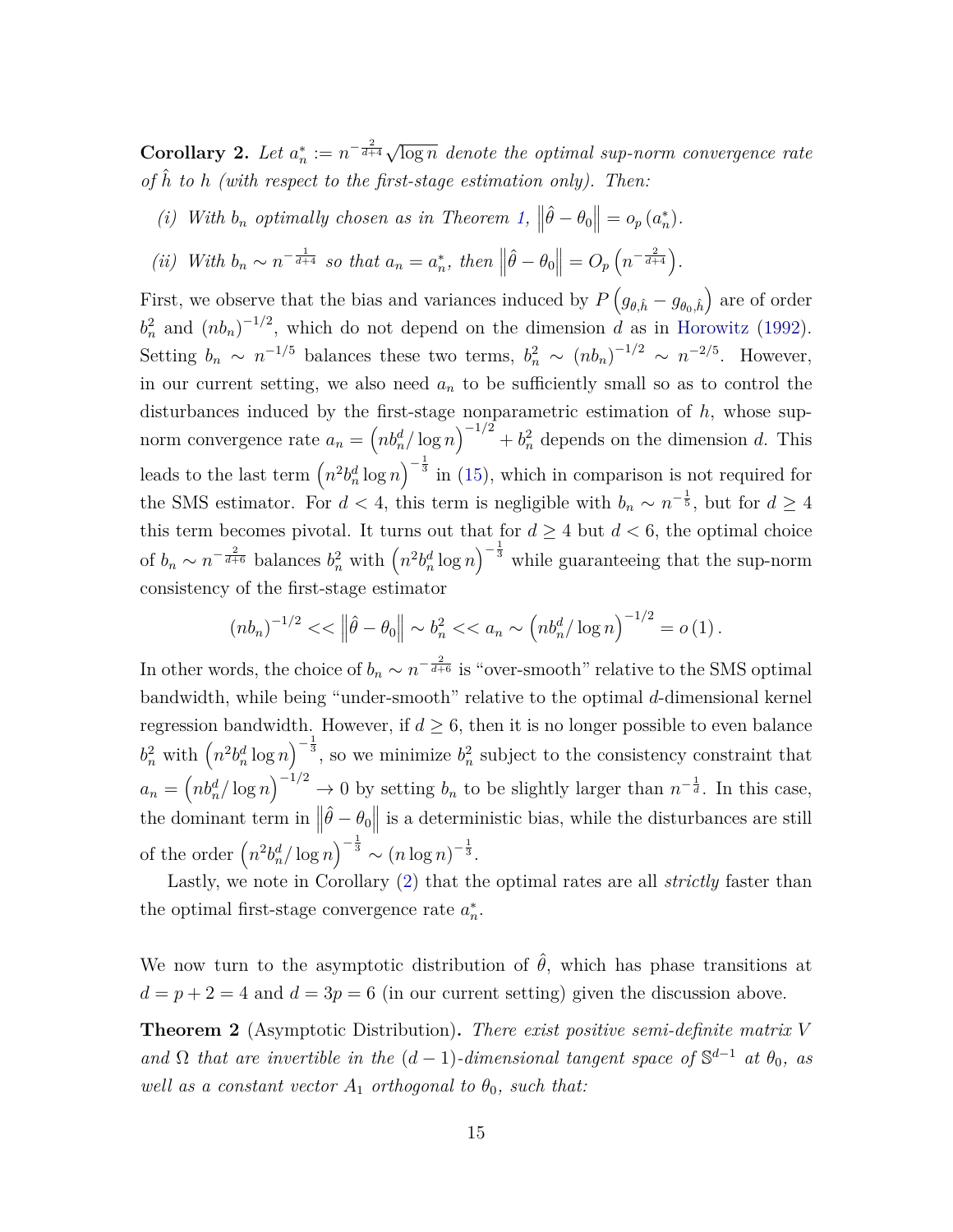*(i) If*  $d < 4$  *and*  $b_n \sim n^{-1/5}$ , *then*  $\hat{\theta}$  *is asymptotically normal:* 

<span id="page-15-0"></span>
$$
n^{\frac{2}{5}} \left( I - \theta_0 \theta'_0 \right) \left( \hat{\theta} - \theta_0 \right) \stackrel{d}{\longrightarrow} \mathcal{N} \left( V^- A_1, V^- \Omega V^- \right). \tag{16}
$$

$$
(ii) If  $4 \le d < 6$  and  $b_n \sim n^{-\frac{2}{d+6}}$ , then
$$

$$
n^{\frac{4}{d+6}}\left(\log n\right)^{-\frac{1}{3}}\left(I-\theta_0\theta_0'\right)\left(\hat{\theta}-\theta_0\right) \stackrel{d}{\longrightarrow} \arg\max_{s\in\mathbb{R}^d:s'\theta_0=0} \left(G\left(s\right)+A_1's-\frac{1}{2}s'Vs\right),\tag{17}
$$

*where G is some d-dimensional zero-mean Gaussian process.*

$$
(iii) \ If \ d \ge 6 \ and \ b_n \sim \left(n/\log^2 n\right)^{-\frac{1}{d}}, \ then
$$

$$
n^{\frac{2}{d}}\left(\log n\right)^{-\frac{4}{d}}\left(I - \theta_0\theta_0'\right)\left(\hat{\theta} - \theta_0\right) \xrightarrow{p} V^- A_1. \tag{18}
$$

As expected, for small *d* such that the  $n^{-2/5}$  convergence rate is attainable, the influence from the first-stage nonparametric regression  $\hat{h}$  is asymptotically negligible, making the TSMS estimator asymptotically equivalent to the SMS estimator. The asymptotic normality result in [\(16\)](#page-15-0) parallels the [Horowitz](#page-24-2) [\(1992\)](#page-24-2) result, but is stated through projection onto the tangent space of the unit sphere at  $\theta_0$  (which is essentially R *<sup>d</sup>*−<sup>1</sup> and can be locally mapped back to the unit sphere).

For intermediate  $4 \leq d < 6$ , the disturbances from the first-stage estimation of  $h_0$ kick in, leading to asymptotic randomness in the form of a Gaussian process. Such disturbances, corresponding to the term of order *a<sup>n</sup>* √ *δ<sup>n</sup>* in Lemma [2,](#page-11-0) are the joint product of the first-stage estimation error (of order *an*) and the discreteness of the indicator function (or the order  $\sqrt{\delta_n}$ ). The magnitude of randomness in the final Gaussian process  $G(s)$  induced by this term is balanced with the asymptotic bias  $A_1'$ 1 *s* produced by the (optimally chosen level of) kernel smoothing, both of which survive in the final asymptotic distribution along with usual quadratic identifying information  $\left(-\frac{1}{2}\right)$  $\frac{1}{2} s' V s$ .

In the standard asymptotic theory for  $n^{-1/2}$ -normal semiparametric estimators (e.g. [Newey and McFadden,](#page-24-11) [1994,](#page-24-11) and [Chen, Linton, and Van Keilegom,](#page-23-7) [2003\)](#page-23-7), this term will generally be negligible under the standard version of stochastic equicontinuity conditions. Moreover, the term  $P(g_{\theta,\hat{h}} - g_{\theta,h_0})$  can usually be linearized based on its functional derivative with respect to  $h_0$  and shown (or assumed) to be  $n^{-1/2}$ normal (Theorem 8.1 in [Newey and McFadden,](#page-24-11) [1994,](#page-24-11) and Condition 2.6 in [Chen](#page-23-7) [et al.,](#page-23-7) [2003\)](#page-23-7) under the assumption of  $a_n = o_p(n^{-1/4})$ . In comparison, we note that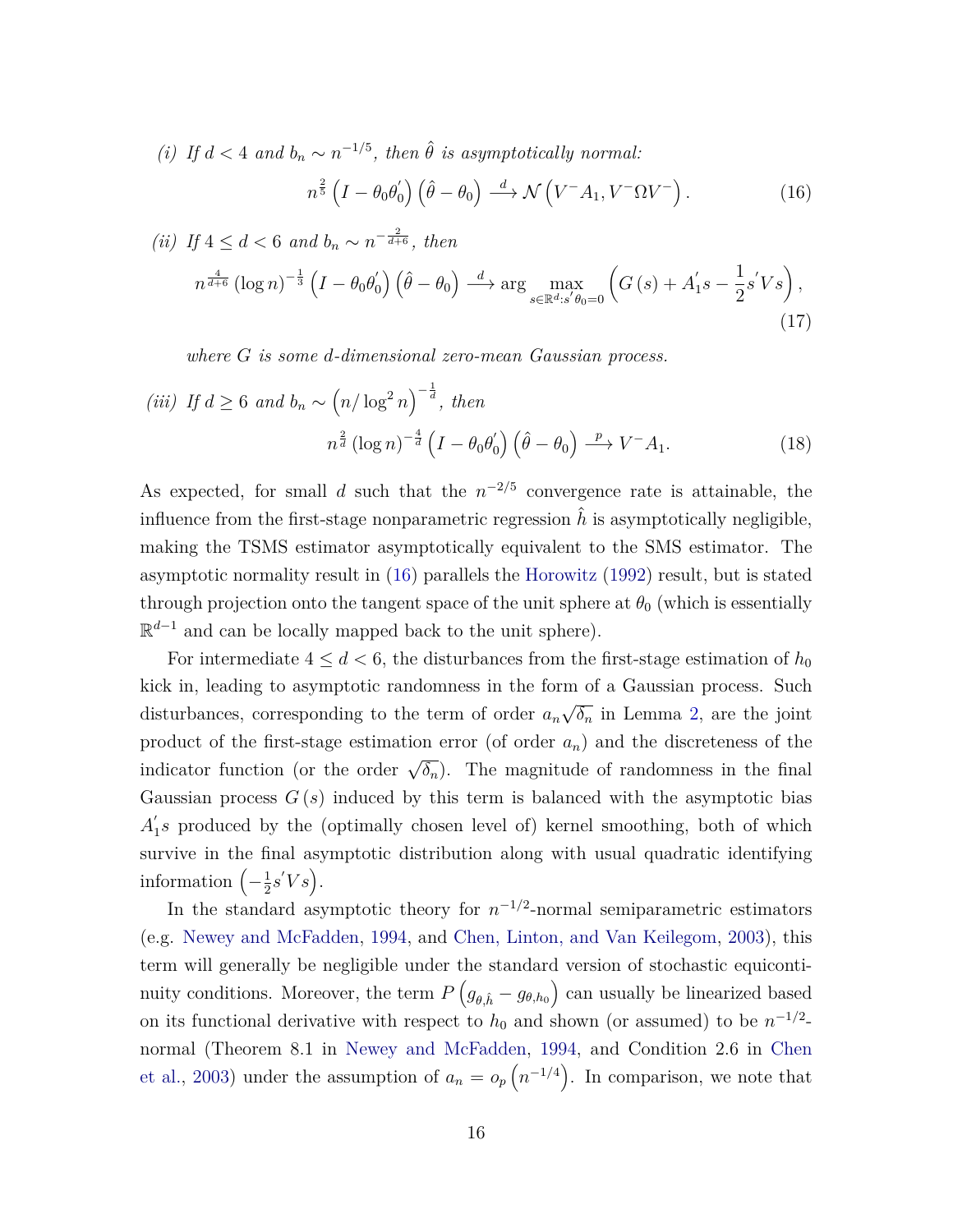in our current setting such  $n^{-1/2}$ -normality is unattainable.

On the other hand, the corresponding term in the local cubic-root asymptotics considered in [Seo and Otsu](#page-25-2) [\(2018\)](#page-25-2) is of the order  $\sqrt{a_n\delta}$ , which is larger than our *an* √ *δ* term. Hence, [Seo and Otsu](#page-25-2) [\(2018\)](#page-25-2) obtain convergence rates generally slower than  $n^{-1/3}$  due to the additional lack of smoothness with respect to the nonparametric function *h*. The example considered in [Delsol and Van Keilegom](#page-23-8) [\(2020\)](#page-23-8) about missing data does not feature non-smoothness with respect to *h*, but the function *h* does not serve a "smoothing role" on the indicator function involving the finitedimensional parameter of interest, thus still achieving an  $n^{-1/3}$  convergence rate. Correspondingly, the asymptotic distributions obtained in their settings take the form of  $\arg \max_{s} G(s) - s'Vs$ , where the Gaussian noise dominates all other errors or biases.

In summary, our setting features a pivotal interplay between the smoothing of  $h_0$ and the finite estimation error of  $h_0$ , leading to a partially accelerated rate between  $n^{-1/2}$  and  $n^{-1/3}$ , and an asymptotic distribution that features both the usual Gaussian noise component and a bias component.

Finally, for  $d \geq 6$ , the bias actually becomes the dominant term, resulting in a degenerate asymptotic distribution. In principle, if we further symmetrize around the asymptotic bias, the disturbances of the induced mean-zero process would be of the order  $n^{-\frac{1}{3}}a_n^{\frac{2}{3}} \sim (n \log n)^{-\frac{1}{3}}$ , or roughly the cubic-root rate.

Of course, in the above we used the Gaussian density kernel as an illustration. We now explain how the rate of convergence can be improved if smoothness conditions of order *s* are imposed along with the adoption of an order-*s* kernel.

Clearly, Lemma [1](#page-10-0) and Lemma [2](#page-11-0) do not depend on the specific form of kernels (or nonparametric estimators) used, so they remain completely unchanged. However, Lemma [3,](#page-13-0) which is about the term  $P g_{\theta,\hat{h}} - P g_{\theta_0,\hat{h}}$ , would need to be adapted. Such an adaption is particularly simple if we take the kernel function to be spherically (radially) symmetric.

We summarize the conditions we impose on the choice of kernel functions in the following assumption.

<span id="page-16-0"></span>**Assumption 3.** *Let*  $K_d(u) \equiv K_d(\|u\|)$  *be a spherically symmetric kernel function of an even order*  $s \geq 4$ *, which satisfies:* 

• *(i) K<sup>d</sup> is uniformly obunded, twice continuously differentiable, has uniformly bounded first and second derivatives, and vanishes outside a compact set in*  $\mathbb{R}^d$ .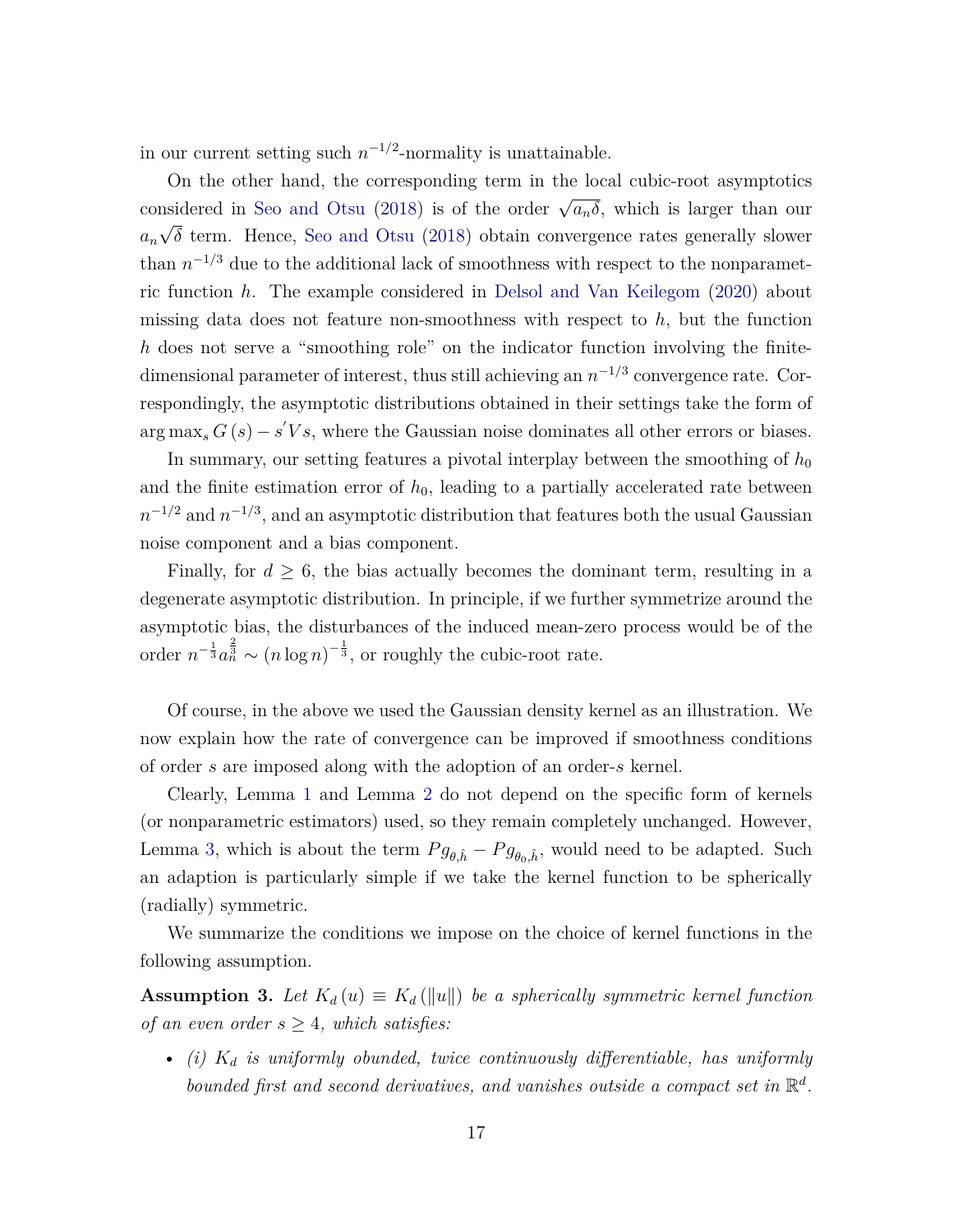- *(ii)*  $\int K_d(u) \, du = 1$ .
- *(iii)* $\int u_j^k K_d(u) \, du = 0, \forall j, \text{ and } \forall k \in \mathbb{N} \text{ s.t. } k \leq s 1.$
- *(iv)*  $R_s := \int u_j^s K_d(u) \, du > 0, \, \forall j.$

Then, based on the Nadaraya-Watson firs stage

$$
\hat{h}(x) := \frac{1}{p_x} \cdot \frac{1}{nb_n^d} \sum_{i=1}^n \left( y_i - \frac{1}{2} \right) K_d \left( \frac{x - X_i}{b_n} \right),
$$

we can write

$$
Pg_{\theta,\hat{h}} = \int \hat{h}(x) \, \mathbb{1}\left\{x^{'}\theta \ge 0\right\} p_x dx
$$
  
\n
$$
= \int \frac{1}{n b_n^d} \sum_{i=1}^n \left(y_i - \frac{1}{2}\right) K_d \left(\frac{x - X_i}{b_n}\right) \mathbb{1}\left\{x^{'}\theta \ge 0\right\} dx
$$
  
\n
$$
= \frac{1}{n} \sum_{i=1}^n \left(y_i - \frac{1}{2}\right) \int \frac{1}{b_n^d} \mathbb{1}\left\{x^{'}\theta \ge 0\right\} K_d \left(\frac{x - X_i}{b_n}\right) dx
$$
  
\n
$$
= \frac{1}{n b_n^d} \sum_{i=1}^n \left(y_i - \frac{1}{2}\right) \int K_d(u) \mathbb{1}\left\{(X_i + b_n u)^{'}\theta \ge 0\right\} b_n^d du \quad \text{with } u := \frac{x - X_i}{b_n}
$$
  
\n
$$
= \frac{1}{n} \sum_{i=1}^n \left(y_i - \frac{1}{2}\right) \int \mathbb{1}\left\{(X_i + b_n u)^{'}\theta \ge 0\right\} K_d(u) du
$$
  
\n
$$
= \frac{1}{n} \sum_{i=1}^n \left(y_i - \frac{1}{2}\right) \int \mathbb{1}\left\{u^{'}\theta \ge -\frac{X_i^{'}\theta}{b_n}\right\} K_d(u) du
$$
  
\n
$$
= \frac{1}{n} \sum_{i=1}^n \left(y_i - \frac{1}{2}\right) \int \mathbb{1}\left\{u_1 \ge -\frac{X_i^{'}\theta}{b_n}\right\} K_d(u) du \text{ by spherical symmetry of } K_d
$$
  
\n
$$
= \frac{1}{n} \sum_{i=1}^n \left(y_i - \frac{1}{2}\right) \int \mathbb{1}\left\{u_1 \le \frac{X_i^{'}\theta}{b_n}\right\} K_d(u) du \text{ by evenness of } K_d
$$
  
\n
$$
= \frac{1}{n} \sum_{i=1}^n \left(y_i - \frac{1}{2}\right) \Lambda \left(\frac{X_i^{'}\theta}{b_n}\right)
$$
  
\n(19)

with

<span id="page-17-1"></span><span id="page-17-0"></span>
$$
\Lambda(t) := \int \mathbb{1}\left\{u_1 \le t\right\} K_d(u) \, du. \tag{20}
$$

Clearly, [\(19\)](#page-17-0) coincides with definitional formula of Horowitz's SMS estimator. We now show via the following lemma that, under Assumption [3,](#page-16-0) the one-dimensional "CDF-type" function  $\Lambda(t)$  defined above satisfy the "higher-order kernel" conditions in [Horowitz](#page-24-2) [\(1992\)](#page-24-2).

**Lemma 4.** *Under Assumption [3,](#page-16-0)* Λ *defined in [20](#page-17-1) satisfies the following conditions:*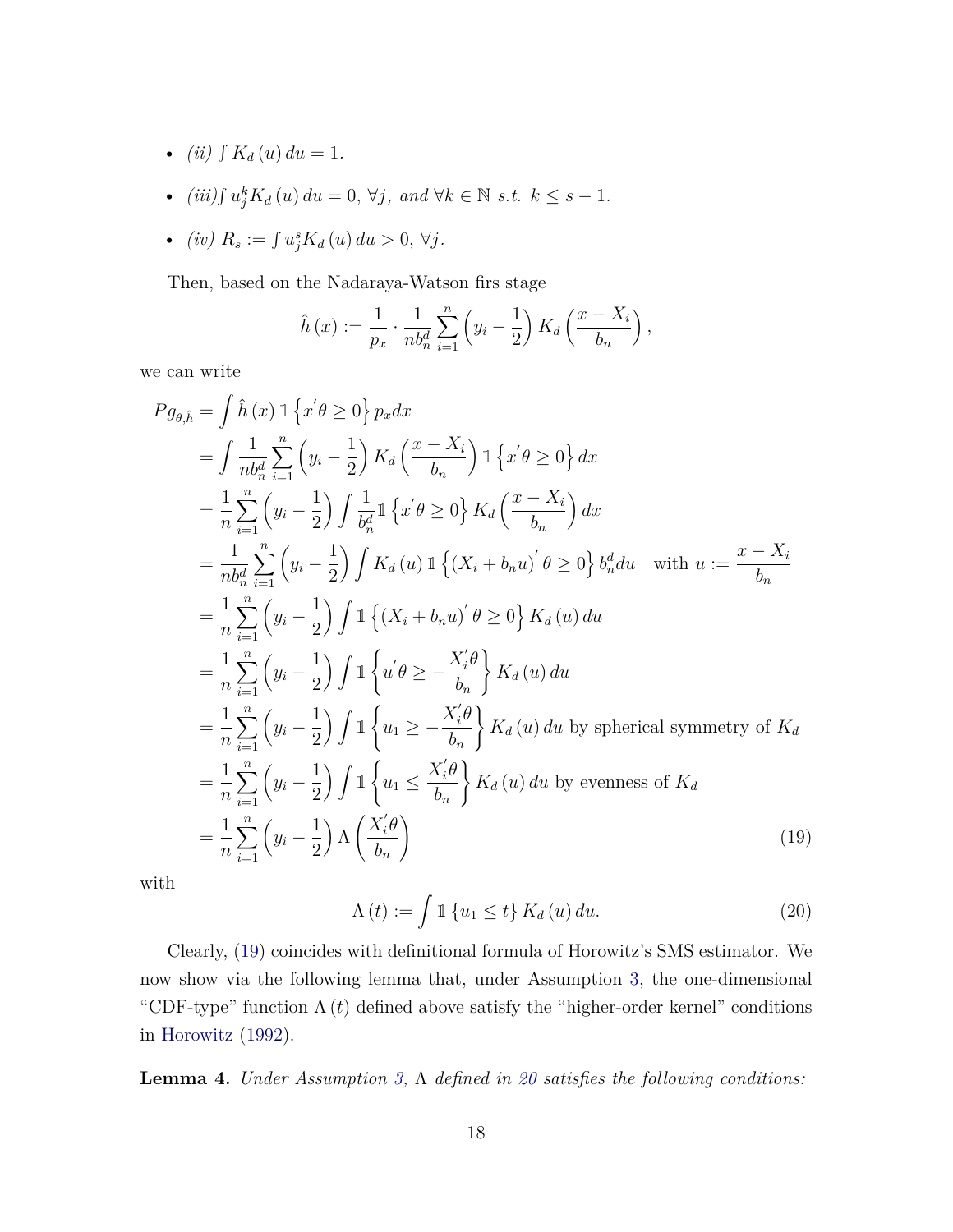- *(i)* Λ *is uniformly bounded, twice differentiable, has uniformly bounded first and second derivatives, and vanishes outside a compact set in* R*.*
- *(ii)*  $\lim_{t\to-\infty} \Lambda(t) = 0$  *and*  $\lim_{t\to-\infty} \Lambda(t) = 1$ .

• *(iii)* Defining 
$$
\lambda(t) := \frac{d}{dt}\Lambda(t)
$$
,  

$$
\int_{-\infty}^{\infty} t^j \lambda(t) dt = 0, \ \forall j \le s - 1, \quad \int_{-\infty}^{\infty} t^s \lambda(t) dt = R_s > 0.
$$

Hence, it is straightforward to verify that the results in [Horowitz](#page-24-2) [\(1992\)](#page-24-2), as well as generalizations of Theorem [1,](#page-13-1) apply. Specifically, the convergence rate of  $\hat{\theta}$  would be given by

$$
\left\|\hat{\theta}-\theta_0\right\| = O_p\left(\max\left\{b_n^s, (nb_n)^{-\frac{1}{2}}, \left(n^2b_n^d\log n\right)^{\frac{1}{3}}\right\}\right),\right\}
$$

corresponding to an optimal rate of

$$
\|\hat{\theta} - \theta_0\| \sim \begin{cases} n^{-\frac{s}{2s+1}}, & \text{for } d < s+2, \\ n^{-\frac{2s}{3s+d}} \left(\log n\right)^{\frac{1}{3}}, & \text{for } s+2 \le d < 3s, \\ n^{-\frac{s}{d}} \left(\log n\right)^{\frac{2s}{d}} & \text{for } d \ge 3s. \end{cases}
$$

Furthermore, the asymptotic normality of  $\hat{\theta}$  can be established accordingly when  $d < s + 2$ .

**Theorem 3.** *If*  $d < s + 2$  *and*  $b_n \sim n^{-\frac{1}{2s+1}}$ *, then* 

$$
n^{\frac{s}{2s+1}} \left( I - \theta_0 \theta_0' \right) \left( \hat{\theta} - \theta_0 \right) \stackrel{d}{\longrightarrow} \mathcal{N} \left( V^- A_s, c V^- \Omega V^- \right)
$$

*for some constant*  $c > 0$ *.* 

## **3 TSMS for Multi-Index Single-Crossing Models**

We now turn to the more general setting of multi-index single-crossing models, where the TSMS estimator naturally arises while there are no natural analogs of the MS and SMS estimators.

Let  $(y_i, \mathbf{X}_i)_{i=1}^n$  be a random sample of data with  $\mathcal{X} := \text{Supp}(\mathbf{X}_i) \subseteq \mathbb{R}^{J \times d}$  and the dimension of  $y_i$  unrestricted. Let  $h_0: \mathcal{X} \to \mathbb{R}$  be an unknown function that is directly identified from data. Usually  $h_0(x)$  is defined via a known functional of the conditional distribution of  $y_i$  given  $\mathbf{X}_i = x$ , e.g.  $h_0(x) = \mathbb{E}[y_i | X_i = x] - \frac{1}{2}$  $rac{1}{2}$  in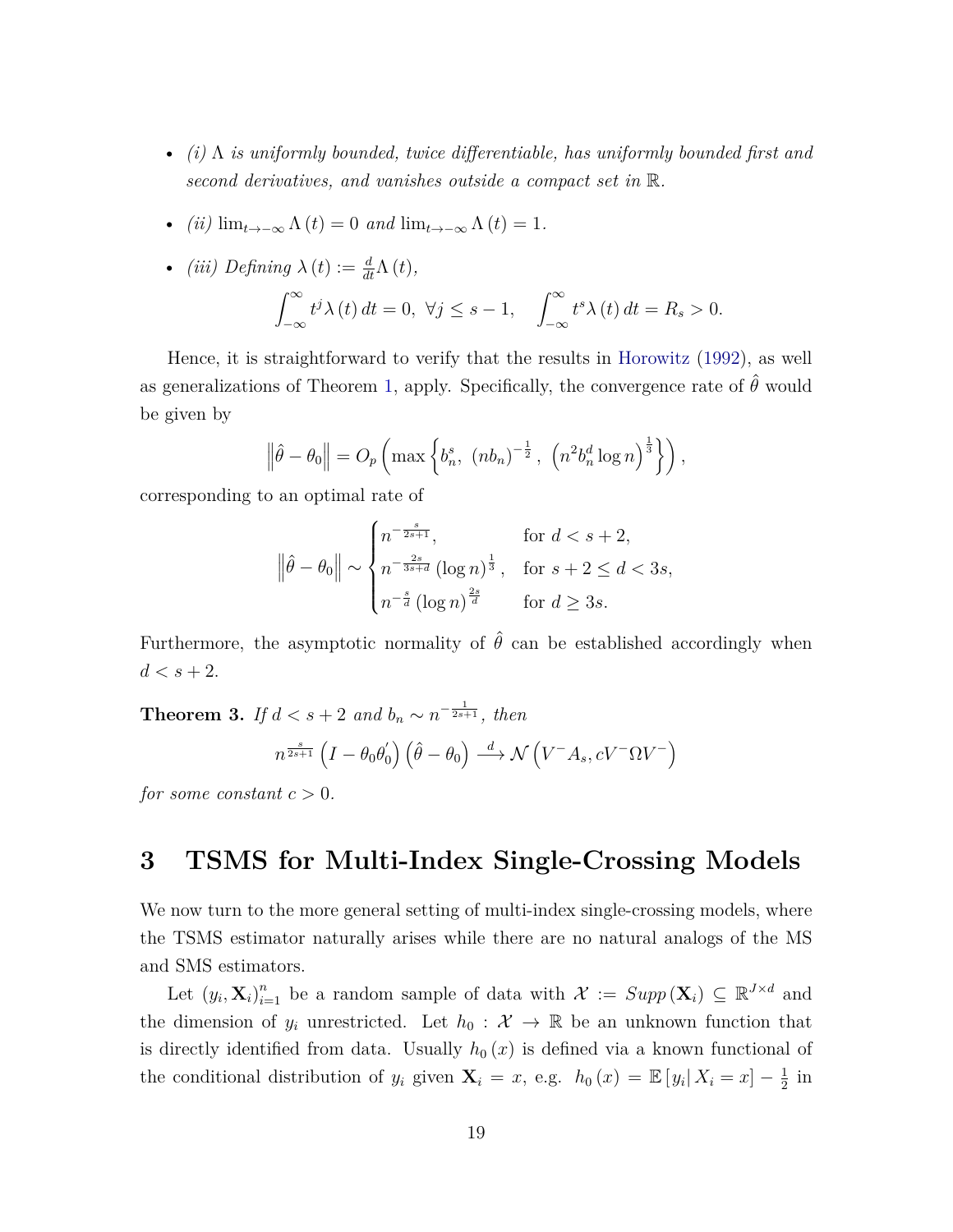the binary choice model above. Let  $\theta_0 \in \Theta \subseteq \mathbb{R}^d$  be an unknown finite-dimensional parameter of interest, which is related to  $h_0$  via the following assumption.

<span id="page-19-0"></span>**Assumption 4** (Multivariate Single-Crossing Conditions)**.** *For any x* =  $(x_1, ..., x_J)' \in \mathbb{R}^{J \times d}$ 

$$
x'_{j}\theta_{0} > 0 \ \forall j = 1, ..., J \quad \Rightarrow \quad h_{0}(x) > 0,
$$
  
\n
$$
x'_{j}\theta_{0} = 0 \ \forall j = 1, ..., J \quad \Rightarrow \quad h_{0}(x) = 0,
$$
  
\n
$$
x'_{j}\theta_{0} < 0 \ \forall j = 1, ..., J \quad \Rightarrow \quad h_{0}(x) < 0.
$$
  
\n(21)

Again we normalize  $\theta_0 \in \mathbb{S}^{d-1}$ , as [4](#page-19-0) imposes no restriction on the scale of  $\theta_0$ .

Based on Assumption [4,](#page-19-0) we may define the following population and sample criterion functions *Q*, *Q<sup>n</sup>* by

<span id="page-19-1"></span>
$$
Q(\theta) := P g_{\theta, h_0},\tag{22}
$$

$$
Q_n(\theta) := \mathbb{P}_n g_{\theta, \hat{h}},\tag{23}
$$

where  $\hat{h}$  is again some first-stage nonparametric estimator of  $h_0$ , and

$$
g_{\theta,h}(x) := g_{+,\theta,h}(x) + g_{-,\theta,h}(x)
$$
  
\n
$$
g_{+,\theta,h}(x) := [h(x)]_+ \lambda (x, \theta_0)
$$
  
\n
$$
g_{-,\theta,h}(x) := [-h(x)]_+ \lambda (-x, \theta_0)
$$
  
\n
$$
\lambda (x, \theta) := -\prod_{j=1}^J \mathbb{1} \{ \mathbf{X}'_{ij} \theta > 0 \},
$$

with

$$
[t]_{+} := \max(t, 0)
$$

denoting the positive part function. The TSMS estimator is again given by

$$
\hat{\theta} := \arg \max_{\theta \in \mathbb{S}^{d-1}} Q_n(\theta).
$$

We can then extend our analysis of the asymptotic theory for the TSMS estimator in the binary choice setting to the current multi-index setting.

In the following, it would often be convenient to work with the vectorization vec  $(\mathbf{X}_i)$  of the matrix random variable  $\mathbf{X}_i$  in  $\mathbb{R}^{J \times d}$ .

<span id="page-19-2"></span>**Assumption 5** (Regularity Conditions)**.**

(*i*) **0** ∈  $\mathbb{R}^{Jd}$  *is an interior point of vec* (*X*), and *X is a convex and compact subset of*  $\mathbb{R}^{J \times d}$ *.*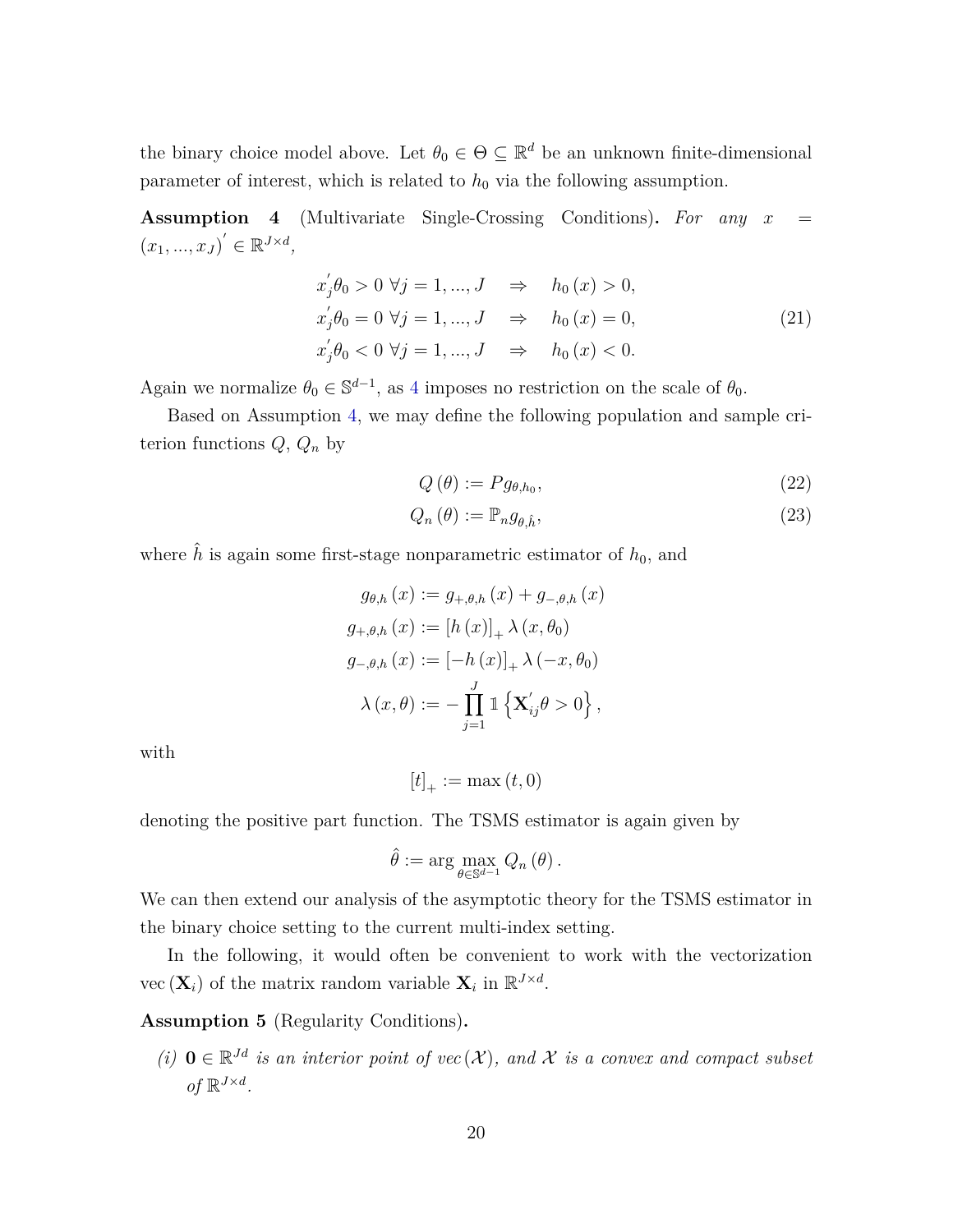- (*ii*) The probability density function  $p(X)$  of  $X_i$  is uniformly bounded and also uni*formly bounded away from zero on* X *.*
- *(iii)*  $h_0(x)$  *is twice continuously differentiable in vec*  $(x) \in \mathbb{R}^{Jd}$  *with uniformly bounded first and second derivatives.*
- $(iv) \nabla_{vec(x)} h_0(x) (1_J \otimes \theta_0) > 0.$

We first explain the intuition why and how Lemma [1](#page-10-0) generalizes to multi-index settings. At any given  $x = (x_1, ..., x_J)$ , notice that

$$
g_{+, \theta_0, h_0}(x) = [h_0(x)]_+ \prod_{j=1}^J \mathbb{1} \left\{ x'_j \theta_0 < 0 \right\} = 0
$$

and hence, for  $\theta$  very close to  $\theta_0$ , we have

$$
|g_{+,\theta,h_0}(x) - g_{+,\theta_0,h_0}(x)| = [h_0(x)]_+ \prod_{j=1}^J \mathbb{1} \left\{ x_j' \theta < 0 \right\}
$$

which is nonzero only if  $h_0(x) > 0$  and  $x'_1$  $j_{j} \theta < 0$  for all  $j \in J$ . For the event

$$
\prod_{j=1}^{J} \mathbb{1} \left\{ x_j^{'} \theta_0 < 0 \right\} = 0 \quad \text{but} \quad \prod_{j=1}^{J} \mathbb{1} \left\{ x_j^{'} \theta < 0 \right\} = 1,
$$

to occur, generically one and only one<sup>[5](#page-20-0)</sup> of the *J* inequalities switch sign from  $\theta_0$  to  $\theta$ , in which case there exists a unique  $j^*$  such that

$$
x_j^{'}\theta < 0, \quad \forall j,
$$

but

$$
x'_{j^*}\theta_0 > 0 \quad \text{and} \quad x'_k\theta_0 < 0, \quad \forall k \neq j^*.
$$

Hence, we have

$$
x'_{j*}\theta_0 > 0 > x'_{j}\theta = x'_{j*}\theta_0 + x'_{j} (\theta - \theta_0) > x'_{j*}\theta_0 - M \|\theta - \theta_0\|
$$

and thus

$$
0 < x'_{j^*} \theta_0 < M \left\|\theta - \theta_0\right\|.
$$

Now, let  $\bar{x}_{j^*} := x_{j^*} - M \|\theta - \theta_0\| \theta_0'$  $\overline{x}_k := x_k$  for all  $k \neq j^*$ , then we know

$$
\overline{x}'_{j^*} \theta_0 = x'_{j^*} \theta_0 - M \|\theta - \theta_0\| < 0, \quad \text{and} \quad \overline{x}'_k \theta_0 = x' \theta_0 < 0
$$

<span id="page-20-0"></span><sup>&</sup>lt;sup>5</sup>Here we only consider this generic case for notational simplicity. See the formal proof of Lemma [1'](#page-10-0) in the Appendix for how we deal with more than one sign changes in the *J* indexes.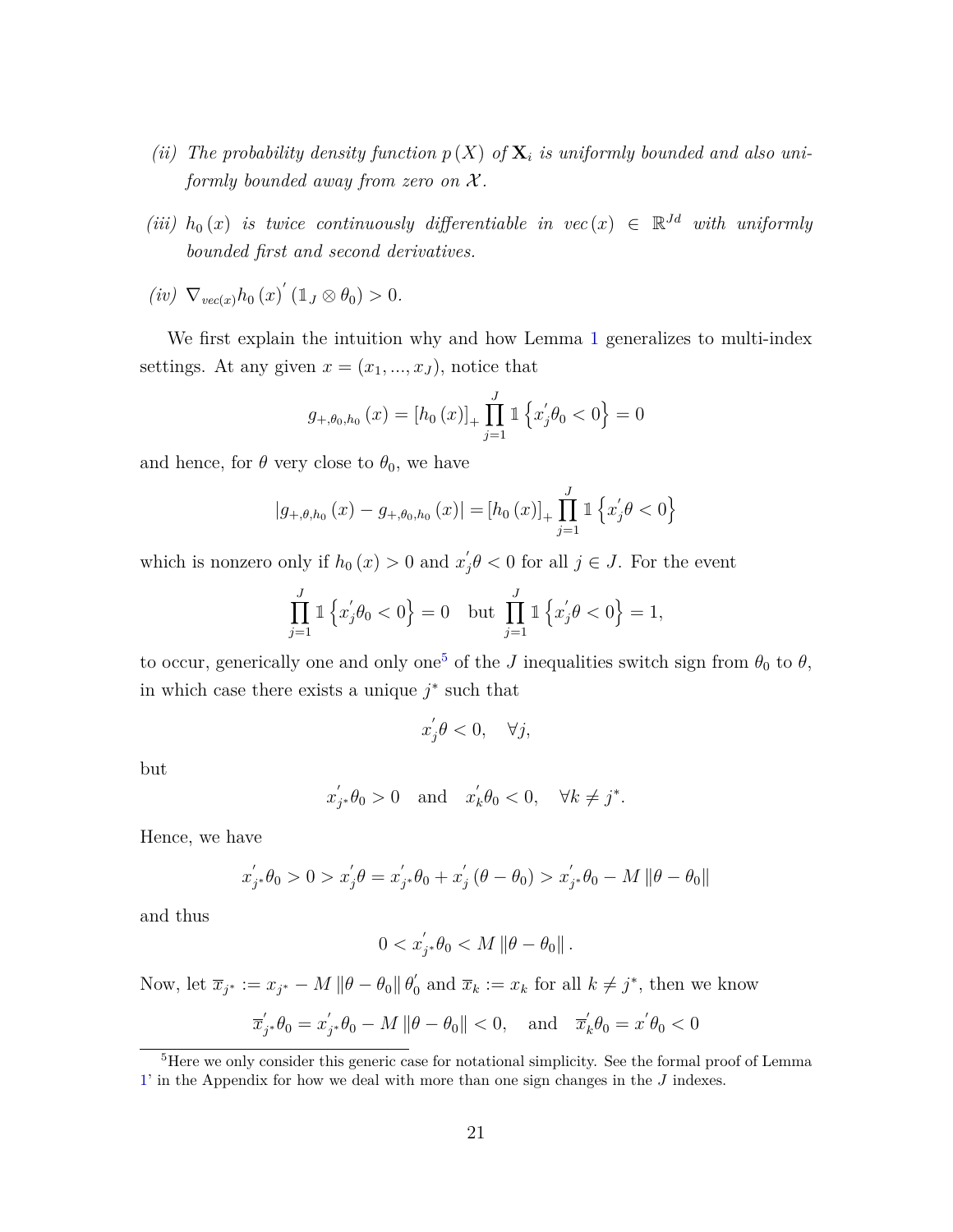and hence, by the single-crossing condition [\(21\)](#page-19-1)

 $h_0(\overline{x}) < 0$ .

However, we also know that

 $h_0(x) > 0.$ 

Now, since  $\bar{x}$  is close to *x* by construction and  $h_0$  is smooth in *x*, the above is only possible when  $h_0(x)$  is close to 0. Formally, we have

$$
h_0(x) > 0 > h_0(\overline{x}) = h_0(x) + \nabla h_0(\tilde{x}) (\overline{x} - x)
$$
  
> 
$$
h_0(x) - \sup_{\tilde{x}} |\nabla h_0(\tilde{x})| \cdot ||\overline{x} - x||
$$
  
= 
$$
h_0(x) - \sup_{\tilde{x}} |\nabla h_0(\tilde{x})| \cdot ||M||\theta - \theta_0|| \theta'_0||
$$
  
= 
$$
h_0(x) - CM \cdot ||\theta - \theta_0||
$$

and thus

$$
0 < h_0(x) < CM \cdot \|\theta - \theta_0\| = O\left(\|\theta - \theta_0\|\right).
$$

This explains the key intuition why the smoothing effect of  $h_0$  remains intact under the multi-index setup. In fact, Lemma [1](#page-10-0) and Lemma [2](#page-11-0) generalize without any change to the multi-index single-crossing model.

<span id="page-21-0"></span>**Lemma 1'** *For some constant*  $M_1 > 0$ *,* 

$$
P \sup_{\|\theta-\theta_0\| \le \delta} |\mathbb{G}_n (g_{\theta,h_0} - g_{\theta_0,h_0})| \le M_1 \delta^{\frac{3}{2}}.
$$

**Lemma 2'** *For some constant*  $M_2 > 0$ *,* 

<span id="page-21-1"></span>
$$
P \sup_{\theta \in \Theta, h \in \mathcal{H}: \|\theta - \theta_0\| \leq \delta, \|h - h_0\|_{\infty} \leq Ka_n} |\mathbb{G}_n (g_{\theta,h} - g_{\theta_0,h} - g_{\theta,h_0} + g_{\theta_0,h_0})| \leq M_2 a_n \sqrt{\delta}.
$$

**Lemma 5.**  $Pg_{\theta,h}$  *is twice continuously differentiable in*  $\theta$  *with* 

$$
\nabla_{\theta} P g_{\theta_0, h_0} = \mathbf{0}, \quad \nabla_{\theta \theta} P g_{\theta_0, h_0} = -V,
$$

*for some positive semi-definite matrix*  $V$  *of rank*  $d-1$ *.* 

Then

$$
P(g_{\theta,\hat{h}} - g_{\theta_0,\hat{h}}) = (\nabla_{\theta} P g_{\theta_0,\hat{h}})'(\theta - \theta_0) + \frac{1}{2}(\theta - \theta_0)'(\nabla_{\theta\theta} P g_{\theta_0,\hat{h}})(\theta - \theta_0) + o(\|\theta - \theta_0\|^2)
$$
  
=  $(\nabla_{\theta} P g_{\theta_0,\hat{h}})'(\theta - \theta_0) - \frac{1}{2}(\theta - \theta_0)'V(\theta - \theta_0)$   
 $+ \frac{1}{2}(\theta - \theta_0)'(\nabla_{\theta\theta} P g_{\theta_0,\hat{h}} - \nabla_{\theta\theta} P g_{\theta_0,h_0})(\theta - \theta_0) + o(\|\theta - \theta_0\|^2)$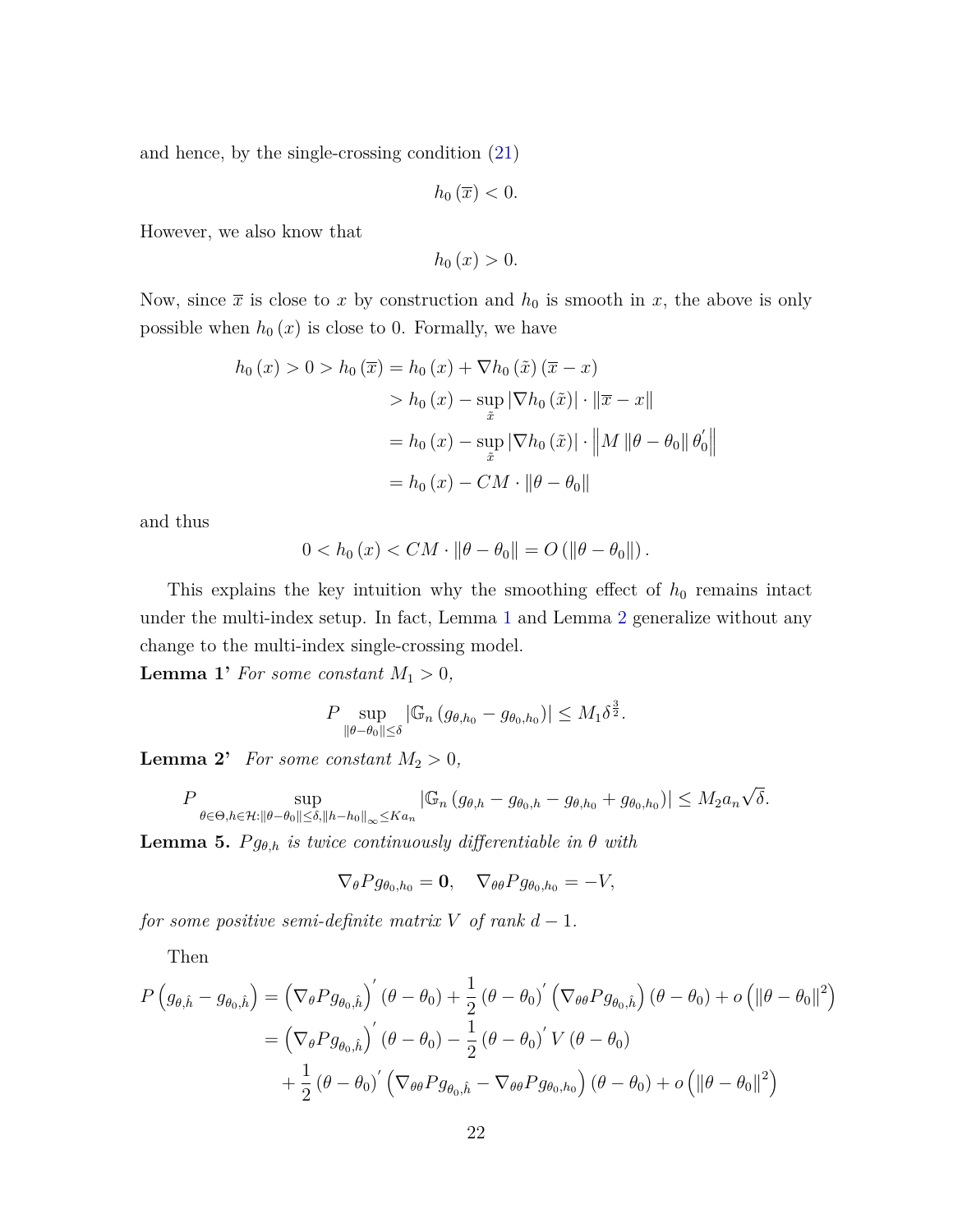<span id="page-22-1"></span>**Lemma 6** (General Bound on the Rate of Convergence)**.** *Under Assumptions [4](#page-19-0)[-5,](#page-19-2)*

$$
\left\|\hat{\theta}-\theta_0\right\|=O_p(a_n).
$$

To obtain sharper bounds on the rate of convergence, we need to analyze the term  $P\left(g_{\theta,\hat{h}} - g_{\theta_0,\hat{h}}\right)$  more closely.

<span id="page-22-2"></span>**Theorem 4.** *Suppose Assumptions [4](#page-19-0)[-5](#page-19-2) hold and furthermore*

$$
P(g_{\theta,\hat{h}} - g_{\theta_0,\hat{h}}) = u_n A(\theta - \theta_0) + v_n W_n(\theta - \theta_0) - (\theta - \theta_0)' V(\theta - \theta_0) + o_p (u_n \delta + v_n \delta + \delta^2)
$$

*with A* and *V being constant vector and matrix,*  $W_n = O_p(1)$ *, and*  $u_n, v_n = o(1)$ *. Then:*

$$
\|\hat{\theta} - \theta_0\| = \max \left\{ n^{-\frac{1}{3}} a_n^{\frac{2}{3}}, u_n, v_n \right\}.
$$

## **4 Conclusion**

This paper considers the asymptotic theory of the TSMS estimator that is applicable in semiparametric models that a general form of monotonicity in one or several parametric indexes. We show that the first-stage nonparametric estimator effectively serves as an imperfect smoothing function on a non-smooth criterion function, leading to the pivotality of the first-stage estimation error with respect to the second-stage convergence rate and asymptotic distribution.

The current analysis is mostly focused on a kernel first-stage regression, but it would be interesting and informative to replicate the analysis with a sieve first stage, say, based on the general results obtained in [Belloni et al.](#page-23-9) [\(2015\)](#page-23-9) and [Chen and Chris](#page-23-10)[tensen](#page-23-10) [\(2015\)](#page-23-10). Moreover, a full-fledged distribution theory and inferential procedure that fully accommodates the dimension *d*, the smoothness *s*, and various kernel/sieve first-stage estimators still require considerable work to be developed.

## **References**

<span id="page-22-0"></span>Abrevaya, J. (2000): "Rank estimation of a generalized fixed-effects regression model," *Journal of Econometrics*, 95, 1–23.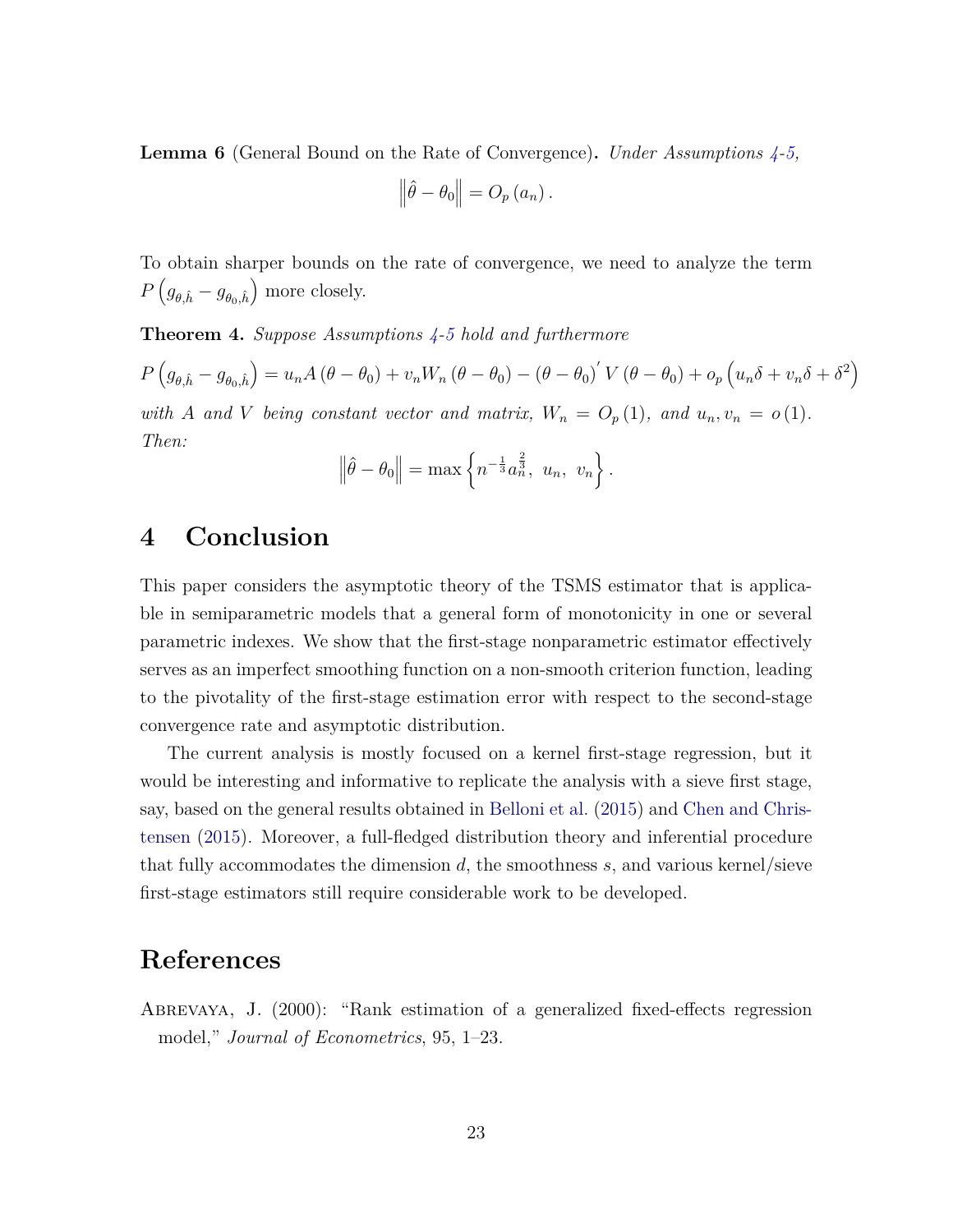- <span id="page-23-11"></span>Absil, P.-A., R. Mahony, and J. Trumpf (2013): "An extrinsic look at the Riemannian Hessian," in *International Conference on Geometric Science of Information*, Springer, 361–368.
- <span id="page-23-4"></span>Andrews, D. W. (1994): "Asymptotics for semiparametric econometric models via stochastic equicontinuity," *Econometrica*, 43–72.
- <span id="page-23-3"></span>BANERJEE, M. AND I. W. MCKEAGUE (2007): "Confidence sets for split points in decision trees," *The Annals of Statistics*, 35, 543–574.
- <span id="page-23-9"></span>BELLONI, A., V. CHERNOZHUKOV, D. CHETVERIKOV, AND K. KATO (2015): "Some new asymptotic theory for least squares series: Pointwise and uniform results," *Journal of Econometrics*, 186, 345–366.
- <span id="page-23-5"></span>Chen, X. (2007): "Large Sample Sieve Estimation of Semi-Nonparametric Models," in *Handbook of Econometrics*, Elsevier B.V., vol. 6B.
- <span id="page-23-10"></span>CHEN, X. AND T. M. CHRISTENSEN (2015): "Optimal uniform convergence rates and asymptotic normality for series estimators under weak dependence and weak conditions," *Journal of Econometrics*, 188, 447–465.
- <span id="page-23-7"></span>Chen, X., O. Linton, and I. Van Keilegom (2003): "Estimation of semiparametric models when the criterion function is not smooth," *Econometrica*, 71, 1591– 1608.
- <span id="page-23-8"></span>Delsol, L. and I. Van Keilegom (2020): "Semiparametric M-estimation with non-smooth criterion functions," *Annals of the Institute of Statistical Mathematics*, 72, 577–605.
- <span id="page-23-0"></span>Gao, W. Y. and M. Li (2020): "Robust Semiparametric Estimation in Panel Multinomial Choice Models," *SSRN Working Paper 3282293*.
- <span id="page-23-1"></span>Gao, W. Y., M. Li, and S. Xu (2020): "Logical Differencing in Dyadic Network Formation Models with Nontransferable Utilities," Working Paper.
- <span id="page-23-2"></span>Han, A. K. (1987): "Non-parametric analysis of a generalized regression model: the maximum rank correlation estimator," *Journal of Econometrics*, 35, 303–316.
- <span id="page-23-6"></span>Hansen, B. E. (2008): "Uniform convergence rates for kernel estimation with dependent data," *Econometric Theory*, 726–748.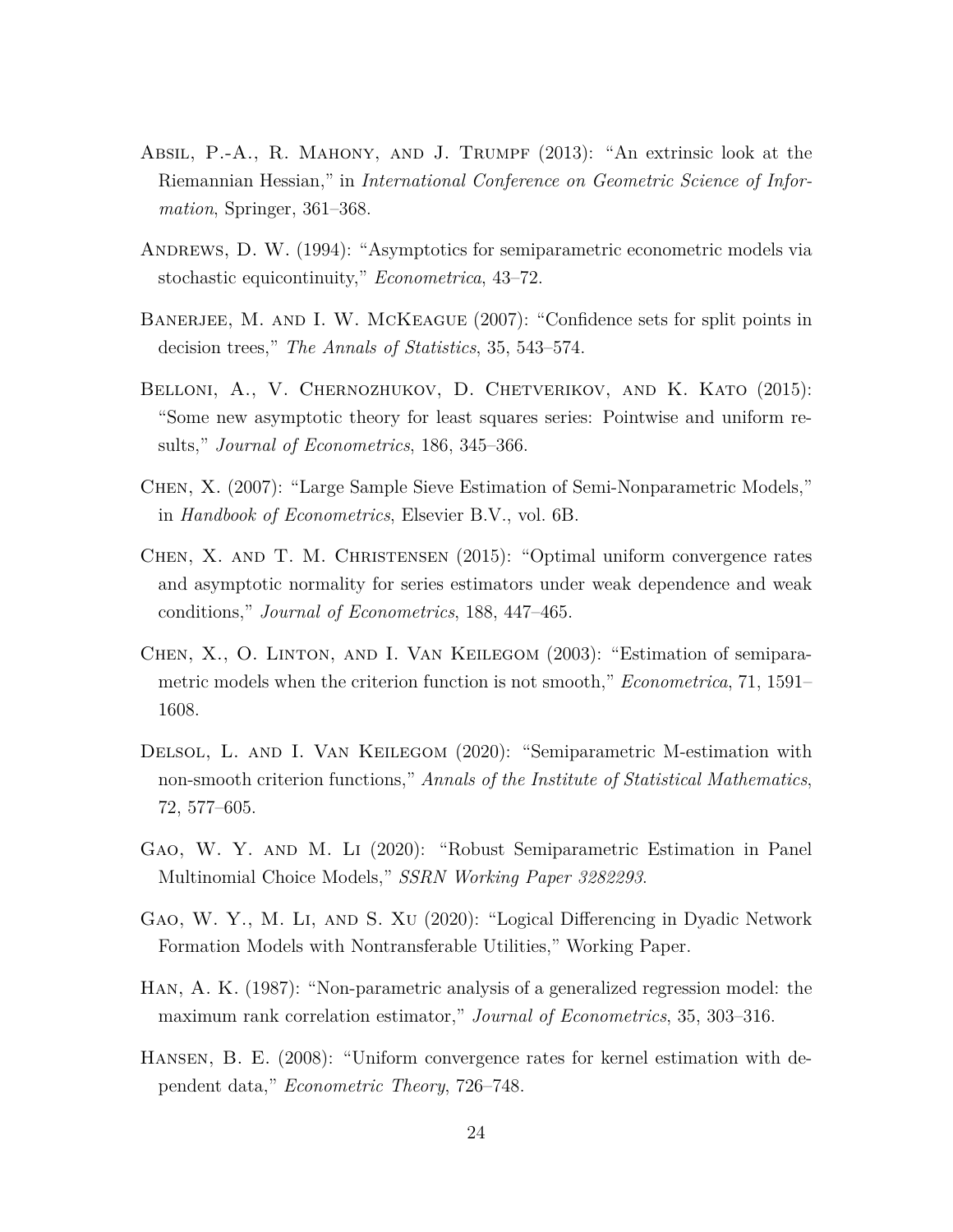- <span id="page-24-7"></span>HIDALGO, J., J. LEE, AND M. H. SEO (2019): "Robust inference for threshold regression models," *Journal of Econometrics*, 210, 291–309.
- <span id="page-24-2"></span>Horowitz, J. L. (1992): "A smoothed maximum score estimator for the binary response model," *Econometrica: journal of the Econometric Society*, 505–531.
- <span id="page-24-3"></span>KIM, J. AND D. POLLARD (1990): "Cube root asymptotics," *The Annals of Statistics*, 191–219.
- <span id="page-24-5"></span>Kosorok, M. R. (2008): *Introduction to empirical processes and semiparametric inference*, Springer Science & Business Media.
- <span id="page-24-6"></span>Lee, S., Y. Liao, M. H. Seo, and Y. Shin (2018): "Oracle estimation of a change point in high-dimensional quantile regression," *Journal of the American Statistical Association*, 113, 1184–1194.
	- ——— (Forthcoming): "Factor-driven two-regime regression," *Annals of Statistics*.
- <span id="page-24-8"></span><span id="page-24-4"></span>Lee, S. and M. H. Seo (2008): "Semiparametric estimation of a binary response model with a change-point due to a covariate threshold," *Journal of Econometrics*, 144, 492–499.
- <span id="page-24-0"></span>Manski, C. F. (1975): "Maximum score estimation of the stochastic utility model of choice," *Journal of econometrics*, 3, 205–228.

<span id="page-24-1"></span>——— (1985): "Semiparametric analysis of discrete response: Asymptotic properties of the maximum score estimator," *Journal of econometrics*, 27, 313–333.

- <span id="page-24-9"></span>MUKHERJEE, D., M. BANERJEE, AND Y. RITOV (2020): "Asymptotic normality of a linear threshold estimator in fixed dimension with near-optimal rate," *arXiv preprint arXiv:2001.06955*.
- <span id="page-24-11"></span>Newey, K. AND D. MCFADDEN (1994): "Large sample estimation and hypothesis testing," *Handbook of Econometrics, IV, Edited by RF Engle and DL McFadden*, 2112–2245.
- <span id="page-24-10"></span>Newey, W. K. (1994): "The asymptotic variance of semiparametric estimators," *Econometrica: Journal of the Econometric Society*, 1349–1382.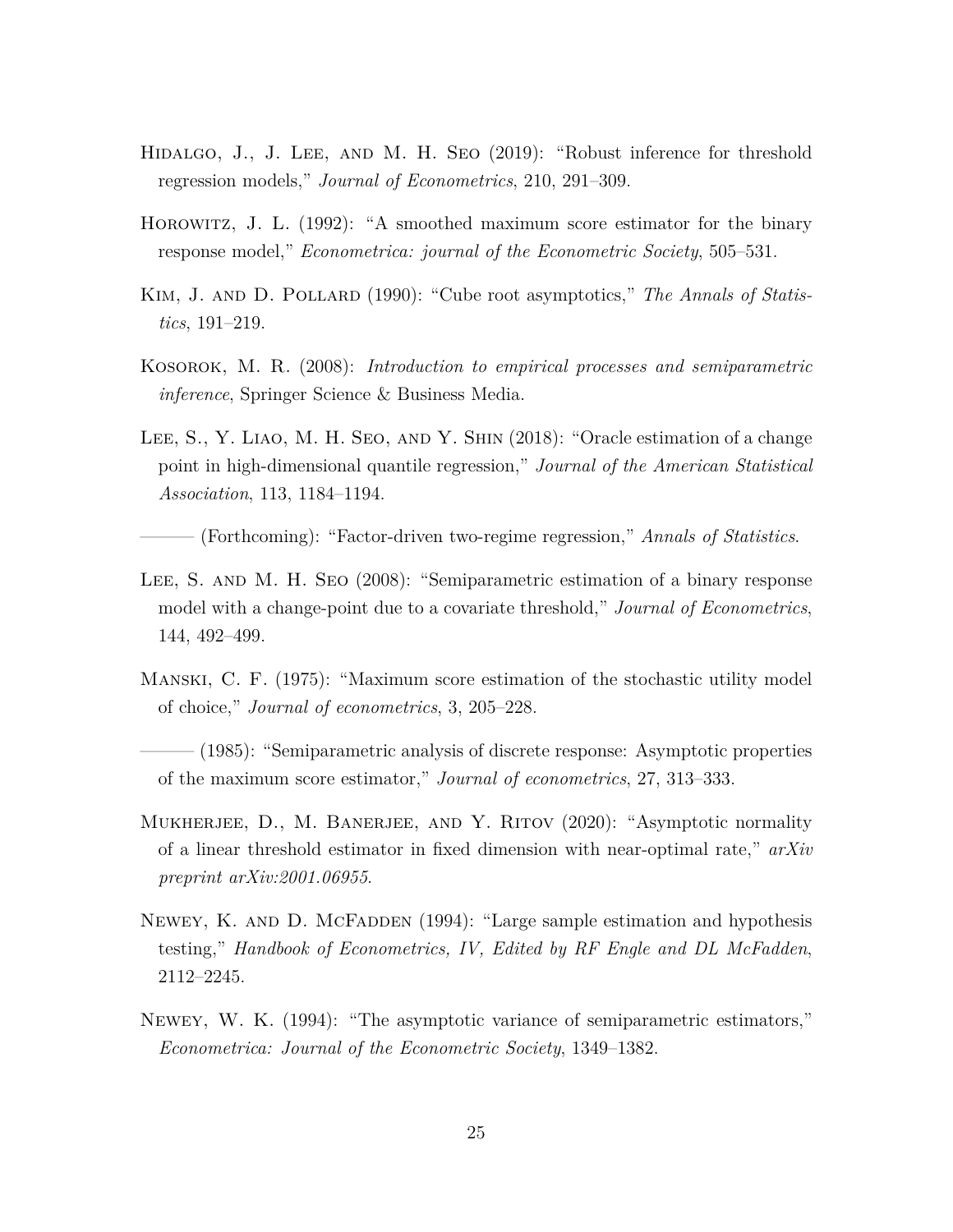- <span id="page-25-2"></span>SEO, M. H. AND T. OTSU (2018): "Local M-estimation with discontinuous criterion for dependent and limited observations," *The Annals of Statistics*, 46, 344–369.
- <span id="page-25-0"></span>SONG, R., M. BANERJEE, AND M. R. KOSOROK (2016): "Asymptotics for changepoint models under varying degrees of mis-specification," *Annals of statistics*, 44, 153.
- <span id="page-25-1"></span>Van Der Vaart, A. W. and J. A. Wellner (1996): *Weak Convergence and Empirical Processes*, Springer.

# **Appendix**

# **A Proofs**

### **A.1 Lemmas on Entropy Integrals**

Define  $\mathcal{G} := \{g_{\theta,h} - g_{\theta_0,h} : \theta \in \Theta, h \in \mathcal{H}\}\$ , which is uniformly bounded since  $\mathcal{H}$  is uniformly bounded. We first establish the finiteness of the following uniform entropy integral.

<span id="page-25-3"></span> $\textbf{Lemma 7.} \ \ J:=\sup_{Q}\int_{0}^{1}\sqrt{\log \mathscr{N}\left(\epsilon,\mathcal{G},L_2\left(Q\right)\right)}d\epsilon<\infty.$ 

*Proof.* The collection of indicators for half spaces  $\mathbb{1}\left\{x\right\}$  $\left\{ \theta \geq 0 \right\}$  across  $\theta \in \mathbb{S}^{d-1}$  is a VC-subgraph class of functions with VC dimension  $d + 2$ , so by VW Lemma 2.6.18,

$$
\left\{\prod_{j\in J} \mathbb{1}\left\{x'\theta \ge 0\right\} - \prod_{j\in J} \mathbb{1}\left\{x'\theta_0 \ge 0\right\} : \theta \in \Theta\right\}
$$

$$
= \left\{\bigwedge_{j\in J} \mathbb{1}\left\{x'\theta \ge 0\right\} - \bigwedge_{j\in J} \mathbb{1}\left\{x'\theta_0 \ge 0\right\} : \theta \in \Theta\right\}
$$

is also VC-subgraph class, which thus have bounded uniform entropy integrals. Moreover, since  $\mathcal{H} \subseteq C_M^{\lfloor d/2 \rfloor + 1}(\mathcal{X})$ , we know by VW Theorem 2.7.1 that  $\log \mathcal{N}(\delta, \mathcal{H}, \|\cdot\|_{\infty}) \leq C\delta^{-d/(d+1)}$  and thus also have bounded uniform entropy integrals

$$
\int_0^1 \sup_Q \sqrt{1 + \log \mathcal{N}\left(\epsilon, \mathcal{G}_2, L_2\left(Q\right)\right)} d\epsilon < \infty.
$$

By [Kosorok](#page-24-5) [\(2008\)](#page-24-5) Theorem 9.15, we deduce  $\mathcal G$  also has uniformly bounded entropy integral.  $\Box$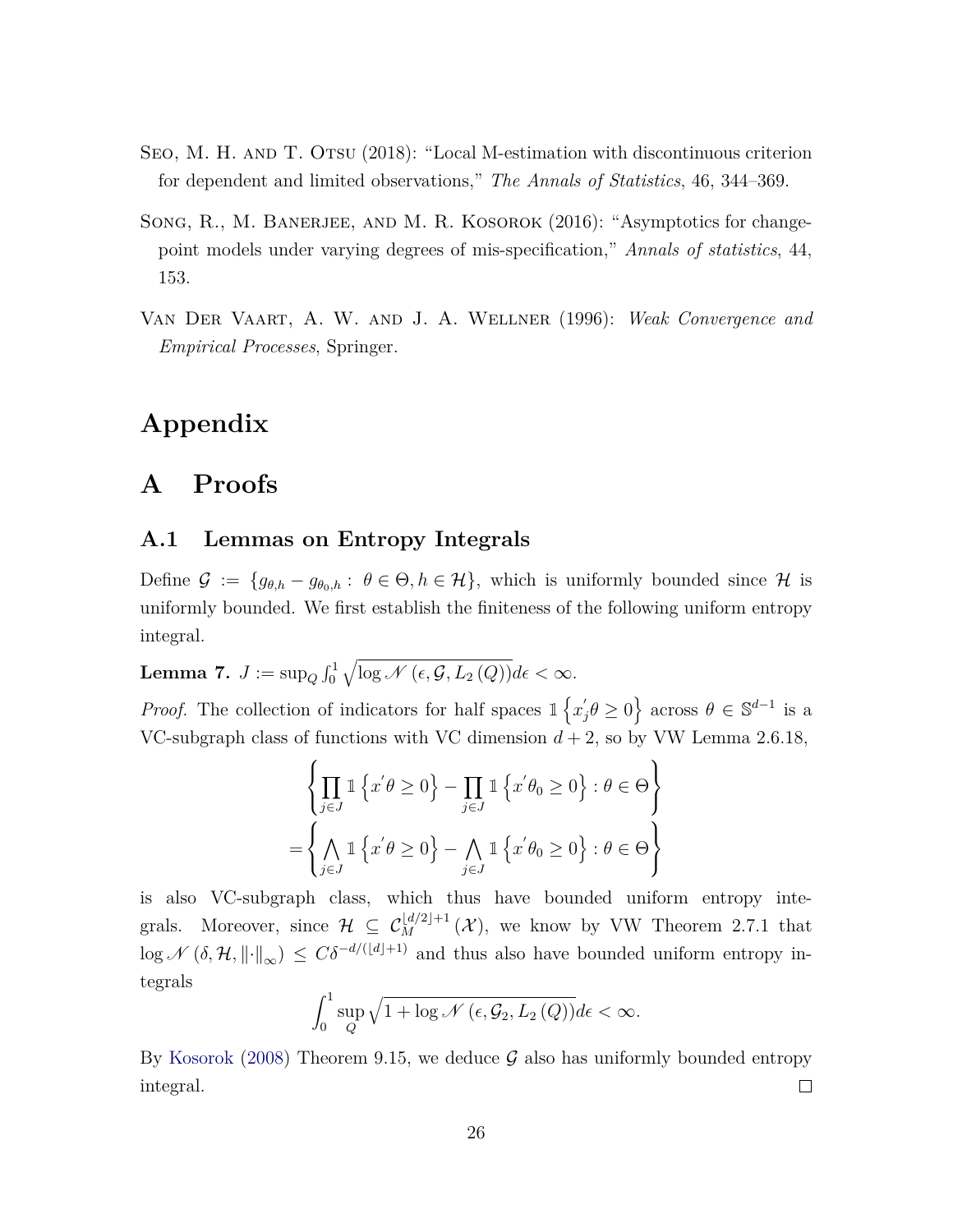Alternatively, we could follow [Chen, Linton, and Van Keilegom](#page-23-7) [\(2003\)](#page-23-7) and work with the following bracketing integral.

 $\textbf{Lemma 8.}\ \ J_{[]}:=\int_{0}^{1} \sqrt{1+\log \mathscr{N}_{[]}\left(\epsilon,\mathcal{G},L_2\left(P\right)\right)}d\epsilon<\infty.$ 

*Proof.* Since  $\mathcal{H} \subseteq \mathcal{C}_M^{\lfloor d/2 \rfloor + 1}(\mathcal{X}),$  we know by VW Theorem 2.7.1 that  $\log \mathscr{N}\left(\delta, \mathcal{H}, \left\|\cdot\right\|_{\infty}\right) \leq C\delta^{-d/(\lfloor d \rfloor+1)}$  so that  $\int_0^1 \sqrt{1 + \log \mathscr{N}\left(\epsilon, \mathcal{G}_2, L_2\left(P\right)\right)} d\epsilon < \infty$ . Moreover, for any  $(\theta, h), (\tilde{\theta}, \tilde{h}) \in \Theta \times \mathcal{H}$ , we have

$$
\begin{aligned} \left| (g_{\theta,h} - g_{\theta_0,h}) - \left( g_{\tilde{\theta},\tilde{h}} - g_{\theta_0,\tilde{h}} \right) \right| \\ &\leq \left| g_{\theta,h} - g_{\tilde{\theta},h} \right| + \left| \left( g_{\tilde{\theta},h} - g_{\theta_0,h} \right) - \left( g_{\tilde{\theta},\tilde{h}} - g_{\theta_0,\tilde{h}} \right) \right| \\ &\leq \left| h(x) \right| \sum_{j \in J} \mathbb{1} \left\{ \left| x_j' \theta \right| \leq \left\| x_j \right\| \left\| \tilde{\theta} - \theta \right\| \right\} + \left| h(x) - \tilde{h}(x) \right| \cdot 1 \\ &\leq M \sum_{j \in J} \mathbb{1} \left\{ \left| x_j' \theta \right| \leq \left\| x_j \right\| \left\| \tilde{\theta} - \theta \right\| \right\} + J \left\| \tilde{h} - h \right\|_{\infty} \end{aligned}
$$

so that

$$
P\left((g_{\theta,h} - g_{\theta_0,h}) - (g_{\tilde{\theta},\tilde{h}} - g_{\theta_0,\tilde{h}})\right)^2
$$
  
\n
$$
\leq P\left((M^2 + 2M \left\|\tilde{h} - h\right\|_{\infty}) \sum_{j\in J} \mathbb{1}\left\{|x'_j\theta| \leq ||x_j|| \left\|\tilde{\theta} - \theta\right\|\right\} + \left\|\tilde{h} - h\right\|_{\infty}^2\right)
$$
  
\n
$$
= (M^2 + 2M \left\|\tilde{h} - h\right\|_{\infty}) \sum_{j\in J} P\left\{|x'_j\theta| \leq ||x_j|| \left\|\tilde{\theta} - \theta\right\|\right\} + \left\|\tilde{h} - h\right\|_{\infty}^2
$$
  
\n
$$
\leq M' \left\|\tilde{\theta} - \theta\right\| + \left\|\tilde{h} - h\right\|_{\infty}^2
$$

Hence, following the proof of Theorem 3 (with Conditions 3.2 and 3.3) in [Chen,](#page-23-7) [Linton, and Van Keilegom](#page-23-7) [\(2003\)](#page-23-7), for any  $\Theta_{\epsilon}$  that is an  $\epsilon$ -cover of  $\Theta$  and  $\mathcal{H}_{\epsilon}$  that is an  $\epsilon$ -cover of  $\mathcal{H}$ , we deduce that  $\Theta_{\epsilon} \times \mathcal{H}_{\epsilon}$  is a  $\sqrt{M^{\prime}\epsilon + \epsilon^2} \leq$ µب<br>∕  $M''\epsilon$  bracket for  $(\mathcal{G}, L_2(P))$ , implying that

$$
\log \mathcal{N}_{\parallel}(\epsilon, \mathcal{G}, \left\| \cdot \right\|_{\infty}) \le \log \mathcal{N}\left(\epsilon^2, \times, \left\| \cdot \right\| \right) + \log \mathcal{N}\left(\epsilon^2, \mathcal{H}, \left\| \cdot \right\|_{\infty}\right) \le 2d\left(C - \log \epsilon\right) + \epsilon^{-\frac{2d}{\lfloor d \rfloor + 1}}
$$
  
and hence

$$
J:=\int_0^1\sqrt{1+\log \mathscr{N}_{[]}\left(\epsilon,\mathcal{G}_2,L_2\left(P\right)\right)}d\epsilon\leq \int_0^1\sqrt{2d\left(C-\log \epsilon\right)+\epsilon^{-\frac{2d}{\lfloor d\rfloor+1}}}d\epsilon\leq C^{'}\int_0^1\epsilon^{-\frac{d}{\lfloor d\rfloor+1}}d\epsilon<\infty.
$$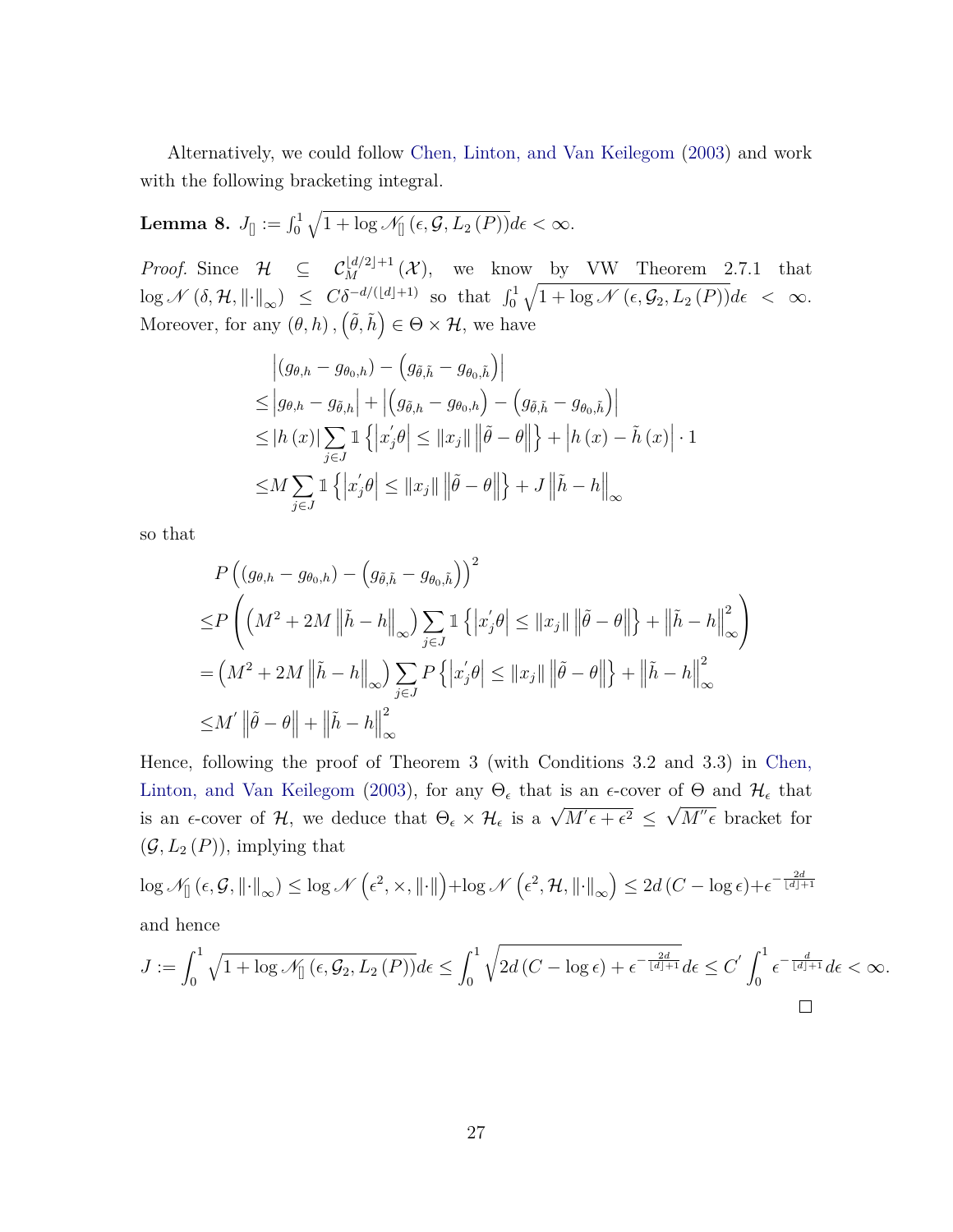## **A.2 Proof of Lemma** [1](#page-21-0) ′

*Proof.* At any given  $x = (x_1, ..., x_J) \in \mathcal{X}$ , notice that

$$
g_{+,\theta_0,h_0}(x) = [h_0(x)]_+ \prod_{j=1}^J \mathbb{1} \left\{ x'_j \theta_0 \le 0 \right\} = 0
$$

and thus

$$
|g_{+,\theta,h_0}(x) - g_{+,\theta_0,h_0}(x)| = [h_0(x)]_+ \prod_{j=1}^J \mathbb{1} \left\{ x'_j \theta \le 0 \right\},
$$

which is nonzero if and only if

<span id="page-27-0"></span>
$$
h_0(x) > 0 \quad \text{and} \quad x_j' \theta \le 0 \,\,\forall j \in J. \tag{24}
$$

Let  $x$  be such that  $(24)$  holds. Then the set

$$
J_+ := \left\{ j : 1 \le j \le J \text{ and } x'_j \theta_0 > 0 \right\}
$$

is nonempty, since [\(24\)](#page-27-0) and  $J_+ = \emptyset$  would imply that  $g_{+,\theta_0,h_0}(x) > 0$ , which is not possible.

Now, define

$$
\overline{x}_j := \begin{cases} x_j - M \left\|\theta - \theta_0\right\| \theta'_0, & \forall j \in J_+, \\ x_j, & \forall j \notin J_+. \end{cases}
$$

Then by  $(24)$  and the definition of  $J_+$ ,

$$
\overline{x}'_j \theta_0 = \begin{cases} x'_j \theta_0 - M \left\|\theta - \theta_0\right\| \le x'_j \theta_0 + x' \left(\theta - \theta_0\right) = x' \theta \le 0, & \text{if } j \in J_+, \\ x'_j \theta_0 \le 0, & \text{if } j \notin J_+, \end{cases}
$$

or equivalently,

$$
\overline{x}_j'\theta_0 \le 0, \quad \forall j \in J,
$$

which, by the multi-index single-crossing condition  $(2)$ , implies that

$$
h_0(\overline{x})\leq 0.
$$

Now we have

$$
h_0(x) > 0 \ge h_0(\overline{x}) = h_0(x) + h_0(\overline{x}) - h_0(x)
$$

$$
\ge h_0(x) - \left| \sup_{\tilde{x}} \nabla_{\text{vec}(\tilde{x})} h_0(\tilde{x}) \right| \cdot \left| \left| \text{vec}(\overline{x}) - \text{vec}(x) \right| \right|
$$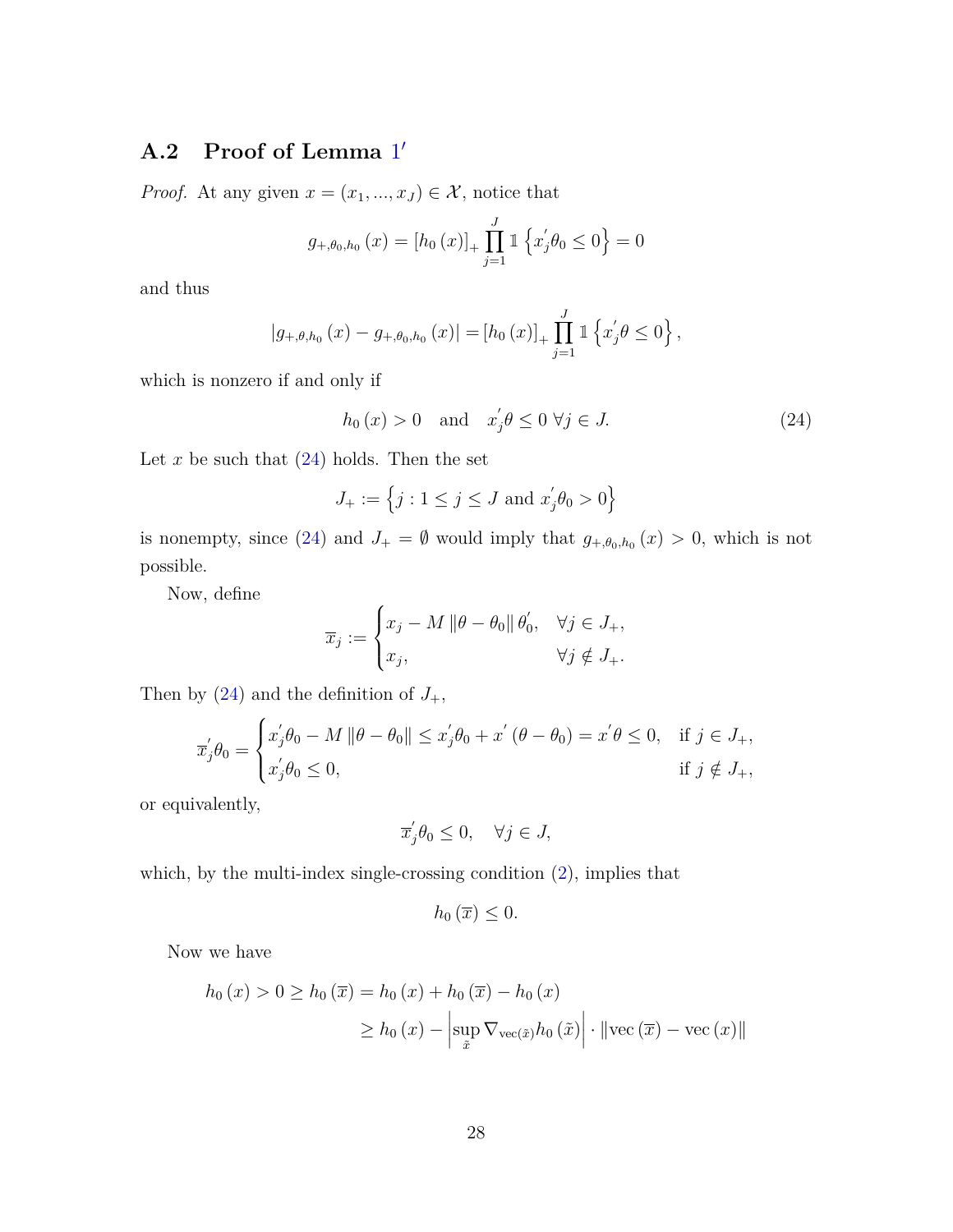$$
\geq h_0(x) - M \cdot M \cdot \|\theta - \theta_0\| \cdot \left\| \left( \sum_{j \in J_+} e_j \right) \otimes \mathbb{1}_d \right\|,
$$
  
\n
$$
\geq h_0(x) - \sqrt{\# (J_+)} M^2 \|\theta - \theta_0\|
$$
  
\n
$$
\geq h_0(x) - \sqrt{J} M^2 \|\theta - \theta_0\|
$$

and thus

$$
0 < h_0(x) < \sqrt{J}M^2 \cdot \|\theta - \theta_0\| = O\left(\|\theta - \theta_0\|\right).
$$

Hence, for  $\|\theta - \theta_0\| \le \delta$ 

$$
|g_{+,\theta,h_0}(x) - g_{+,\theta_0,h_0}(x)| = [h_0(x)]_+ \cdot \prod_{j=1}^J \mathbb{1} \left\{ x'_j \theta \le 0 \right\}.
$$
  

$$
\le C \|\theta - \theta_0\| \cdot \sum_{j=1}^J \mathbb{1} \left\{ x'_j \theta \le 0 < x'_j \theta_0 \right\}
$$
  

$$
\le C \delta \sum_{j=1}^J \mathbb{1} \left\{ \left| x' \theta_0 \right| \le ||x|| \delta \right\}.
$$

Similarly, the arguments above can be adapted to bound  $|g_{-\theta,h_0}(x) - g_{-\theta_0,h_0}(x)|$ .

Define  $\mathcal{G}_{1,\delta} := \{g_{\theta,h_0} - g_{\theta_0,h_0}: \|\theta - \theta_0\| \leq \delta\}$ . By the arguments above,  $\mathcal{G}_{1,\delta}$  has an envelope  $G_{1,\delta}$  giveen by

$$
|g_{\theta,h_0}(x) - g_{\theta_0,h_0}(x)| \leq C\delta \sum_{j=1}^J \mathbb{1}\left\{|x'\theta_0| \leq ||x|| \delta\right\} =: G_{1,\delta}.
$$

Moreover,

$$
PG_{1,\delta}^2 = \mathbb{E}\left[C^2\delta^2 \sum_{j=1}^J \mathbb{1}\left\{|X_{ij}'\theta_0| \leq ||X_{ij}|| \delta\right\}\right]
$$

$$
= JC^2\delta^2 \mathbb{P}\left(\left|\frac{X_{ij}'}{||X_{ij}||}\theta_0\right| \leq \delta\right) \leq C^2\delta^3.
$$

Now, since  $\mathcal{G}_{1,\delta} \subseteq \mathcal{G}$ , we have  $\mathcal{N}(\epsilon, \mathcal{G}_{1,\delta}, L_2(P)) \le \mathcal{N}(\epsilon, \mathcal{G}, L_2(P))$  and by Lemma [7](#page-25-3)

$$
J_{1,\delta} := \int_0^1 \sqrt{1 + \log \mathcal{N}\left(\epsilon, \mathcal{G}_{1,\delta}, L_2(P)\right)} d\epsilon \le J < \infty.
$$

Then, by VW Theorem 2.14.1, we have

$$
P \sup_{g \in \mathcal{G}_{1,\delta}} |\mathbb{G}_n(g)| \le J_{1,\delta} \sqrt{PG_{1,\delta}^2} \le J_1 C \delta^{\frac{3}{2}} = M_1 \delta^{\frac{3}{2}}.
$$

 $\Box$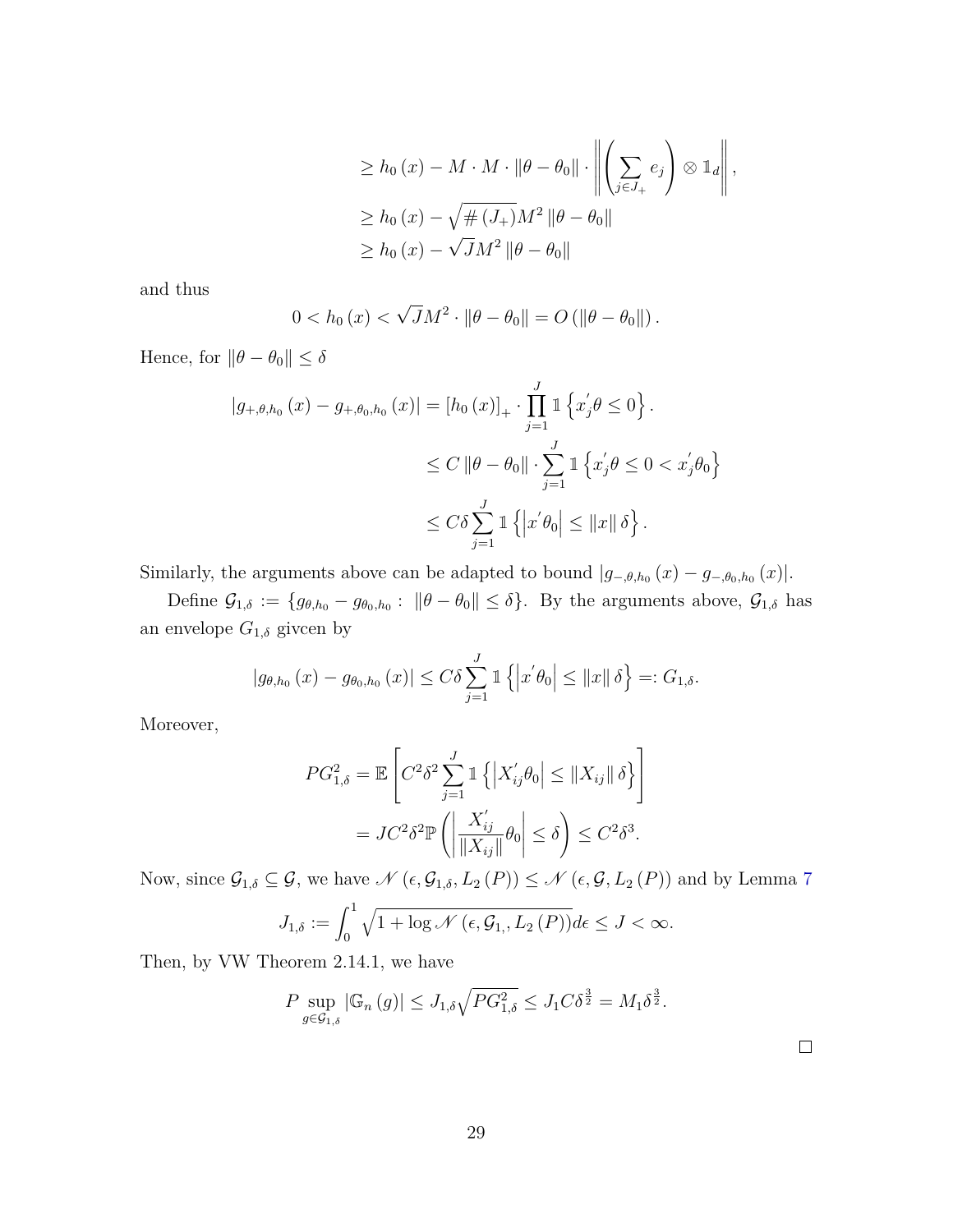## **A.3 Proof of Lemma** [2](#page-21-1) ′

*Proof.* Define  $G_{2,\delta,n} := \{g_{\theta,h} - g_{\theta_0,h} - g_{\theta,h_0} + g_{\theta_0,h_0}: ||\theta - \theta_0|| \leq \delta, ||h - h_0||_{\infty} \leq Ka_n\}.$ Then we have

$$
|g_{+, \theta, h} - g_{+, \theta_0, h} - g_{+, \theta, h_0} + g_{+, \theta_0, h_0}|
$$
  
= 
$$
| [h(x)]_+ - [h_0(x)]_+ | \left| \prod_j \mathbb{1} \left\{ x'_j \theta \le 0 \right\} - \prod_j \mathbb{1} \left\{ x'_j \theta_0 \le 0 \right\} \right|
$$
  

$$
\le Ka_n \sum_{j=1}^J \mathbb{1} \left\{ |x'_j \theta_0| \le ||x_j|| \delta \right\}
$$

and similarly for  $g_{-\theta,h}$ . Hence, an envelope function  $G_{2,\delta,n}$  for  $\mathcal{G}_{2,\delta,n}$  is given by

$$
|g_{\theta,h} - g_{\theta_0,h} - g_{\theta,h_0} + g_{\theta_0,h_0}|
$$
  

$$
\leq =: Ka_n \sum_{j=1}^J \mathbb{1} \left\{ \left| x_j' \theta_0 \right| \leq ||x_j|| \delta \right\} =: G_{2,n,\delta}
$$

with

$$
PG_{2,n,\delta}^2 = K^2 a_n^2 \sum_{j=1}^J \mathbb{P}\left(\left|\frac{X'_{ij}}{\|X_{ij}\|} \theta_0\right| \le \delta\right) \le Ca_n^2 \delta.
$$

Since  $\mathcal{G}_{2,\delta,n} \subseteq \mathcal{G} - \mathcal{G}_{1,\delta} := \{g - \tilde{g} : g \in \mathcal{G}, \tilde{g} \in \mathcal{G}_{1,\delta}\}\$ , by Lemma 9.14 of [Kosorok](#page-24-5) [\(2008\)](#page-24-5),  $\mathcal{G}_{2,\delta,n}$  must also have bounded uniform entropy integrals. Hence,

$$
J_2 := \int_0^1 \sqrt{1 + \log \mathcal{N}\left(\epsilon, \mathcal{G}_2, L_2\left(P\right)\right)} d\epsilon < \infty,
$$

and by VW Theorem 2.14.1,

$$
P \sup_{g \in \mathcal{G}_{2,\delta,n}} \|\mathbb{G}_n(g)\| \le J_{2,\delta} \sqrt{PG_{2,n,\delta}^2} \le J_2 Ca_n \sqrt{\delta} = Ma_n \sqrt{\delta}.
$$

 $\Box$ 

### **A.4 Proof of Lemma [3](#page-13-0)**

We first cite the following result in [Absil, Mahony, and Trumpf](#page-23-11) [\(2013\)](#page-23-11) about the extrinsic representation of the Riemannian (surface) gradients and Hessians on S *d*−1 via standard gradients and Hessians in the ambient space  $\mathbb{R}^d$  of  $\mathbb{S}^d$ .

**Lemma 9** (Riemannian (Surface) Gradient and Hessian). Let  $\Psi : \mathbb{R}^d \to \mathbb{R}$  be a differentiable function in the standard sense, and let  $\psi : \mathbb{S}^{d-1} \to \mathbb{R}$  be the restriction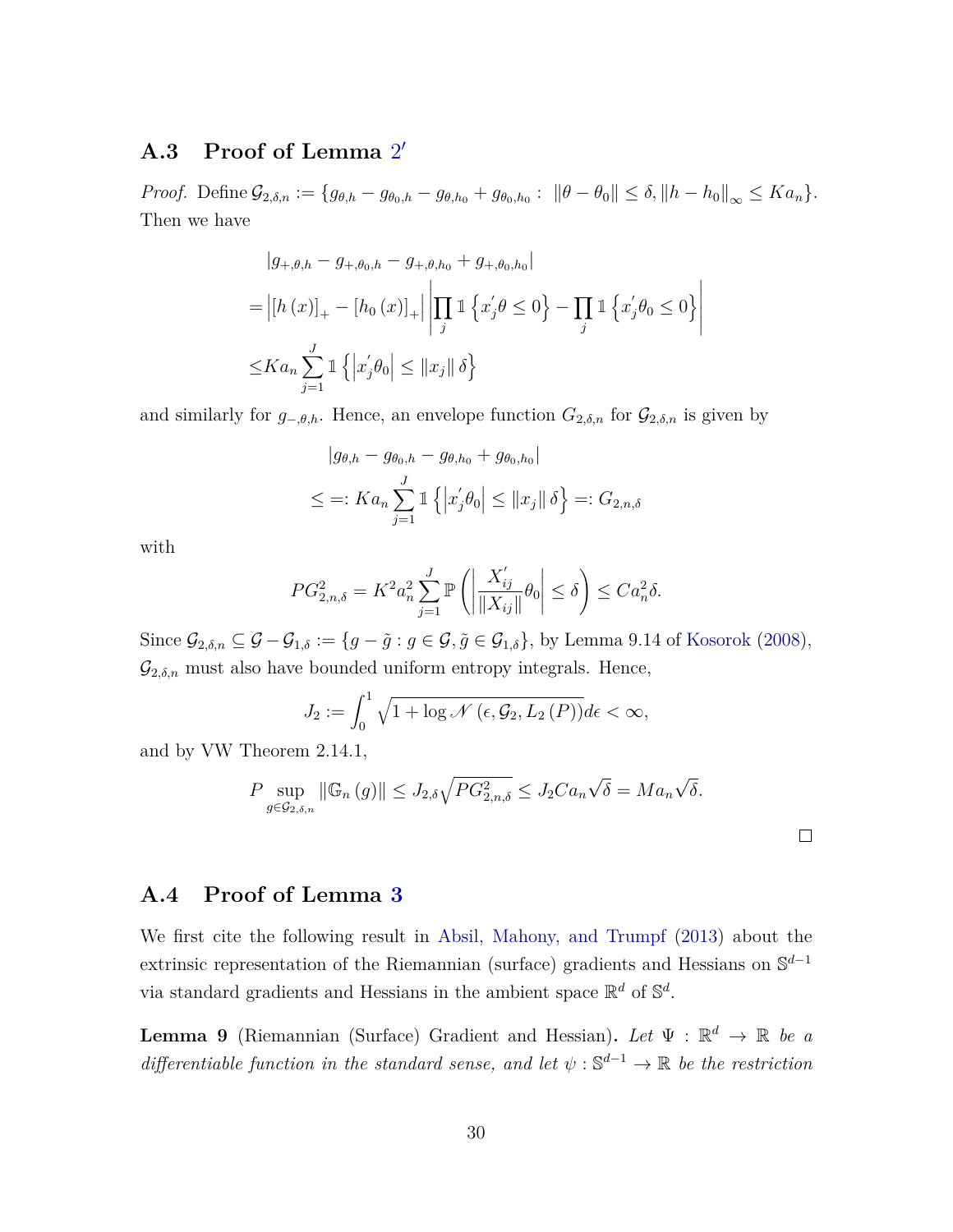*of*  $\Psi$  *on*  $\mathbb{S}^{d-1}$ *:* 

$$
\psi(\theta) = \Psi(\theta), \quad \forall \theta \in \mathbb{S}^{d-1},
$$

Let  $\nabla_{\theta}$ ,  $\nabla_{\theta\theta}$  denote the standard gradient and Hessian in  $\mathbb{R}^d$ . Let  $\nabla_{\theta}^S$ ,  $\nabla_{\theta\theta}^S$  denotes the *Riemannian (surface) gradient and Hessian on*  $\mathbb{S}^{d-1}$ *. Then, for any*  $\theta_0 \in \mathbb{S}^{d-1}$ *,* 

$$
\nabla_{\theta}^{S} \psi (\theta_{0}) = \nabla_{\theta} \Psi (\theta_{0}) - \langle \theta_{0}, \nabla_{\theta} \Psi (\theta_{0}) \rangle \theta_{0}' = \nabla_{\theta} \Psi (\theta_{0}) \left( I_{d} - \theta_{0} \theta_{0}' \right)
$$

$$
\nabla_{\theta \theta}^{S} \psi (\theta_{0}) = \left( I_{d} - \theta_{0} \theta_{0}' \right) \nabla_{\theta \theta} \Psi (\theta_{0}) \left( I_{d} - \theta_{0} \theta_{0}' \right) - \nabla_{\theta} \Psi (\theta_{0}) \theta_{0} \left( I_{d} - \theta_{0} \theta_{0}' \right)
$$

with  $\nabla_{\theta}^{\mathcal{S}} p s i(\theta_0), \nabla_{\theta} \Psi(\theta_0)$  written as  $1 \times d$  row vectors<sup>[6](#page-30-0)</sup>,  $\nabla_{\theta\theta}^{\mathcal{S}} \psi(\theta_0), \nabla_{\theta\theta} \Psi(\theta_0)$  as  $d \times d$ *matrices, and*  $I_d$  *denoting the*  $d \times d$  *identity matrix.* 

We also state the following elementary results on change of coordinates with respect to an orthonormal basis in  $\mathbb{R}^d$ , which will be heavily exploited subsequently.

<span id="page-30-1"></span>**Definition 1** (Change of Coordinates). Let  $\{\theta_0, \tilde{e}_2, \dots, \tilde{e}_d\}$  be an orthonormal basis in  $\mathbb{R}^d$ . Define  $T_{\theta_0}$  to be the  $d \times d$  basis transformation matrix

$$
T_{\theta_0} := (\theta_0, \tilde{e}_2, \ldots, \tilde{e}_d).
$$

so that  $T'_{\theta}$  $\theta_0^{'x} = (\theta_0^{'}x, \tilde{e}_2^{'}x, ..., \tilde{e}_d^{'}x).$ 

<span id="page-30-2"></span>**Lemma 10.** *(i)*  $T'_{\theta_0} = T_{\theta_0}^{-1}$  $\left| \frac{\partial}{\partial \theta_0} \right|$ *. (ii)*  $|det(T_{\theta_0})| = 1$ *, (iii)*  $u' T'_{\theta_0}$  $\theta_0' \theta_0 = u_1$  *and*  $(I - \theta_0 \theta'_0)$  $\int_0^\prime \int T_{\theta_0} u \equiv \left( I - \theta_0 \theta_0^\prime \right)$  $\left(\begin{smallmatrix} \prime \\ 0 \end{smallmatrix}\right) T_{\theta_0} \overline{u}_{-1}, \ \forall u \in \mathbb{R}^d$ 

 $where \ \overline{u}_{-1} := (0, u)$  $\binom{m}{-1}^{\prime} \in \mathbb{R}^d$  *and*  $u_{-1} := (u_2, ..., u_d)^{\prime} \in \mathbb{R}^{d-1}$ *.* 

*Proof.* (i)(ii) are elementary. (iii)(iv) follow from the observation that  $T'_{\theta}$  $b_0^{\prime}$  $\theta_0$  =  $(1, 0, ..., 0)^{7}$  and

$$
\left(I - \theta_0 \theta'_0\right) T_{\theta_0} = (\theta_0, \tilde{e}_2, ..., \tilde{e}_d) - (\theta_0, \tilde{e}_2, ..., \tilde{e}_d) \begin{pmatrix} 1 \\ 0 \\ \vdots \\ 0 \end{pmatrix} = (0, \tilde{e}_2, ..., \tilde{e}_d).
$$

 $\Box$ 

<span id="page-30-0"></span><sup>&</sup>lt;sup>6</sup>Hence  $\nabla_{\theta} \Psi (\theta_0) (\theta - \theta_0)$  is a scalar as  $\theta - \theta_0$  is a column vector. To clarify, all vectors are by default column vectors in this paper unless otherwise noted.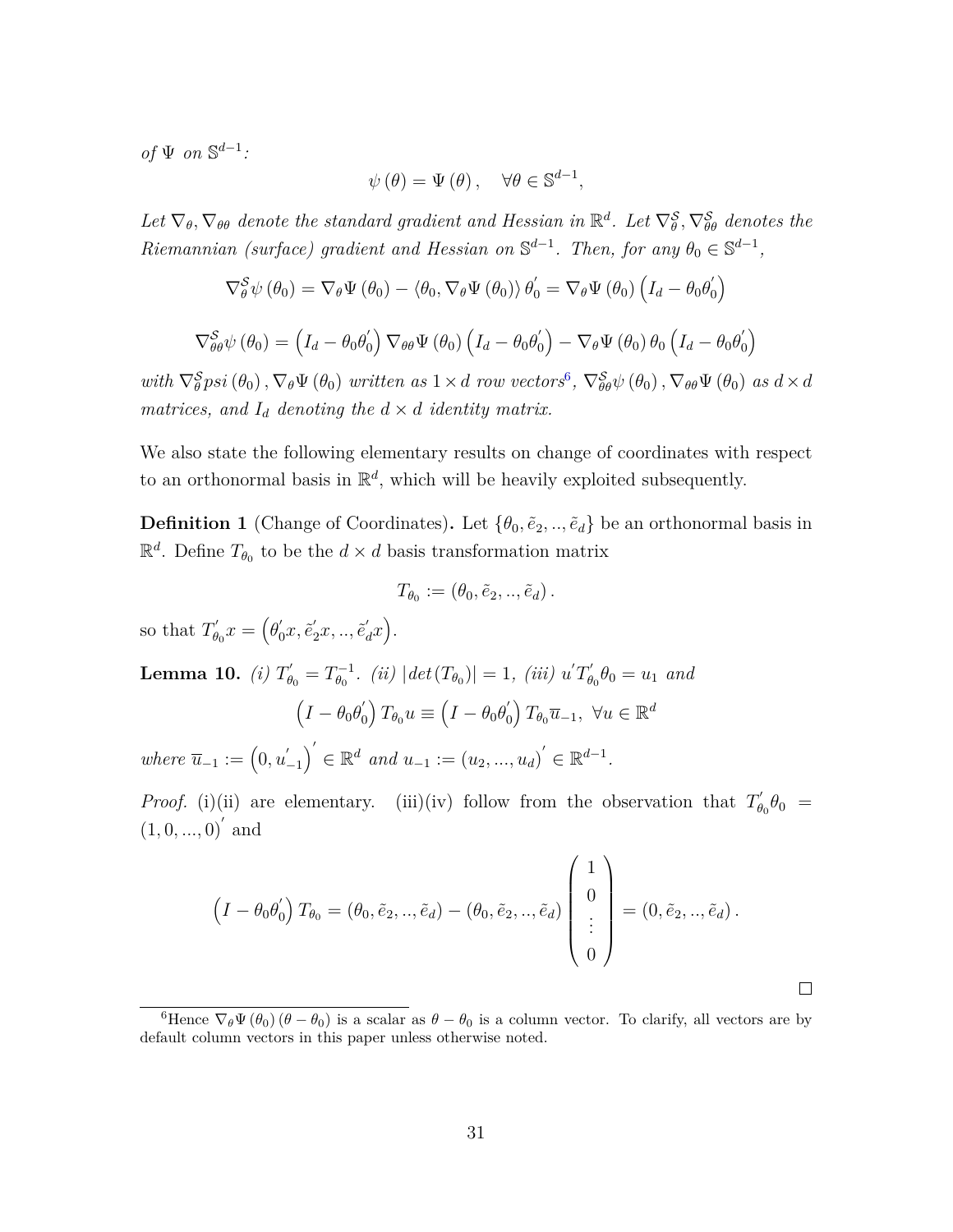#### Alternative Representation of  $h_0(x)$

Under the change of coordinate from *x* to  $u = T'_\theta$  $b_{\theta}^{\prime}$ , the function  $h_0(x)$  can be equivalently written as a function of *u* as

$$
h_{0u}(u) := h_0(T_{\theta_0}u).
$$

Under this change of coordinate, several important properties of  $h_0$  will be inherited by  $h_{0u}$ .

**Lemma 11.**  $h_{0u}$  *has the following properties:* 

- *i)*  $h_{0u}$  *is twice differentiable with uniformly bounded derivatives.*
- *ii*)  $h_{0u}(u_1, u_{-1}) \leq 0$  *if and only if*  $u_1 \leq 0$ *, for any*  $u_{-1}$ *.*
- *iii*)  $\nabla_{u_1} h_{0u} (u_1, u_{-1}) = \nabla_x h_0 (x) \theta_0.$

*Proof.* i) and ii) are trivial. iii) follows from the chain rule:

$$
\nabla_{u_1} h_{0u} (u_1, u_{-1}) = \nabla_u h_{0u} (u)' e_1 = \nabla_u h_0 (T_{\theta_0} u)' e_1
$$
  
=  $\nabla_x h_0 (T_{\theta_0} u)' T_{\theta_0} e_1 = \nabla_x h_0 (T_{\theta_0} u)' \theta_0.$ 

*.*

We emphasize the following intuitive property about  $h_0$  and  $h_{0u}$ .

**Lemma 12.** *Under Assumption*  $1(c)(d)$  $1(c)(d)$ , for any  $x \in \mathcal{X}$  s.t.  $x' \theta_0 = 0$ , or equivalently *for any u s.t.*  $u_1 = 0$ *, we have* 

$$
\nabla_{u_1} h_{0u} (0, u_{-1}) = \nabla_x h_0 (x) \, b_0 > 0.
$$

*Proof.* Since  $h_0(x) = F(x'\theta_0|x)$ , we have

$$
\nabla_x h_0(x) = f\left(x'\theta_0\middle|x\right)\theta_0 + \frac{\partial}{\partial x}F\left(\epsilon\middle|x\right)\middle|_{\epsilon=x'\theta_0}
$$

Since  $F(0|x) \equiv \frac{1}{2}$  $\frac{1}{2}$  for any *x*, we have

$$
\frac{\partial}{\partial x}F\left(0\right|x\right)\equiv\mathbf{0}.
$$

Hence, for any  $x \in \mathcal{X}$  s.t.  $x' \theta_0 = 0$ , we have

$$
\nabla_x h_0(x)'\,\theta_0 = f(0|x)\,\theta'_0\theta_0 + \frac{\partial}{\partial x}F(0|x)'\,\theta_0 = f(0|x) > 0.
$$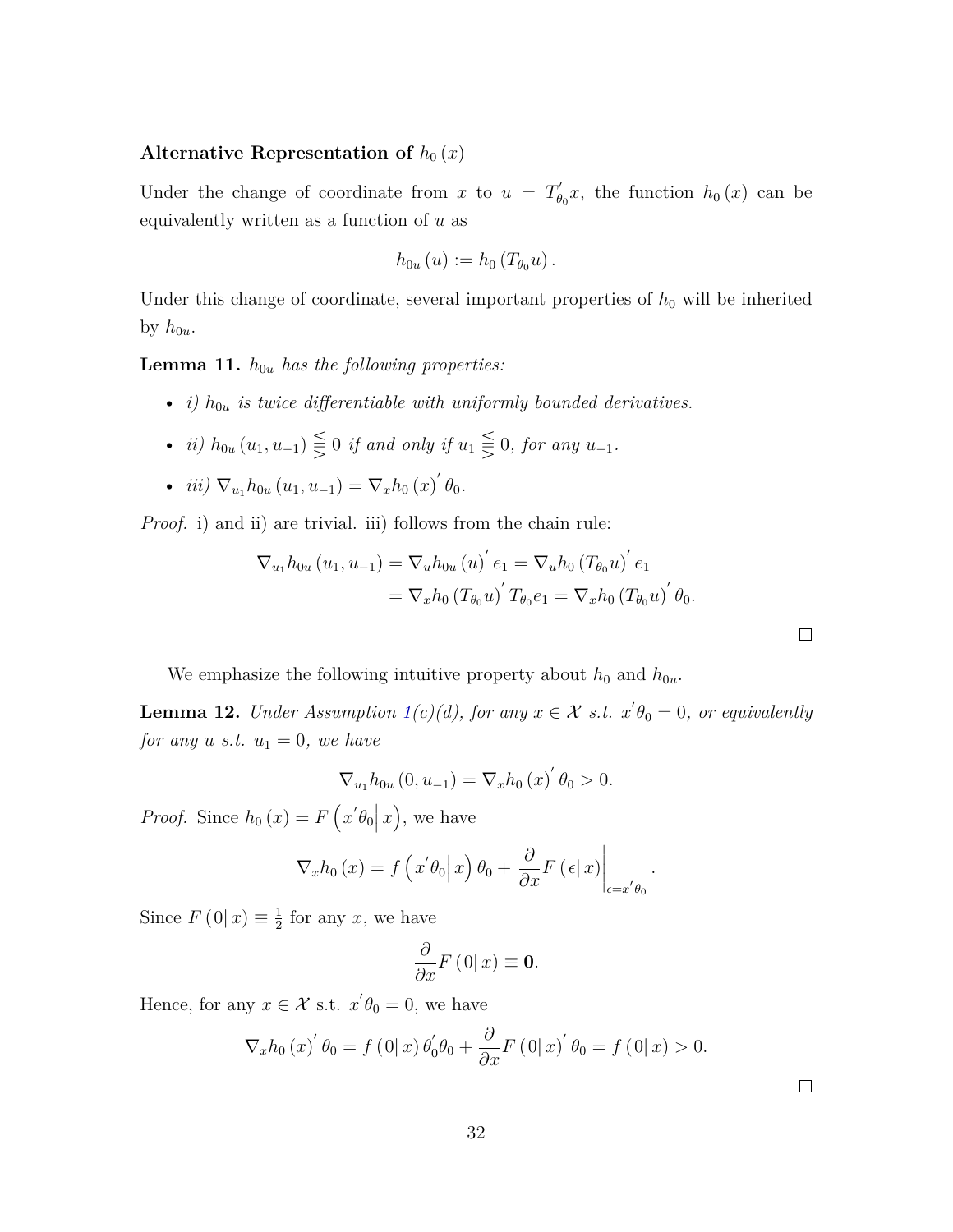### **Proof of Lemma [3\(](#page-13-0)i)**

*Proof.* Consider the following first-order Taylor expansion of  $f_{n,\theta}$  around  $\theta_0$ :

$$
\psi_{n,\theta}(z) - \psi_{n,\theta_0}(z) = \left(y - \frac{1}{2}\right) \left[\Phi\left(\frac{x^{'\theta}}{b_n}\right) - \Phi\left(\frac{x^{'\theta_0}}{b_n}\right)\right]
$$

$$
= \left(y - \frac{1}{2}\right) \nabla_{\theta}^{S} \Phi\left(\frac{\xi(x)}{b_n}\right) (\theta - \theta_0)
$$

$$
= \left(y - \frac{1}{2}\right) \nabla_{\theta} \Phi\left(\frac{\xi(x)}{b_n}\right) \left(I_d - \theta_0 \theta_0^{'}\right) (\theta - \theta_0)
$$

$$
= \left(y - \frac{1}{2}\right) \phi\left(\frac{\xi(x)}{b_n}\right) \frac{x^{'}}{b_n} \left(I - \theta_0 \theta_0^{'}\right) (\theta - \theta_0)
$$

for some  $\xi(x)$  that lies between  $x' \theta$  and  $x' \theta_0$ . Then the function space

$$
\mathcal{G}_{n,\delta}^{\psi} := \{ \psi_{n,\theta}(z) - \psi_{n,\theta_0}(z) : ||\psi_{n,\theta}(z) - \psi_{n,\theta_0}(z)|| \le \delta \}
$$

has an envelope  $\Psi_{n,\delta}$  given b

<span id="page-32-0"></span>
$$
|\psi_{n,\theta}(z) - \psi_{n,\theta_0}(z)| = \left| y - \frac{1}{2} \right| \left| \Phi\left(\frac{x^{\prime}\theta}{b_n}\right) - \Phi\left(\frac{x^{\prime}\theta_0}{b_n}\right) \right|
$$
  
\n
$$
= \frac{1}{2b_n} \phi\left(\frac{\xi(x)}{b_n}\right) |x^{\prime} (I - \theta_0 \theta_0^{\prime}) (\theta - \theta_0)|
$$
  
\n
$$
\leq \frac{1}{2b_n} \phi\left(\frac{\xi(x)}{b_n}\right) |x^{\prime} (I - \theta_0 \theta_0^{\prime}) \frac{\theta - \theta_0}{\|\theta - \theta_0\|} \left| \delta \right|
$$
  
\n
$$
\leq \frac{1}{2b_n} \overline{\phi}_{n,\delta} (x^{\prime}\theta_0) \| (I - \theta_0 \theta_0^{\prime}) x \| \delta
$$
  
\n
$$
=:\Psi_{n,\delta}
$$
 (25)

where the function  $\overline{\phi}_{n,\delta}$  in [\(25\)](#page-32-0) is defined as

$$
\overline{\phi}_{n,\delta}\left(x^{'}\theta_{0}\right) := \max_{\epsilon:\left|\epsilon\right| \leq \delta} \phi\left(\frac{x^{'}\theta_{0} + \epsilon}{b_{n}}\right) = \phi\left(0\right) \mathbb{1}\left\{\left|x^{'}\theta_{0}\right| \leq \delta\right\} + \phi\left(\frac{\left|x^{'}\theta_{0}\right| - \delta}{b_{n}}\right) \mathbb{1}\left\{\left|x^{'}\theta_{0}\right| > \delta\right\}
$$
\n(26)

given that  $\phi(t)$  is decreasing in |t|. This ensures the inequality in [\(25\)](#page-32-0) by  $\phi\left(\frac{\xi(x)}{h}\right)$ *bn*  $\geq$  $\overline{\phi}_{n,\delta}\left(x'\theta_0\right)$ , because  $\xi(x)$  lies between  $x'\theta_0$  and  $x'\theta$ , while

$$
x^{'}\theta \in [x^{'}\theta_0 - ||x|| \delta, x^{'}\theta_0 + ||x|| \delta] \subseteq [x^{'}\theta_0 - \delta, x^{'}\theta_0 + \delta],
$$
  

$$
\phi \in [x^{'}\theta_0 - \delta, x^{'}\theta_0 + \delta].
$$

so that  $\xi(x) \in [x'\theta_0 - \delta, x'\theta_0 + \delta].$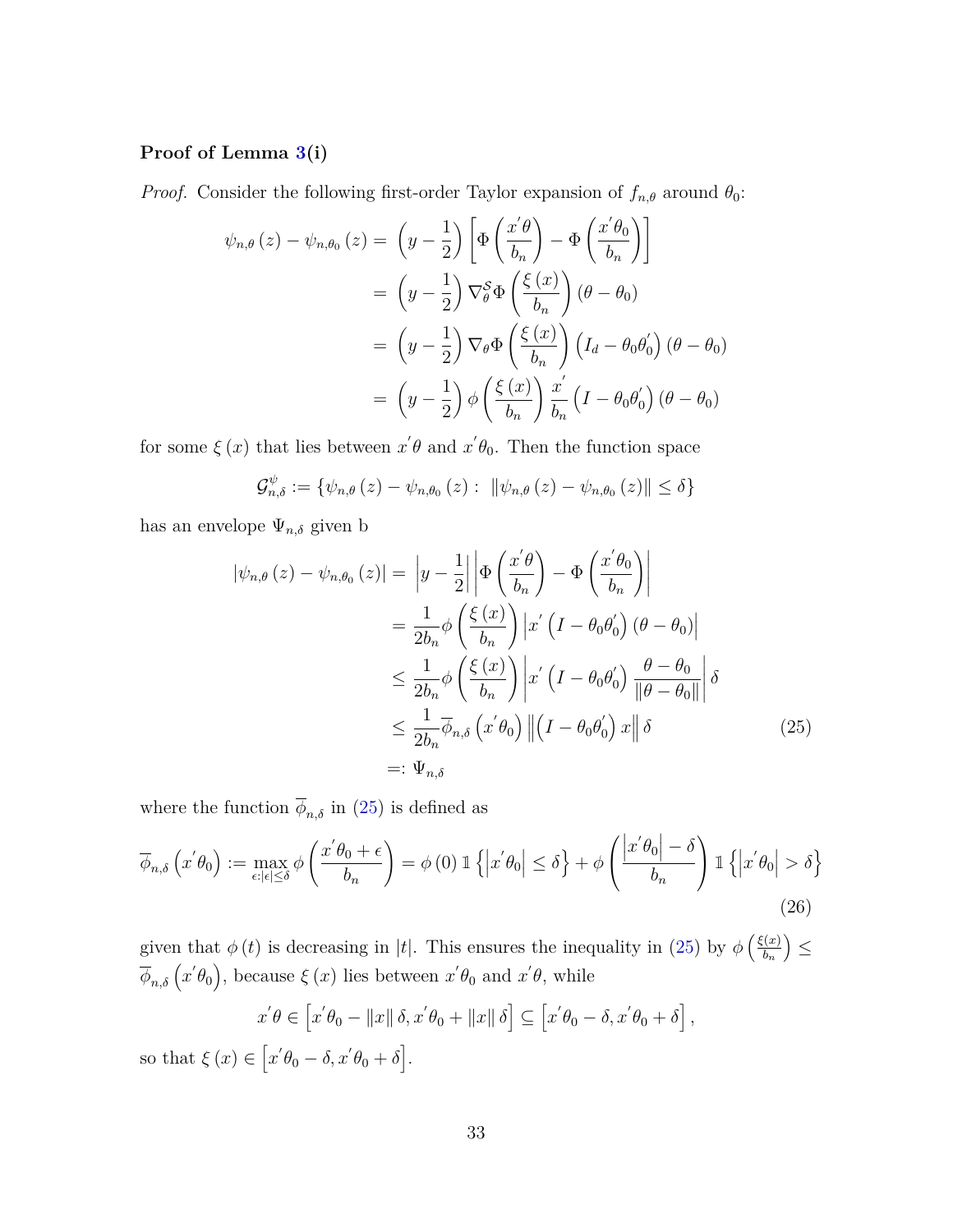Now, impose the change of coordinates to the basis  $\{\theta_0, \tilde{e}_2, ..., \tilde{e}_d\}$  as  $i \R^{\{Jd\}n}$ Definition [1](#page-30-1) with  $u := T'_\theta$  $g'_{\theta_0} x$  and thus  $x = T_{\theta_0} u$ . Then, by Lemma [10,](#page-30-2)

$$
P\Psi_{n,\delta}^{2} = \frac{\delta^{2}}{4b_{n}^{2}} \int \overline{\phi}_{n,\delta}^{2} (x^{'}\theta_{0}) x^{'} (I - \theta_{0}\theta_{0}^{'} ) x p_{x} dx
$$
  
\n
$$
= \frac{\delta^{2}}{4b_{n}^{2}} \int \overline{\phi}_{n,\delta}^{2} (u^{'}T_{\theta_{0}}^{'}\theta_{0}) u^{'}T_{\theta_{0}}' (I - \theta_{0}\theta_{0}^{'} ) T_{\theta_{0}} u p_{x} dT_{\theta_{0}} u
$$
  
\n
$$
= \frac{\delta^{2}}{4b_{n}^{2}} \int \overline{\phi}_{n,\delta}^{2} (u_{1}) \overline{u}_{-1}^{'}T_{\theta_{0}}' (I - \theta_{0}\theta_{0}^{'} ) T_{\theta_{0}} \overline{u}_{-1} p_{x} du
$$
  
\n
$$
= \frac{\delta^{2}}{4b_{n}^{2}} \int \int \overline{\phi}_{n,\delta}^{2} (u_{1}) du_{1} \overline{u}_{-1}^{'}T_{\theta_{0}}' (I - \theta_{0}\theta_{0}^{'} ) T_{\theta_{0}} \overline{u}_{-1} p_{x} du_{-1}
$$

while

$$
\int \overline{\phi}_{n,\delta}^{2} (u_{1}) du_{1} = \int \phi^{2} (0) \mathbb{1} \{ |u_{1}| \leq \delta \} du_{1} + \int \phi^{2} \left( \frac{|u_{1}| - \delta}{b_{n}} \right) \mathbb{1} \{ |u_{1}| > \delta \} du_{1}
$$
  
=  $2\phi^{2} (0) \int_{0}^{\delta} du_{1} + 2 \int_{\delta}^{1} \phi^{2} \left( \frac{u_{1} - \delta}{b_{n}} \right) du_{1}$   
=  $2\phi^{2} (0) \delta + 2 \int_{0}^{b_{n}^{-1}(1 - \delta)} \phi^{2} (\zeta_{1}) d (b_{n} \zeta_{1} + \delta) \text{ with } \zeta_{1} := \frac{u_{1} - \delta}{b_{n}}$   
 $\leq 2\phi^{2} (0) \delta + 2b_{n} \int_{0}^{\infty} \phi^{2} (\zeta_{1}) d \zeta_{1}$   
 $\leq C (\delta + b_{n})$ 

and  $\int \overline{u}'_{-1} T'_{\theta}$  $\theta_{0}^{'}\left(I-\theta_{0}\theta_{0}^{'}\right)$  $\binom{1}{0} T_{\theta_0} \overline{u}_{-1} p_x du_{-1} \in (0, \infty)$ . Hence,

$$
P\Psi_{n,\delta}^2 \le \frac{\delta^2}{4b_n^2} C(\delta + b_n),
$$

and by VW Theorem 2.14.1, we have

$$
P \sup_{\|\theta-\theta_0\| \leq \delta} |\mathbb{G}_n \left(\psi_{n,\theta} - \psi_{n,\theta_0}\right)| \leq J \sqrt{P \Psi_{n,\delta}^2} \leq M_1 \frac{\delta}{b_n} \left(\delta + b_n\right)^{\frac{1}{2}}.
$$

### **Proof of Lemma [3\(](#page-13-0)ii)**

*Proof.* First, consider the following second-order Taylor expansion of  $\psi_{n,\theta} - \psi_{n,\theta_0}$ :

$$
\psi_{n,\theta}(z) - \psi_{n,\theta_0}(z)
$$
  
=  $\left(y - \frac{1}{2}\right) \left[ \nabla_{\theta}^{\mathcal{S}} \Phi\left(\frac{x^{\prime} \theta_0}{b_n}\right) (\theta - \theta_0) + \frac{1}{2} (\theta - \theta_0)^{\prime} \nabla_{\theta \theta}^{\mathcal{S}} \Phi\left(\frac{\xi(x)}{b_n}\right) (\theta - \theta_0) \right]$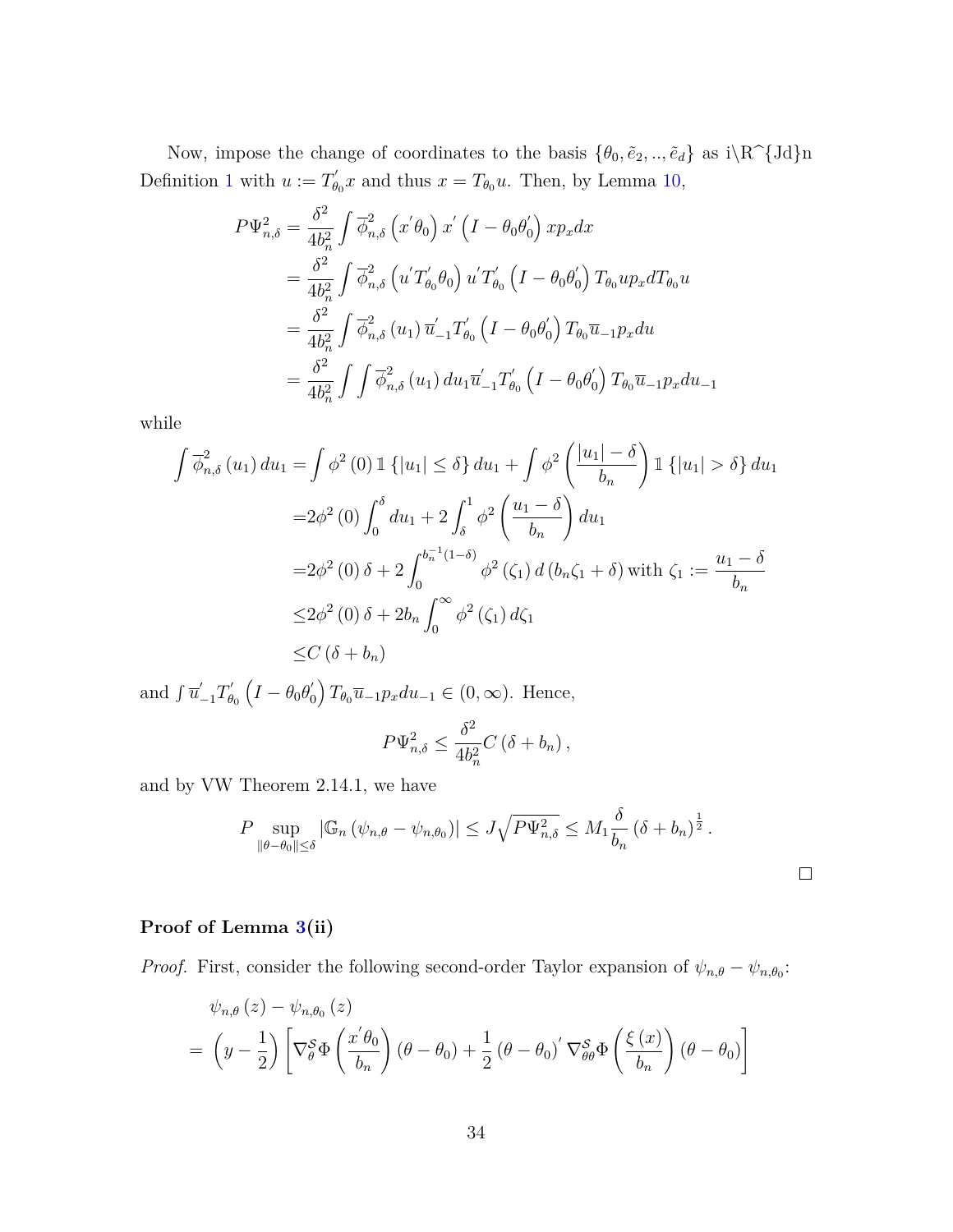$$
= \left(y - \frac{1}{2}\right) \nabla_{\theta} \Phi\left(\frac{x^{'}\theta_{0}}{b_{n}}\right) \left(I_{d} - \theta_{0}\theta_{0}^{\prime}\right) (\theta - \theta_{0})
$$
  
\n
$$
= + \frac{1}{2} \left(y - \frac{1}{2}\right) (\theta - \theta_{0}) \left(I_{d} - \theta_{0}\theta_{0}^{\prime}\right) \nabla_{\theta\theta} \Phi\left(\frac{\xi(x)}{b_{n}}\right) \left(I_{d} - \theta_{0}\theta_{0}^{\prime}\right) (\theta - \theta_{0})
$$
  
\n
$$
- \frac{1}{2} \left(y - \frac{1}{2}\right) \nabla_{\theta} \Phi\left(\frac{\xi(x)}{b_{n}}\right) \theta_{0} \left(I_{d} - \theta_{0}\theta_{0}^{\prime}\right) (\theta - \theta_{0})
$$
  
\n
$$
= \left(y - \frac{1}{2}\right) \phi\left(\frac{x^{'}\theta_{0}}{b_{n}}\right) \frac{x^{'}}{b_{n}} \left(I - \theta_{0}\theta_{0}^{\prime}\right) (\theta - \theta_{0})
$$
  
\n
$$
+ \frac{1}{2} \left(y - \frac{1}{2}\right) (\theta - \theta_{0})^{\prime} \left(I_{d} - \theta_{0}\theta_{0}^{\prime}\right) \phi^{\prime}\left(\frac{\xi(x)}{b_{n}}\right) \cdot \frac{x x^{'}}{b_{n}^{2}} \left(I_{d} - \theta_{0}\theta_{0}^{\prime}\right) (\theta - \theta_{0})
$$
  
\n
$$
- \frac{1}{2} \left(y - \frac{1}{2}\right) \phi\left(\frac{\xi(x)}{b_{n}}\right) \frac{x^{'}}{b_{n}} \theta_{0} (\theta - \theta_{0})^{\prime} \left(I_{d} - \theta_{0}\theta_{0}^{\prime}\right) (\theta - \theta_{0})
$$

for some  $\xi(x)$  between  $x' \theta_0$  and  $x' \theta$ . Then:

$$
P(\psi_{n,\theta}(z) - \psi_{n,\theta_0}(z))
$$
  
= 
$$
\int \mathbb{E}\left[y_i - \frac{1}{2}\middle|X_i = x\right] \left(\Phi\left(\frac{x^{\prime}\theta}{b_n}\right) - \Phi\left(\frac{x^{\prime}\theta_0}{b_n}\right)\right) p_x dx
$$
  
= 
$$
\left[\int h_0(x) \phi\left(\frac{x^{\prime}\theta_0}{b_n}\right) \frac{x^{\prime}}{b_n} \left(I - \theta_0 \theta_0\right) p_x dx\right] (\theta - \theta_0)
$$
 (27)

<span id="page-34-0"></span>
$$
+\frac{1}{2}(\theta-\theta_0)'\left[\int h_0(x)-\frac{1}{2}\phi'\left(\frac{\xi(x)}{b_n}\right)\left(I_d-\theta_0\theta'_0\right)\frac{xx'}{b_n^2}\left(I_d-\theta_0\theta'_0\right)p_xdx\right](\theta-\theta_0) \tag{28}
$$

<span id="page-34-3"></span><span id="page-34-2"></span><span id="page-34-1"></span>
$$
-\frac{1}{2}\left[\int h_0(x)\,\phi\left(\frac{\xi(x)}{b_n}\right)\frac{x'\theta_0}{b_n}p_xd_x\right]\left(\theta-\theta_0\right)'\left(I_d-\theta_0\theta_0'\right)\left(\theta-\theta_0\right) \tag{29}
$$

=:
$$
A_{n,1}(\theta - \theta_0) + (\theta - \theta_0)' A_{n,2}(\theta - \theta_0) + A_{n,3}(\theta - \theta_0)' (I_d - \theta_0 \theta'_0) (\theta - \theta_0)
$$
 (30)

In the following we deal with  $A_{n,1}, A_{n,2}, A_{n,3}$  separately.

First, for  $A_{n,1}$ , we consider the bracketed term in [\(27\)](#page-34-0) and expand  $F(t)$  around  $t=0\mathrm{:}$ 

$$
A_{n,1} := \int h_0(x) \phi\left(\frac{x'\theta_0}{b_n}\right) \frac{x'}{b_n} \left(I - \theta_0 \theta'_0\right) p_x dx
$$
  
=  $\frac{1}{b_n} \int h_0(T_{\theta_0}u) \phi\left(\frac{u'T'_{\theta_0}\theta_0}{b_n}\right) u'T'_{\theta_0} \left(I - \theta_0 \theta'_0\right) p_x du$   
=  $\frac{1}{b_n} \int h_{0u}(u_1, u_{-1}) \phi\left(\frac{u_1}{b_n}\right) \overline{u}'_{-1} T'_{\theta_0} \left(I - \theta_0 \theta'_0\right) p_x du_1 du_{-1}$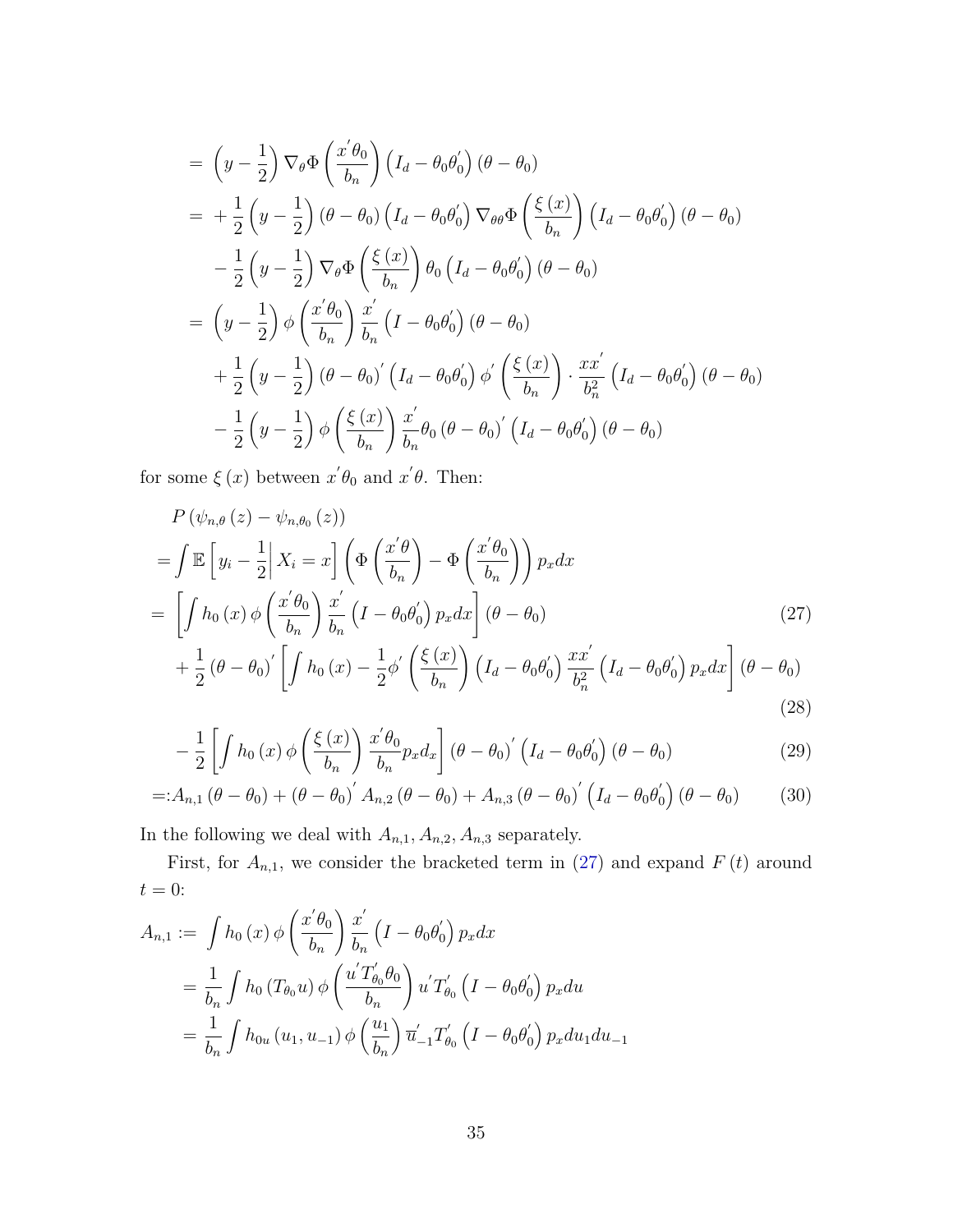$$
= \frac{1}{b_n} \int h_{0u} (b_n \zeta_1, u_{-1}) \phi(\zeta_1) \overline{u}'_{-1} T'_{\theta_0} (I - \theta_0 \theta'_0) p_x d (b_n \zeta_1) du_{-1} \text{ with } \zeta_1 := \frac{u_1}{b_n}
$$
  
\n
$$
= \int \left[ \int \nabla_{u_1} h_{0u} (0, u_{-1}) b_n \zeta_1 + \nabla_{u_1}^2 h_{0u} (b_n \zeta_1, u_{-1}) (b_n \zeta_1)^2 \right] \phi(\zeta_1) \overline{u}'_{-1} T'_{\theta_0} (I - \theta_0 \theta'_0) p_x d \zeta_1 du_{-1} \text{ for so }
$$
  
\n
$$
= b_n \cdot \int \int_{-b_n^{-1}}^{b_n^{-1}} \zeta_1 \phi(\zeta_1) d\zeta_1 \nabla_{u_1} h_{0u} (0, u_{-1}) \overline{u}'_{-1} T'_{\theta_0} (I - \theta_0 \theta'_0) p_x du_{-1}
$$
  
\n
$$
+ b_n^2 \cdot \int \int \nabla_{u_1}^2 h_{0u} (b_n \zeta_1, u_{-1}) \zeta_1^2 \phi(\zeta_1) d\zeta_1 \cdot \int \overline{u}'_{-1} T'_{\theta_0} (I - \theta_0 \theta'_0) p_x du_{-1}
$$
  
\n
$$
= b_n^2 \cdot \int \int \nabla_{u_1}^2 h_{0u} (b_n \zeta_1, u_{-1}) \zeta_1^2 \phi(\zeta_1) d\zeta_1 \cdot \int \overline{u}'_{-1} T'_{\theta_0} (I - \theta_0 \theta'_0) p_x du_{-1}
$$

since  $\int_{-t}^{t} \zeta_1 \phi(\zeta_1) d\zeta_1 = 0$  for all  $t \in \mathbb{R}$ . Moreover, noting that  $\nabla_{u_1}^2 h_{0u} \left( b_n \tilde{\zeta}_1, u_{-1} \right) \to$  $\nabla_{u_1}^2 h_{0u} (0, u_{-1})$  as  $n \to \infty$ , by the dominated convergence theorem, we have

$$
b_n^{-2}A_{n,1} = \iint \nabla_{u_1}^2 h_{0u} \left( b_n \tilde{\zeta}_1, u_{-1} \right) \zeta_1^2 \phi \left( \zeta_1 \right) d\zeta_1 \overline{u}'_{-1} T'_{\theta_0} \left( I - \theta_0 \theta'_0 \right) p_x du_{-1}
$$
  
\n
$$
\to \int_{-\infty}^{\infty} \zeta_1^2 \phi \left( \zeta_1 \right) d\zeta_1 \cdot \int_{u_1=0} \nabla_{u_1}^2 h_{0u} \left( 0, u_{-1} \right) \overline{u}'_{-1} p_x du_{-1} \cdot T'_{\theta_0} \left( I - \theta_0 \theta'_0 \right)
$$
  
\n
$$
= \int_{u_1=0} \nabla_{u_1}^2 h_{0u} \left( 0, u_{-1} \right) \overline{u}'_{-1} \overline{u}'_{-1} p_x du_{-1} \cdot T'_{\theta_0} \left( I - \theta_0 \theta'_0 \right)
$$
  
\n
$$
=: A_1
$$

and hence

<span id="page-35-0"></span>
$$
A_{n,1} = A_1 b_n^2 + o\left(b_n^2\right). \tag{31}
$$

Second, consider  $A_{n,2}$  corresponding to [\(28\)](#page-34-1):

$$
A_{n,2} = (I - \theta_0 \theta'_0) \left[ \int h_0(x) \phi' \left( \frac{\xi(x)}{b_n} \right) \frac{x x'}{b_n^2} p_x dx \right] (I - \theta_0 \theta'_0)
$$
  
\n
$$
= (I - \theta_0 \theta'_0) \left[ \int h_0(x) \phi' \left( \frac{x' \theta_0}{b_n} \right) \frac{x x'}{b_n^2} p_x dx \right] (I - \theta_0 \theta'_0)
$$
  
\n
$$
+ (I - \theta_0 \theta'_0) \left[ \int h_0(x) \phi' \left( \frac{\xi(x)}{b_n} \right) - \phi' \left( \frac{x' \theta_0}{b_n} \right) \cdot \frac{x x'}{b_n^2} p_x dx \right] (I - \theta_0 \theta'_0)
$$
  
\n
$$
=: A_{n,2,1} + A_{n,2,2}
$$

where

$$
A_{n,2,1} = \left(I - \theta_0 \theta'_0\right) \left[\int h_0(x) \phi' \left(\frac{x'\theta_0}{b_n}\right) \frac{x x'}{b_n^2} p_x dx\right] \left(I - \theta_0 \theta'_0\right)
$$
  
\n
$$
= \left(I - \theta_0 \theta'_0\right) \left[\int h_0(x) \phi' \left(\frac{u_1}{b_n}\right) \frac{T_{\theta_0} \overline{u}_{-1} \overline{u}'_{-1} T'_{\theta_0}}{b_n^2} p_x du_1 du_{-1}\right] \left(I - \theta_0 \theta'_0\right)
$$
  
\n
$$
= \left(I - \theta_0 \theta'_0\right) T_{\theta_0} \left[\int \nabla_{u_1} h_{0u} \left(b_n \tilde{\zeta}_1, u_{-1}\right) b_n \zeta_1 \phi' \left(\zeta_1\right) \frac{\overline{u}_{-1} \overline{u}'_{-1}}{b_n^2} b_n d\zeta_1 du_{-1}\right] T'_{\theta_0} \left(I - \theta_0 \theta'_0\right)
$$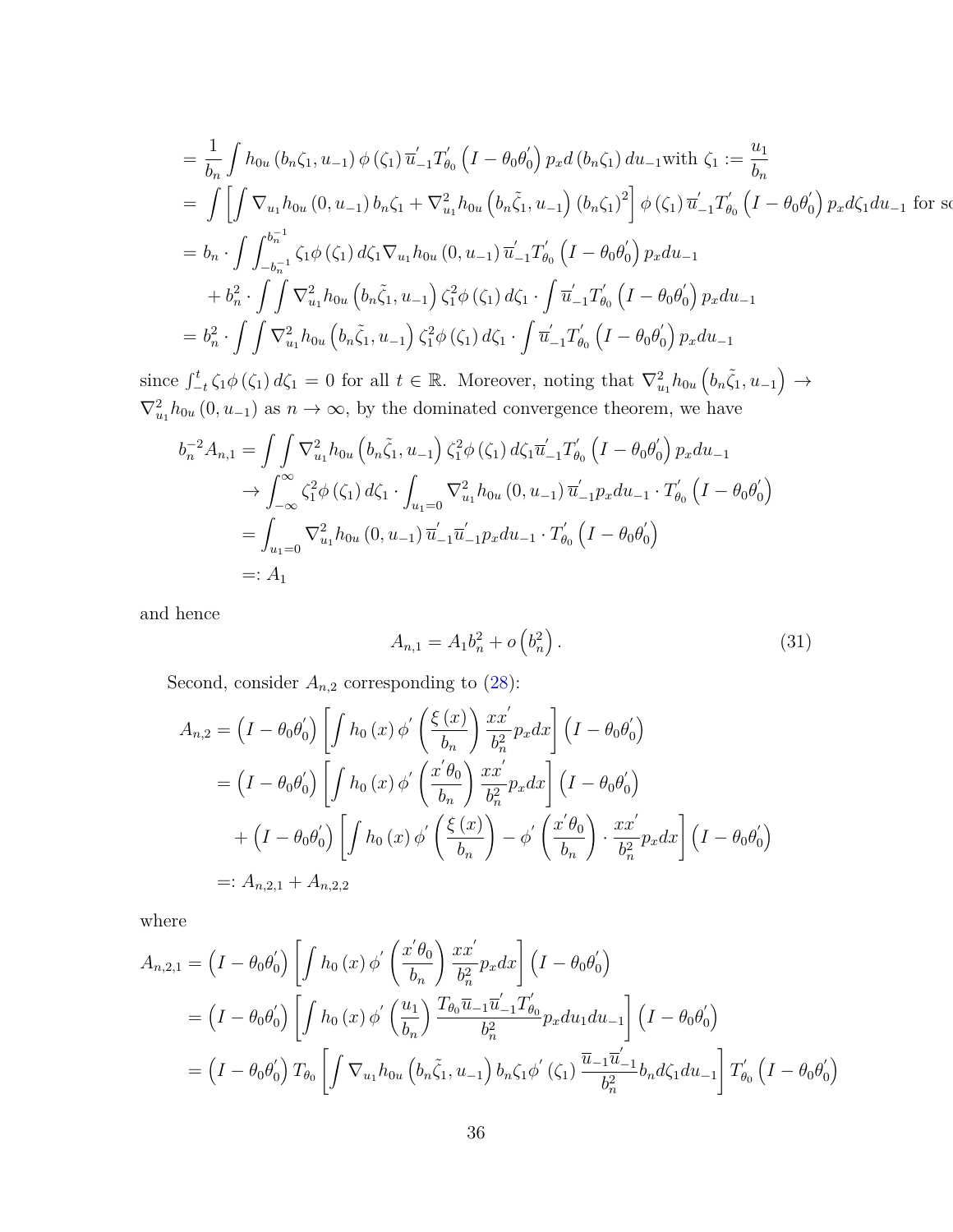$$
= (I - \theta_0 \theta'_0) T_{\theta_0} \left[ \int \nabla_{u_1} h_{0u} \left( b_n \tilde{\zeta}_1, u_{-1} \right) \zeta_1 \phi' \left( \zeta_1 \right) \overline{u}_{-1} \overline{u}'_{-1} d\zeta_1 dz_{-1} \right] T'_{\theta_0} \left( I - \theta_0 \theta'_0 \right)
$$
  
\n
$$
\rightarrow (I - \theta_0 \theta'_0) T_{\theta_0} \cdot \int \zeta_1 \phi' \left( \zeta_1 \right) d\zeta_1 \cdot \int_{u_1 = 0} \nabla_{u_1} h_{0u} \left( 0, u_{-1} \right) \overline{u}_{-1} \overline{u}'_{-1} d\zeta_1 dz_{-1} T'_{\theta_0} \left( I - \theta_0 \theta'_0 \right)
$$
  
\n
$$
= - (I - \theta_0 \theta'_0) T_{\theta_0} \left( \int_{u_1 = 0} \nabla_{u_1} h_{0u} \left( 0, u_{-1} \right) \overline{u}_{-1} \overline{u}'_{-1} p_x du_{-1} \right) T'_{\theta_0} \left( I - \theta_0 \theta'_0 \right)
$$
  
\n
$$
=: -V
$$

since

$$
\int \zeta_1 \phi'(\zeta_1) d\zeta_1 = \int \zeta_1 \frac{1}{\sqrt{2\pi}} (-\zeta_1) e^{-\frac{1}{2}\zeta_1^2} d\zeta_1 = -\int \zeta_1^2 \phi(\zeta_1) d\zeta_1 = -1.
$$

Now for any  $\theta \in \mathbb{S}^{d-1}$  in a neighborhood of  $\theta_0$ , define

$$
v(\theta) := (0, v(\theta)_{-1}')':= T'_{\theta_0} (I - \theta_0 \theta'_0) (\theta - \theta_0)
$$
  

$$
V_{u_{-1}} := \int_{u_1=0} \nabla_{u_1} h_{0u} (0, u_{-1}) u_{-1} u'_{-1} p_x du_{-1} \in \mathbb{R}^{(d-1)\times(d-1)}
$$
(32)

$$
V_{\overline{u}_{-1}} := \left(\begin{array}{cc} 0 & \mathbf{0}' \\ \mathbf{0} & V_{u_{-1}} \end{array}\right) \tag{33}
$$

so that

<span id="page-36-0"></span>
$$
V = \left(I - \theta_0 \theta'_0\right) T_{\theta_0} V_{\overline{u}_{-1}} T'_{\theta_0} \left(I - \theta_0 \theta'_0\right).
$$

Since  $\nabla_{u_1} h_{0u} (0, u_{-1})$  is strictly positive for any  $u_{-1}$ 

$$
(\theta - \theta_0)' V (\theta - \theta_0) = v (\theta)' V_{\overline{u}_{-1}} v (\theta) = v (\theta)'_{-1} V_{u_{-1}} v (\theta)_{-1}
$$
  

$$
\geq \lambda_{\min} (V_{u_{-1}}) ||v (\theta)_{-1}||^2 = \lambda_{\min} (V_{u_{-1}}) ||v (\theta)||^2
$$

since  $V_{u_{-1}}$  is positive definite and thus  $\lambda_{\min} (V_{u_{-1}}) > 0$ . Furthermore, notice that

$$
||v(\theta)||^2 = (\theta - \theta_0)' (I - \theta_0 \theta'_0) T_{\theta_0} T'_{\theta_0} (I - \theta_0 \theta'_0) (\theta - \theta_0)
$$
  

$$
= (\theta - \theta_0)' (I - \theta_0 \theta'_0) I (I - \theta_0 \theta'_0) (\theta - \theta_0)
$$
  

$$
= ||(I - \theta_0 \theta'_0) (\theta - \theta_0)||^2 = ||(I - \theta_0 \theta'_0) \theta||^2
$$
  

$$
= (1 - \theta'_0 \theta) (1 + \theta'_0 \theta)
$$
  

$$
= ||\theta - \theta_0||^2 (1 - \frac{1}{4} ||\theta - \theta_0||^2)
$$
  

$$
\geq \frac{3}{4} ||\theta - \theta_0||^2 \quad \text{for } ||\theta - \theta_0|| \leq 1
$$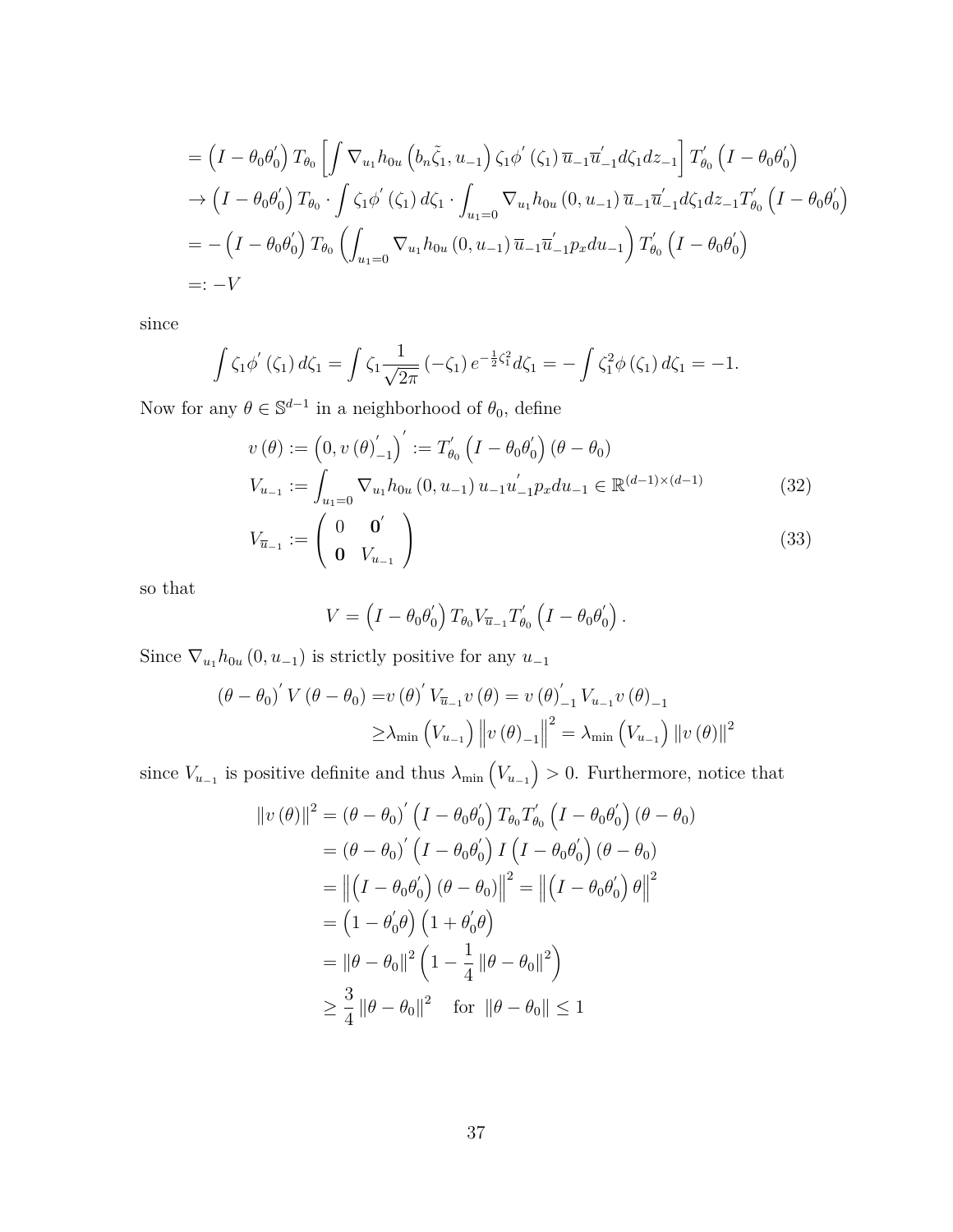and hence, in a neighborhood of  $\theta_0$ , we have

$$
\left(\theta - \theta_0\right)' V \left(\theta - \theta_0\right) \ge \frac{3}{4} \lambda_{\min} \left(V_{u_{-1}}\right) \left\|\theta - \theta_0\right\|^2 = C \left\|\theta - \theta_0\right\|^2. \tag{34}
$$

Now, we turn to  $A_{n,2}$  and write  $\delta := \|\theta - \theta_0\|$ , then

$$
|A_{n,2,2}| \leq \left(I - \theta_0 \theta'_0\right) \int |h_0(x)| \left| \phi' \left(\frac{\xi(x)}{b_n}\right) - \phi' \left(\frac{x'\theta_0}{b_n}\right) \right| \cdot \frac{x x'}{b_n^2} p_x dx \left(I - \theta_0 \theta'_0\right)
$$
  

$$
\leq \left(I - \theta_0 \theta'_0\right) \int |h_0(x)| \overline{\phi''_{n,\delta}} \left(x'\theta_0\right) \frac{\left|x'\theta - x'\theta_0\right|}{b_n} \cdot \frac{x x'}{b_n^2} p_x dx \left(I - \theta_0 \theta'_0\right)
$$
  

$$
\leq \left(I - \theta_0 \theta'_0\right) \int |h_0(x)| \overline{\phi''_{n,\delta}} \left(x'\theta_0\right) \frac{\delta}{b_n} \cdot \frac{x x'}{b_n^2} p_x dx \left(I - \theta_0 \theta'_0\right)
$$

where

$$
\overline{\phi_{n,\delta}''}\left(x'\theta_0\right) := \mathbb{1}\left\{\frac{\left|x'\theta_0\right| - \delta}{b_n} \le \sqrt{3}\right\} + \left|\phi''\left(\frac{\left|x'\theta_0\right| - \delta}{b_n}\right)\right| \mathbb{1}\left\{\frac{\left|x'\theta_0\right| - \delta}{b_n} > \sqrt{3}\right\}
$$

guarantees that  $|\phi''(t)| \leq \overline{\phi''_{n,\delta}}(x' \theta_0)$  for any

$$
t \in \left[\frac{x'\theta_0 - \delta}{b_n}, \frac{x'\theta_0 + \delta}{b_n}\right]
$$

since  $\phi''(|t|) \leq 1$  and  $\phi''(|t|)$  is decreasing in |*t*| for  $|t| \geq \sqrt{3}$ . Hence,

$$
\left|\phi'\left(\frac{\xi(x)}{b_n}\right) - \phi'\left(\frac{x'\theta_0}{b_n}\right)\right| = \left|\phi''\left(\frac{\tilde{\xi}(x)}{b_n}\right)\right| \frac{\left|x'\theta - x'\theta_0\right|}{b_n} \le \overline{\phi_{n,\delta}''}\left(x'\theta_0\right) \frac{\left|x'\theta - x'\theta_0\right|}{b_n}
$$
\n
$$
\sum_{n=0}^{\infty} \tilde{\phi}'(n) \lim_{n \to \infty} \text{ between } \zeta(n) \text{ and } \pi'(0) \text{ while } \zeta(n) \in \left[\pi'(0) - \delta, \pi'(0) + \delta\right] \text{ Then}
$$

since  $\tilde{\xi}(x)$  lies between  $\xi(x)$  and  $x' \theta_0$ , while  $\xi(x) \in [x' \theta_0 - \delta, x' \theta_0 + \delta]$ . Then,

$$
|A_{n,2,2}| \leq \left(I - \theta_0 \theta'_0\right) \int |h_0(x)| \left| \overline{\phi''_{n,\delta}} \left(x' \theta_0\right) \right| \frac{\delta}{b_n} \cdot \frac{x x'}{b_n^2} p_x dx \left(I - \theta_0 \theta'_0\right)
$$
  
\n
$$
= \left(I - \theta_0 \theta'_0\right) \int |h_0(x)| \left| \overline{\phi''_{n,\delta}} \left(x' \theta_0\right) \right| \frac{\delta}{b_n} \cdot \frac{x x'}{b_n^2} p_x dx \left(I - \theta_0 \theta'_0\right)
$$
  
\n
$$
= \frac{\delta}{b_n^3} \left(I - \theta_0 \theta'_0\right) \int \left[\int \nabla_{u_1} h_{0u} \left(\tilde{u}_1, u_{-1}\right) |u_1| \overline{\phi''_{n,\delta}} \left(u_1\right) du_1\right] T_{\theta_0} \overline{u}_{-1} \overline{u}'_{-1} T'_{\theta_0} p_x du_{-1} \left(I - \theta_0 \theta'_0\right)
$$

where

$$
\int \nabla_{u_1} h_{0u} (\tilde{u}_1, u_{-1}) |u_1| \overline{\phi''_{n,\delta}} (u_1) du_1
$$
\n
$$
= \int \nabla_{u_1} h_{0u} (\tilde{u}_1, u_{-1}) \mathbb{1} \left\{ \frac{|u_1| - \delta}{b_n} \le \sqrt{3} \right\} |u_1| du_1
$$
\n
$$
+ \int \nabla_{u_1} h_{0u} (\tilde{u}_1, u_{-1}) \left| \phi'' \left( \frac{|u_1| - \delta}{b_n} \right) \right| \mathbb{1} \left\{ \frac{|u_1| - \delta}{b_n} > \sqrt{3} \right\} |u_1| du_1
$$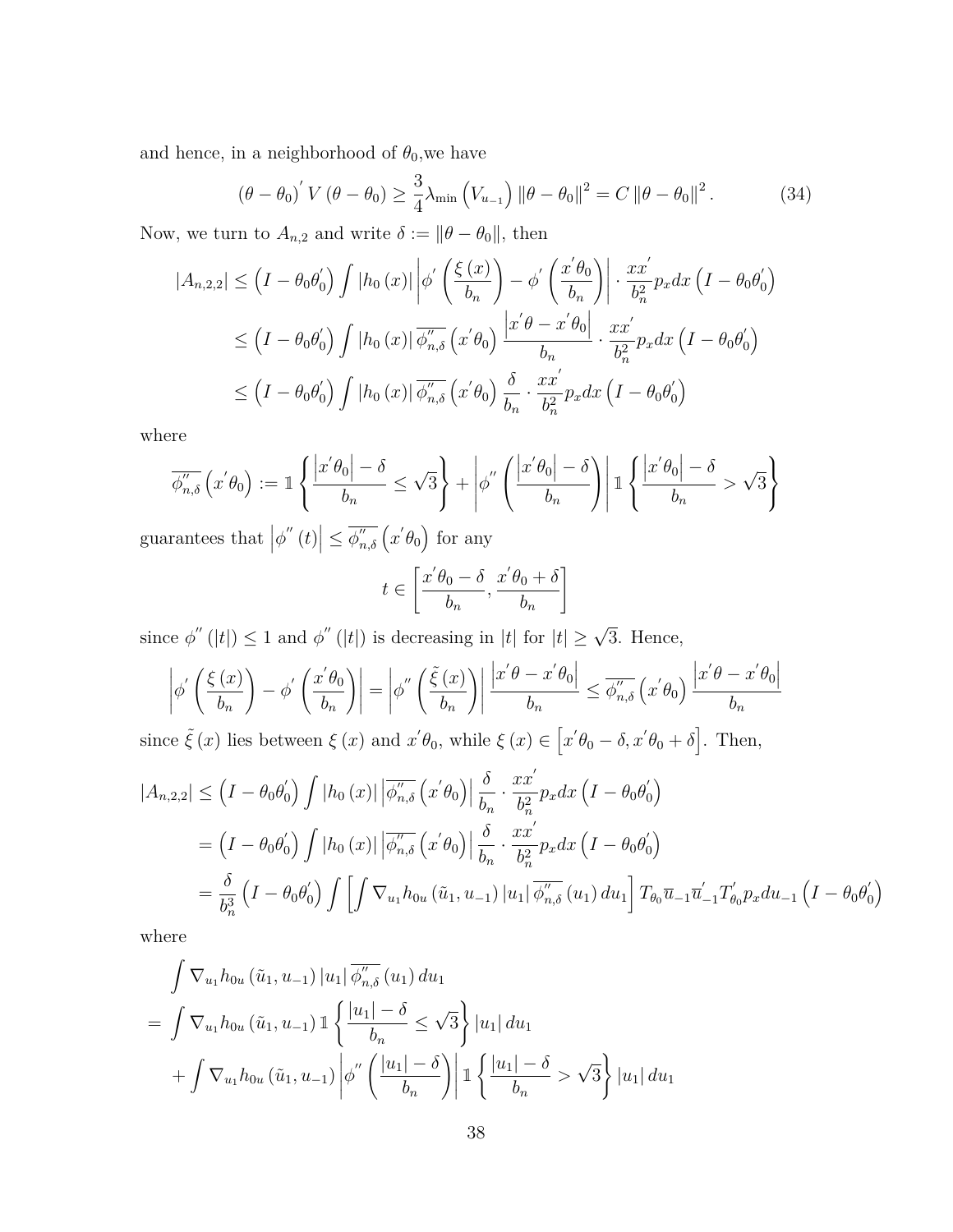$$
= 2 \int_0^{\delta + \sqrt{3}b_n} \nabla_{u_1} h_{0u} (\tilde{u}_1, u_{-1}) u_1 du_1 + 2 \int_{\delta + \sqrt{3}b_n}^1 \nabla_{u_1} h_{0u} (\tilde{u}_1, u_{-1}) \left| \phi''\left(\frac{u_1 - \delta}{b_n}\right) \right| u_1 du_1
$$
  
\n
$$
\leq M \left(\delta + \sqrt{3}b_n\right)^2 + 2M \int_{\sqrt{3}}^{b_n^{-1}(1-\delta)} \left| \phi''\left(\zeta_1\right) \right| (b_n \zeta_1 + \delta) d(b_n \zeta_1 + \delta)
$$
  
\n
$$
= M \left(\delta + \sqrt{3}b_n\right)^2 + 2M b_n^2 \int_{\sqrt{3}}^{\infty} \left| \phi''\left(\zeta_1\right) \right| \zeta_1 d\zeta_1 + 2b_n \delta \int_{\sqrt{3}}^{\infty} \left| \phi''\left(\zeta_1\right) \right| d\zeta_1
$$
  
\n
$$
\leq M' \left(b_n^2 + \delta^2\right)
$$

and hence

$$
|A_{n,2,2}| \le M' \frac{\delta}{b_n^3} \left( b_n^2 + \delta^2 \right) = M' b_n^{-1} \delta \left( 1 + b_n^{-2} \delta^{-2} \right).
$$

Combining  $A_{n,2,1}$ and  $A_{n,2,2}$  we have

<span id="page-38-0"></span>
$$
A_{n,2} = -A_2 + o(1) + O\left(b_n^{-1}\delta\left(1 + b_n^{-2}\delta^{-2}\right)\right)
$$
 (35)

We will show that  $O(b_n^{-1}\delta(1+b_n^{-2}\delta^{-2}))$  is irrelevant later.

Lastly, consider  $A_{n,3}$  corresponding to  $(29)$ :

$$
A_{n,3} = \frac{1}{2} \int h_0(x) \phi\left(\frac{\xi(x)}{b_n}\right) \frac{x'\theta_0}{b_n} p_x dx.
$$
  
\n
$$
= \frac{1}{2} \int h_0(x) \phi\left(\frac{x'\theta_0}{b_n}\right) \frac{x'\theta_0}{b_n} p_x dx
$$
  
\n
$$
+ \frac{1}{2} \int h_0(x) \left[\phi\left(\frac{\xi(x)}{b_n}\right) - \phi\left(\frac{x'\theta_0}{b_n}\right)\right] \frac{x'\theta_0}{b_n} p_x dx
$$
  
\n
$$
=: A_{n,3,1} + A_{n,3,2}
$$

For  $A_{n,3,1}$ , we have

$$
A_{n,3,1} = \frac{1}{2} \int h_0(x) \phi\left(\frac{x'\theta_0}{b_n}\right) \frac{x'\theta_0}{b_n} p_x dx
$$
  
=  $\frac{1}{2} \int \nabla_{u_1} h_{0u}(\tilde{u}_1, u_{-1}) u_1 \phi\left(\frac{u_1}{b_n}\right) \frac{u_1}{b_n} p_x du_1 du_{-1}$   
=  $\frac{1}{2} \int \nabla_{u_1} h_{0u} \left(b_n \tilde{\zeta}_1, u_{-1}\right) b_n \zeta_1 \phi\left(\zeta_1\right) \zeta_1 p_x b_n d\zeta_1 du_{-1}$ 

so that

$$
b_n^{-2}A_{n,3,1} \to \frac{1}{2} \int \nabla_{u_1} h_{0u} (0, u_{-1}) \zeta_1^2 \phi(\zeta_1) d\zeta_1 \int_{u_1=0} p_x du_{-1} := A_3
$$

For  $A_{n,3,2}$ , writing  $\delta = ||\theta - \theta_0||$ , we have

$$
|A_{n,3,2}| \leq \frac{1}{2} \int |h_0(x)| \left| \phi' \left( \frac{\tilde{\xi}(x)}{b_n} \right) \right| \frac{\left| x' \theta - x' \theta_0 \right|}{b_n} \frac{\left| x' \theta_0 \right|}{b_n} p_x dx
$$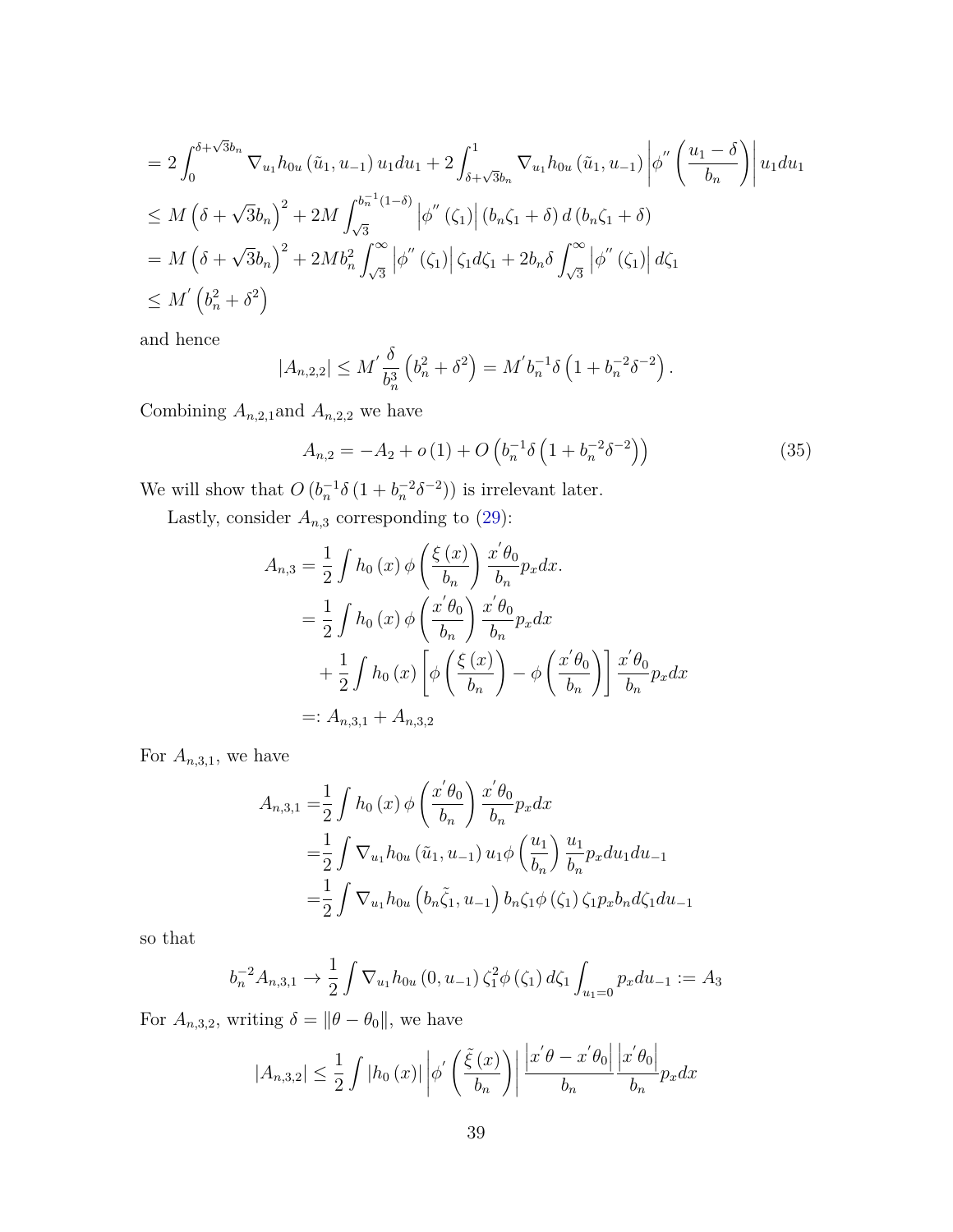$$
\leq \frac{\delta}{2b_n^2} \int |h_0(x)| \overline{\phi'}_{n,\delta} (x'\theta_0) |x'\theta_0| p_x dx
$$

with

$$
\overline{\phi'}_{n,\delta}\left(x'\theta_0\right) := e^{-\frac{1}{2}} \mathbb{1} \left\{ \frac{\left|x'\theta_0\right| - \delta}{b_n} \le 1 \right\} + \left|\phi'\left(\frac{\left|x'\theta_0\right| - \delta}{b_n}\right) \right| \mathbb{1} \left\{ \frac{\left|x'\theta_0\right| - \delta}{b_n} > 1 \right\}
$$

since  $|\phi'(t)| \leq \phi'(1) = e^{-\frac{1}{2}}$  and  $|\phi'(t)|$  is increasing in |t| for  $0 < |t| < 1$  and then decreasing in  $|t|$  for  $|t| > 1$ . Then,

$$
|A_{n,3,2}| \leq \frac{\delta}{2b_n^2} \int \nabla_{u_1} h_{0u} (\tilde{u}_1, u_{-1}) u_1^2 \overline{\phi}_{n,\delta}(u_1) du_1 p_x du_{-1}
$$
  
\n
$$
\leq \frac{\delta}{2b_n} M \int \mathbb{1} \{ |u_1| \leq b_n + \delta \} u_1^2 du_1 p_x du_{-1}
$$
  
\n
$$
+ \frac{\delta}{2b_n} M \int \phi' \left( \frac{u_1 - \delta}{b_n} \right) \mathbb{1} \{ |u_1| > b_n + \delta \} u_1^2 du_1 p_x du_{-1}
$$
  
\n
$$
= \frac{\delta}{b_n} M \int \int_0^{b_n + \delta} u_1^2 du_1 p_x du_{-1} + \frac{\delta}{b_n} M \int \int_{b_n + \delta}^1 \phi' \left( \frac{u_1 - \delta}{b_n} \right) u_1^2 du_1 p_x du_{-1}
$$
  
\n
$$
\leq \frac{\delta}{b_n} M (b_n + \delta)^3 \int p_x du_{-1} + \frac{\delta}{b_n} b_n^3 M \int \int_1^{b_n - 1} (1 - \delta) |\phi'(\zeta_1)| (b_n \zeta_1 + \delta)^2 d\zeta_1 p_x du_{-1}
$$
  
\n
$$
= M' (b_n + \delta)^3 + \delta M \int \int_1^\infty |\phi'(\zeta_1)| (b_n^2 \zeta_1^2 + 2b_n \delta \zeta_1 + \delta^2) d\zeta_1 p_x du_{-1}
$$
  
\n
$$
\leq M'' \left[ (b_n + \delta)^3 + \delta (b_n + \delta)^2 \right]
$$
  
\n
$$
= M''' (b_n + \delta)^3
$$

Combing  $A_{n,3,1}$  and  $A_{n,3,2}$  we have

<span id="page-39-1"></span><span id="page-39-0"></span>
$$
A_{n,3} = A_{n,3,1} + A_{n,3,2} = A_3 b_n^2 + o\left(b_n^2\right) + O\left((b_n + \delta)^3\right). \tag{36}
$$

Plugging the results in  $(31)(35)(36)$  $(31)(35)(36)$  $(31)(35)(36)$  about  $A_{n,1}, A_{n,2}, A_{n,3}$  into  $(30)$ , we deduce, with  $\delta := \|\theta - \theta_0\|$ ,

$$
P(\psi_{n,\theta}(z) - \psi_{n,\theta_0}(z))
$$
  
=  $A_{n,1}(\theta - \theta_0) + (\theta - \theta_0)' A_{n,2}(\theta - \theta_0) + A_{n,3}(\theta - \theta_0)' (I_d - \theta_0 \theta'_0) (\theta - \theta_0)$  (37)  
=  $b_n^2 A_1(\theta - \theta_0) + o(\delta b_n^2)$   

$$
- (\theta - \theta_0)' V (\theta - \theta_0) + o(\delta^2) + O(b_n^{-1} \delta^3 (1 + b_n^{-2} \delta^{-2}))
$$
  
+  $A_3 b_n^2 \delta^2 + o(b_n^2 \delta^2) + O(\delta^2 (b_n + \delta)^3)$  (38)  
=  $-(\theta - \theta_0)' V (\theta - \theta_0) + b_n^2 A_1 (\theta - \theta_0) + o(\delta^2) + o(b_n^2 \delta) + O(b_n^{-1} \delta^3 (1 + b_n^{-2} \delta^{-2}))$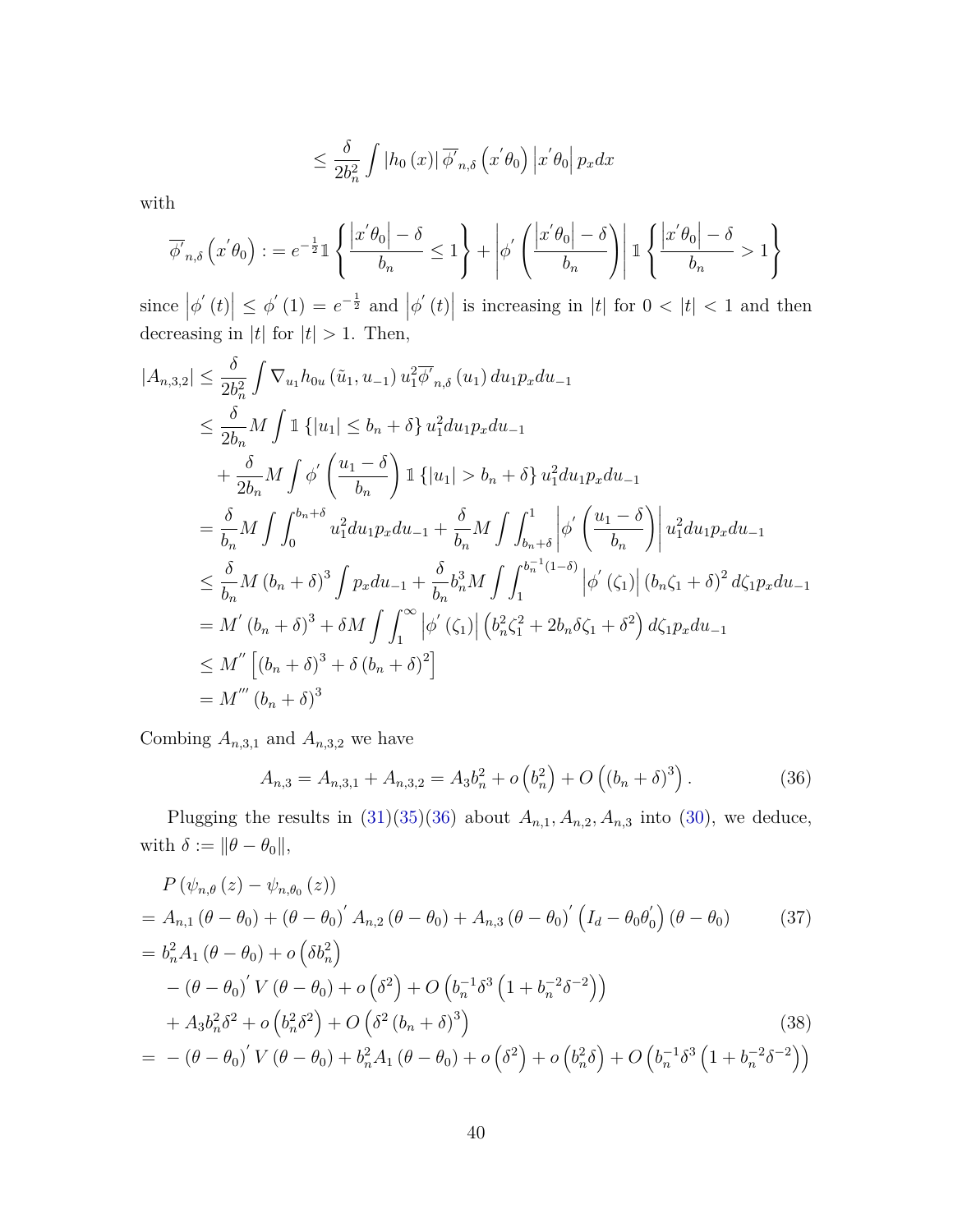### **A.5 Proof of Theorem [1](#page-13-1)**

*Proof.* For consistency, we observe that

$$
\sup_{\theta \in \Theta} \sup_{h \in \mathcal{H}} |\mathbb{P}_n g_{\theta,h} - P g_{\theta,h}| = o_p(1).
$$

since  $\mathcal G$  is Gilvenko-Cantelli given Lemma [7.](#page-25-3) Moreover,

$$
\sup_{\theta \in \Theta} \sup_{\|h - h_0\|_{\infty} \le \epsilon} |P g_{\theta, h} - P g_{\theta, h_0}| \le P(|h - h_0|) \le \epsilon \to 0 \quad \text{as } \delta \to 0.
$$

As  $\left\|\hat{h} - h_0\right\|_{\infty} = o_p(1)$  and  $\hat{h} \in \mathcal{H}$  with probability approaching 1 by Assumption [2,](#page-11-1) we conclude by Theorem 1 of [Delsol and Van Keilegom](#page-23-8) [\(2020,](#page-23-8) DvK thereafter) that  $\left\|\hat{\theta} - \theta_0\right\| = o_p(1)$ .

For the rate of convergence, we apply Theorem 2 of DvK by verifying their Conditions B1-B4.

B1 directly follows from the consistency of  $\hat{\theta}$  and the assumption that  $\left\|\hat{h} - h_0\right\|_{\infty} =$  $O_p(a_n)$ .

For their Condition B2, observe that

$$
\mathbb{G}_n(g_{\theta,h}-g_{\theta_0,h})=\mathbb{G}_n(g_{\theta,h_0}-g_{\theta_0,h_0})+\mathbb{G}_n(g_{\theta,h}-g_{\theta_0,h}-g_{\theta,h_0}+g_{\theta_0,h_0})
$$

and thus, by  $(1)$  and  $(2)$ ,

$$
P \sup_{\|\theta-\theta_0\| \le \delta, \|h-h_0\|_{\infty} \le Ka_n} |\mathbb{G}_n (g_{\theta,h} - g_{\theta_0,h})| \le M_1 \delta^{\frac{3}{2}} + M_2 a_n \sqrt{\delta}.
$$

so that  $\Phi_n(\delta) = \delta^{\frac{3}{2}} + a_n$ √ *δ* in the notation of DvK.

By Lemma  $(3)(i)$  $(3)(i)$ , for any  $M < \infty$ , we have

$$
\mathbb{P}\left(\mathbb{G}_{n}\left(\psi_{n,\theta}-\psi_{n,\theta_{0}}\right) > Mb_{n}^{-1}\left(b_{n}+\|\theta-\theta_{0}\|\right)^{\frac{1}{2}}\|\theta-\theta_{0}\|\right) \n\leq \mathbb{P}\left(\sup_{\|\theta-\theta_{0}\| \leq \delta,\|h-h_{0}\|_{\infty} \leq Ka_{n}}|\mathbb{G}_{n}\left(\psi_{n,\theta}-\psi_{n,\theta_{0}}\right)| > Mb_{n}^{-1}\left(b_{n}+\|\theta-\theta_{0}\|\right)^{\frac{1}{2}}\|\theta-\theta_{0}\|\right) \n\leq \frac{P \sup_{\|\theta-\theta_{0}\| \leq \delta,\|h-h_{0}\|_{\infty} \leq Ka_{n}}|\mathbb{G}_{n}\left(\psi_{n,\theta}-\psi_{n,\theta_{0}}\right)|}{Mb_{n}^{-1}\left(b_{n}+\|\theta-\theta_{0}\|\right)^{\frac{1}{2}}\|\theta-\theta_{0}\|} \qquad \text{by Markov Inequality,} \n\leq \frac{M_{3}b_{n}^{-1}\left(b_{n}+\|\theta-\theta_{0}\|\right)^{\frac{1}{2}}\|\theta-\theta_{0}\|}{Mb_{n}^{-1}\left(b_{n}+\|\theta-\theta_{0}\|\right)^{\frac{1}{2}}\|\theta-\theta_{0}\|} = \frac{M_{3}}{M} \to 0 \quad \text{as } M \to \infty.
$$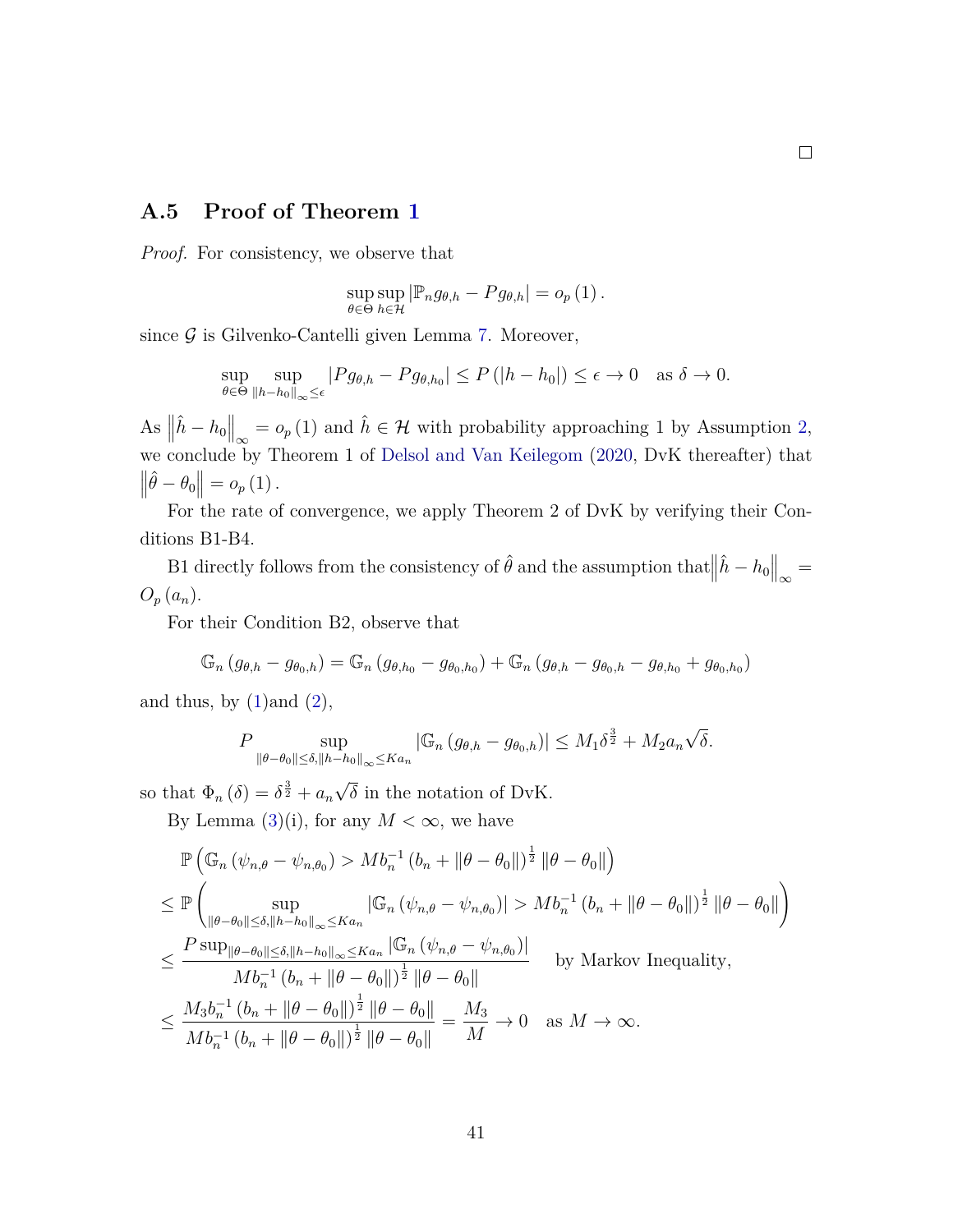Hence, combining with  $(3)(ii)$  $(3)(ii)$ , we have

$$
P\left(g_{\theta,\hat{h}} - g_{\theta_{0},\hat{h}}\right) = \frac{1}{\sqrt{n}} \mathbb{G}_{n} \left(\psi_{n,\theta} - \psi_{n,\theta_{0}}\right) + P\left(\psi_{n,\theta} - \psi_{n,\theta_{0}}\right),
$$
  
\n
$$
\leq R_{n} \frac{1}{\sqrt{n}} b_{n}^{-1} \left(b_{n} + \|\theta - \theta_{0}\|\right)^{\frac{1}{2}} \left\|\theta - \theta_{0}\right\| - C \left\|\theta - \theta_{0}\right\|^{2} + M_{4} b_{n}^{2} \left\|\theta - \theta_{0}\right\| + M_{5} b_{n}^{-1} \left\|\theta - \theta_{0}\right\|^{3} \left(1 + b_{n}^{-2} \left\|\theta - \theta_{0}\right\|^{-2}\right)
$$
\n(39)

with  $R_n = O_p(1)$ .

Letting  $\left\|\hat{\theta} - \theta_0\right\| := O_p(\delta_n)$ , we seek to find the smallest  $\delta_n$  that verifies Condition B3 and B4 in DvK<sup>[7](#page-41-0)</sup>. First, we set the bandwidth  $b_n$  to be such that

<span id="page-41-1"></span>
$$
\frac{1}{\sqrt{nb_n}} = b_n^2 \quad \Leftrightarrow b_n = n^{-\frac{1}{5}},
$$

which exactly corresponds to the optimal choice of bandwidth in [Horowitz](#page-24-2) [\(1992\)](#page-24-2). This ensures that the second and the third terms in [\(39\)](#page-41-1) are of the same order of magnitude

$$
\frac{1}{\sqrt{n}} b_n^{-1} \delta_n \left( \delta_n + b_n \right)^{\frac{1}{2}} \sim b_n^2 \delta
$$

provided that  $\delta_n = o(b_n)$ . Setting  $\delta_n \sim n^{-2/5} = o(b_n)$ , we see that

$$
b_n^2 \sim \frac{1}{\sqrt{n}} b_n^{-1} (\delta_n + b_n)^{\frac{1}{2}} \sim n^{-\frac{2}{5}} = O\left(\delta_n\right),
$$

and moreover  $b_n^{-1} \delta_n^3 (1 + b_n^{-2} \delta_n^{-2}) = o(1) \delta_n^2$ . Hence, Condition B3 of DvK is verified. Lastly, for Condition B4, we see that

$$
\frac{1}{\delta_n^2} \Phi_n \left( \delta_n \right) = \frac{1}{\delta_n^2} \left( \delta_n^{\frac{3}{2}} + a_n \sqrt{\delta_n} \right) = \left( \delta_n^{-\frac{1}{2}} + a_n \delta_n^{-\frac{3}{2}} \right) \sim n^{\frac{1}{5}} + a_n n^{\frac{3}{5}},
$$

which is *O* ( √  $\overline{n}$ ) provided that  $a_n = O\left(n^{-1/10}\right)$ . Since  $a_n = \left(n b_n^d / \log n\right)^{-\frac{1}{2}} + b_n^2$  for the Nadaraya-Watson estimator, with  $b_n \sim n^{-\frac{1}{5}}$  we have

$$
a_n = n^{-\frac{1}{2} + \frac{d}{10}} \sqrt{\log n} = O_p\left(n^{-\frac{1}{10}}\right) \quad \Leftrightarrow \quad d < 4.
$$

Hence, for  $d < 4$ , the impact of the first-stage estimation through  $a_n$  is negligible with  $b_n \sim n^{-\frac{1}{5}}$ , and thus

$$
\left\|\hat{\theta}-\theta_0\right\| = O_p\left(n^{-2/5}\right).
$$

For  $d \geq 4$ , the  $n^{-2/5}$ -rate is unattainable due to the higher dimensionality (*d*) of

<span id="page-41-0"></span> ${}^{7}\delta_{n} = r_{n}^{-1}$  in DvK's notation.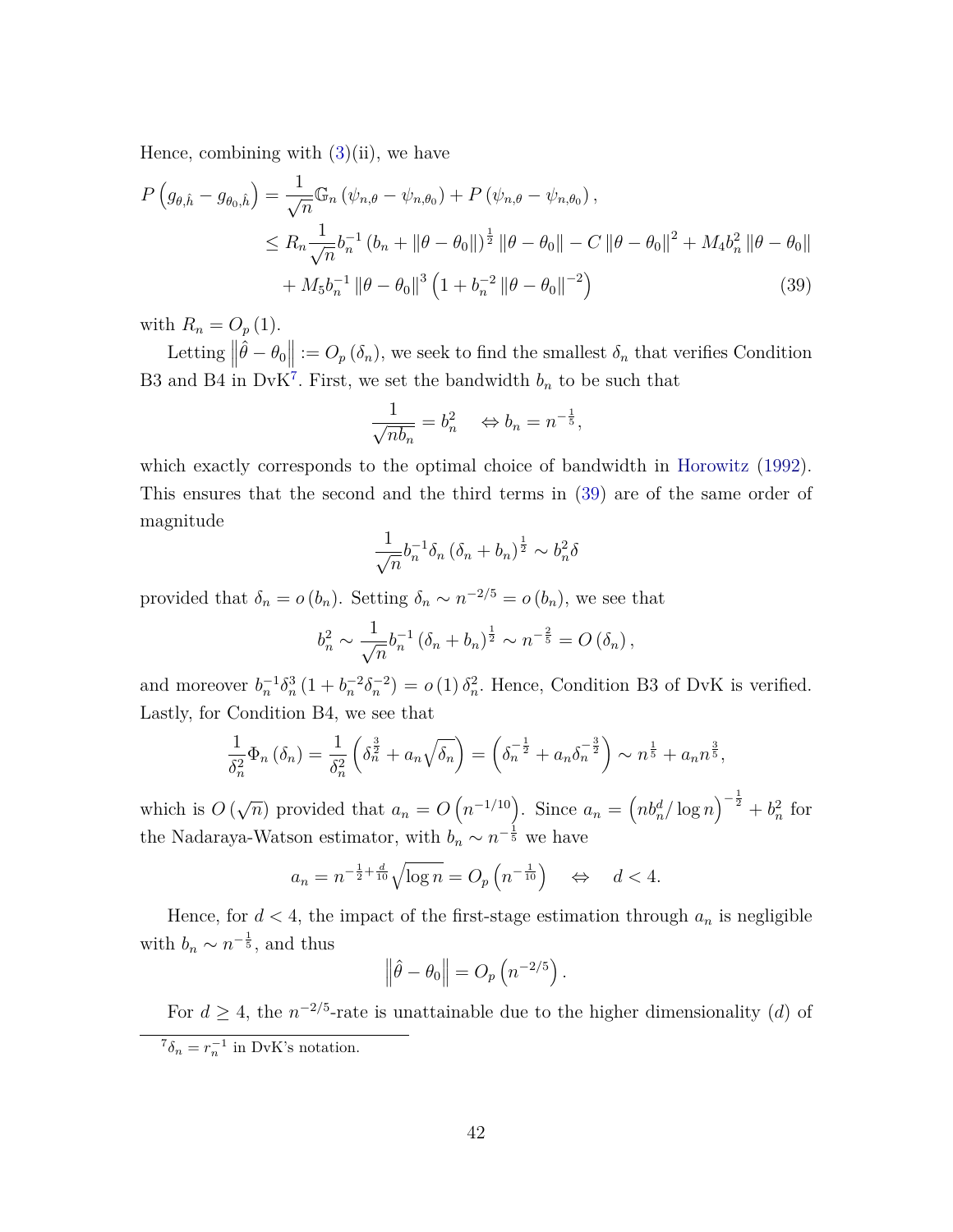the first-stage kernel regression. Optimally, we set  $b_n$  so as to minimize

<span id="page-42-0"></span>
$$
\max\left\{n^{-\frac{1}{3}}\left(n b_n^d / \log n\right)^{-\frac{1}{2} \cdot \frac{2}{3}}, b_n^2, (nb_n)^{-\frac{1}{2}}\right\},\tag{40}
$$

which is solved by setting  $b_n^2 \sim n^{-\frac{1}{3}} \left(n b_n^d / \log n\right)^{-\frac{1}{2} \cdot \frac{2}{3}}$  (up to the log *n* factor) with  $b_n \sim n^{-\frac{2}{d+6}}$ 

giving an optimal rate of convergence at

$$
\delta_n = n^{-\frac{4}{d+6}} \left( \log n \right)^{\frac{1}{3}},
$$

provided that the first-stage estimator  $\hat{h}$  is still consistent with  $a_n =$  $\left(n b_n^d / \log n\right)^{-1/2} \to 0$ , or

$$
b_n \sim n^{-\frac{2}{d+6}} >> n^{-\frac{1}{d}},
$$

which is possible if *d <* 6.

For  $d \geq 6$ ,  $b_n^2$  becomes the dominant term in [\(40\)](#page-42-0), which should be minimized subject to the constraint  $a_n = \left(n b_n^d / \log n\right)^{-1/2} \to 0$ . This can be roughly achieved by setting, say,  $b_n \sim (n^{-1} \log^2 n)^{\frac{1}{d}}$ , in which case  $a_n = 1/\log n \to 0$  and  $\left\|\hat{\theta} - \theta_0\right\| = O_p\left(b_n^2\right) = n^{-\frac{2}{d}}\left(\log n\right)^{\frac{4}{d}}.$ 

### **A.6 Proof of Theorem [2\(](#page-14-1)i)**

*Proof.* For  $d < 4$ , define  $\mathbb{M}_n(\theta) := \mathbb{P}_n g_{\theta,\hat{h}}$  and  $\mathbb{M}(\theta) := -(\theta - \theta_0)' V(\theta - \theta_0)$  so that

$$
\delta_n^{-1} \left[ \left( \mathbb{M}_n \left( \tilde{\theta}_n \right) - \mathbb{M} \left( \tilde{\theta}_n \right) \right) - \left( \mathbb{M}_n \left( \theta_0 \right) - \mathbb{M} \left( \theta_0 \right) \right) \right]
$$
\n
$$
= \frac{1}{\sqrt{n} \delta_n} \mathbb{G}_n \left( g_{\tilde{\theta}_n, \hat{h}} - g_{\theta_0, \hat{h}} \right) + \frac{1}{\delta_n} \left[ P \left( g_{\tilde{\theta}_n, \hat{h}} - g_{\theta_0, \hat{h}} \right) - \mathbb{M} \left( \theta \right) \right]
$$
\n
$$
= :B_{n,1} + B_{n,2}
$$

for any  $\tilde{\theta}_n$  s.t.  $\left\|\tilde{\theta}_n - \theta_0\right\| = O_p\left(\delta_n\right) = O_p\left(n^{-2/5}\right)$ . With the optimal choice of bandwidth  $b_n^{-1/5}$  $b_n^{-1/5}$  $b_n^{-1/5}$ , we know  $a_n = n^{-\frac{1}{2} + \frac{d}{10}} \sqrt{\log n} = o\left(n^{-\frac{1}{10}}\right)$  and thus by Lemma 1 and [2,](#page-11-0) we have

$$
P \sup_{\|\hat{h}-h_0\| \leq Ka_n} \frac{1}{\sqrt{n}\delta_n} \left| \mathbb{G}_n \left( g_{\tilde{\theta}_n,\hat{h}} - g_{\theta_0,\hat{h}} \right) \right|
$$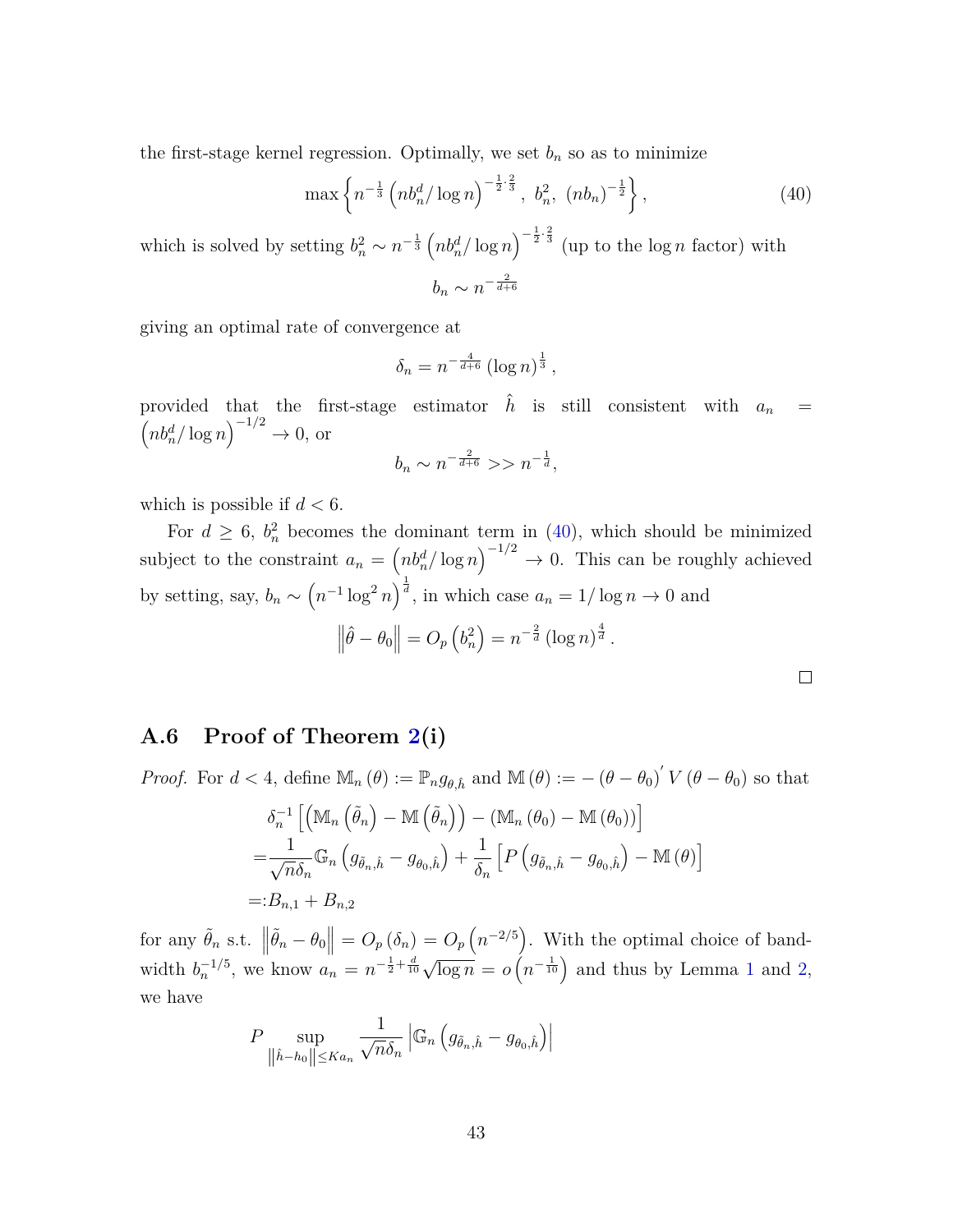$$
\leq M \frac{1}{\sqrt{n} \delta_n} \left( \delta_n \sqrt{\delta_n} + a_n \sqrt{\delta_n} \right) = O \left( n^{-\frac{1}{2}} \delta_n + n^{-\frac{1}{2}} a_n \delta_n^{-\frac{1}{2}} \right)
$$
  
=  $o \left( \delta_n \right) + o \left( n^{-\frac{1}{2}} n^{-\frac{1}{10}} \left( n^{-\frac{2}{5}} \right)^{-\frac{3}{2}} \right) \delta_n = o \left( \delta_n \right) + o \left( 1 \right) \delta_n = o \left( \delta_n \right)$ 

Hence,

$$
B_{n,1}=o_p\left(\delta_n\right).
$$

Now, recall that

$$
B_{n,2} = \frac{1}{\delta_n} \left[ P \left( g_{\tilde{\theta}_n, \hat{h}} - g_{\theta_0, \hat{h}} \right) - \mathbb{M} \left( \theta \right) \right]
$$
  
= 
$$
\frac{1}{\sqrt{n} \delta_n} \mathbb{G}_n \left( \psi_{n, \tilde{\theta}_n} - \psi_{n, \theta_0} \right) + \frac{1}{\delta_n} \left[ P \left( \psi_{n, \tilde{\theta}_n} - \psi_{n, \theta_0} \right) - \mathbb{M} \left( \theta \right) \right]
$$
  
=: 
$$
B_{n,2,1} + B_{n,2,2}
$$

First, we analyze  $B_{n,2,1}$ :

$$
B_{n,2,1} = \frac{1}{\sqrt{n}\delta_n} \mathbb{G}_n \left( \psi_{n,\tilde{\theta}_n} - \psi_{n,\theta_0} \right)
$$
  
\n
$$
= \frac{1}{n\delta_n} \sum_{i=1}^n \left( \psi_{n,\tilde{\theta}_n} (Z_i) - \psi_{n,\theta_0} (Z_i) - P \left( \psi_{n,\tilde{\theta}_n} - \psi_{n,\theta_0} \right) \right)
$$
  
\n
$$
= \frac{1}{n\delta_n} \sum_{i=1}^n \left[ \left( y_i - \frac{1}{2} \right) \phi \left( \frac{X_i^{\prime} \theta_0}{b_n} \right) \frac{X_i^{\prime}}{b_n} \left( I - \theta_0 \theta_0^{\prime} \right) - A_{n,1} \right] \left( I - \theta_0 \theta_0^{\prime} \right) \left( \tilde{\theta}_n - \theta_0 \right) + R_{n,\theta}
$$
  
\n
$$
= Z_n^{\prime} \left( I - \theta_0 \theta_0^{\prime} \right) \left( \tilde{\theta}_n - \theta_0 \right) + R_{n,\theta}
$$

with

$$
Z'_n := \frac{1}{n\delta_n} \sum_{i=1}^n \left[ \left( y_i - \frac{1}{2} \right) \phi \left( \frac{X'_i \theta_0}{b_n} \right) \frac{X'_i}{b_n} \left( I - \theta_0 \theta'_0 \right) - A_{n,1} \right]
$$
  
= 
$$
\frac{1}{n\delta_n} \sum_{i=1}^n \left[ \left( y_i - \frac{1}{2} \right) \phi \left( \frac{X'_i \theta_0}{b_n} \right) \frac{X'_i}{b_n} \left( I - \theta_0 \theta'_0 \right) - A_{n,1} \right]
$$

and

$$
R_{n,\theta} := \left(\tilde{\theta}_n - \theta_0\right)' \frac{1}{n\delta_n} \sum_{i=1}^n \left[\frac{1}{2} \left(y_i - \frac{1}{2}\right) \left(I_d - \theta_0 \theta_0'\right) \phi'\left(\frac{\xi(X_i)}{b_n}\right) \cdot \frac{X_i X_i'}{b_n^2} \left(I_d - \theta_0 \theta_0'\right) - A_{n,2}\right] \left(\tilde{\theta}_n - \theta_0\right)
$$

$$
- \frac{1}{n\delta_n} \sum_{i=1}^n \left[\frac{1}{2} \left(y_i - \frac{1}{2}\right) \phi\left(\frac{\xi(X_i)}{b_n}\right) \frac{X_i'}{b_n} \theta_0 - A_{n,3}\right] \cdot \left(\tilde{\theta}_n - \theta_0\right)' \left(I_d - \theta_0 \theta_0'\right) \left(\tilde{\theta}_n - \theta_0\right)
$$

Now, since  $\mathbb{E}[Z_n] = \mathbf{0}$  and

$$
\mathbb{E}\left[Z_n Z_n'\right] = \frac{1}{n\delta_n^2} \int \phi^2 \left(\frac{x'\theta_0}{b_n}\right) \left(I - \theta_0 \theta_0'\right) \frac{x x'}{b_n^2} \left(I - \theta_0 \theta_0'\right) p_x dx
$$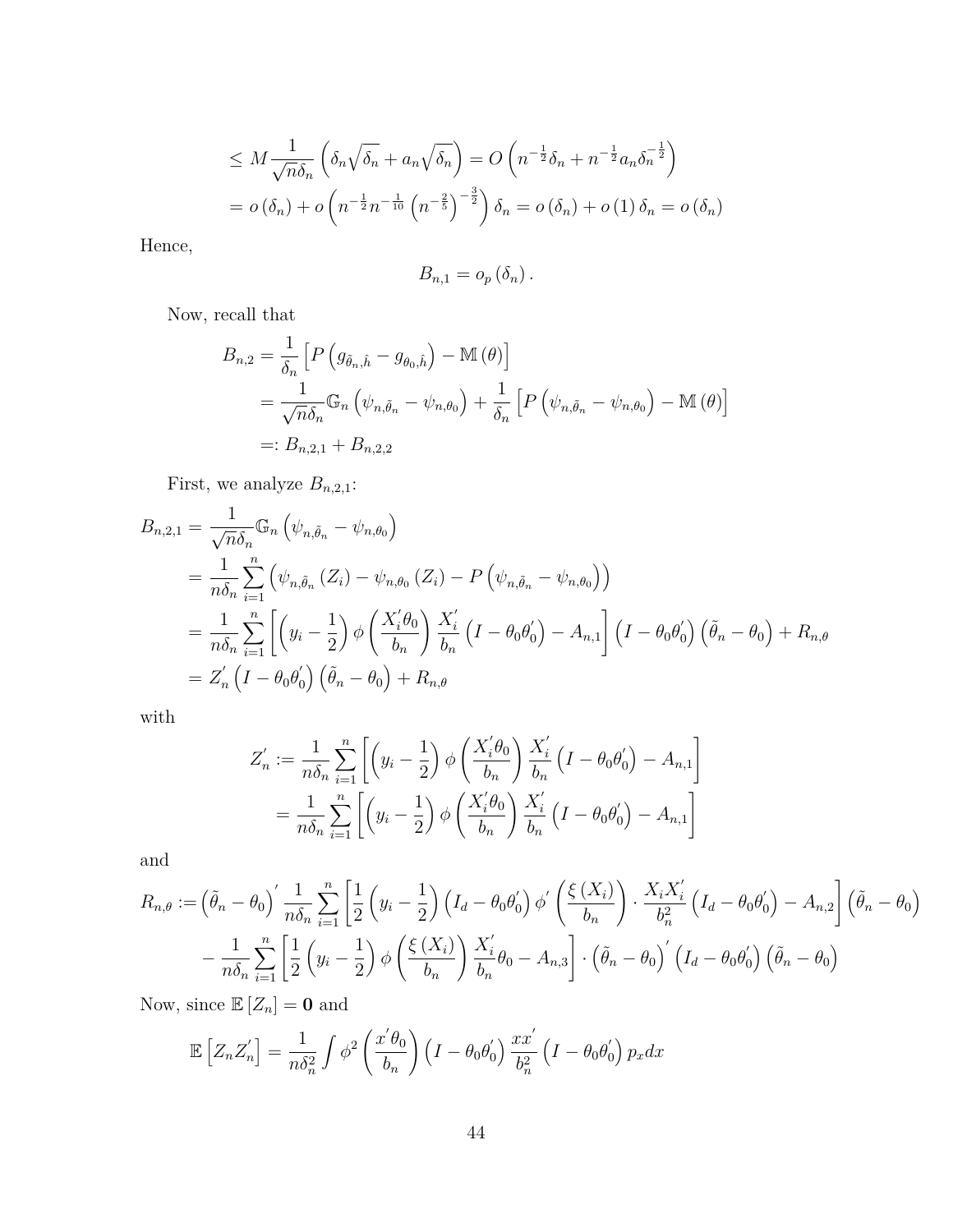$$
= \frac{1}{nb_n^2 \delta_n^2} \int \phi^2 \left(\frac{x' \theta_0}{b_n}\right) \left(I - \theta_0 \theta'_0\right) xx' \left(I - \theta_0 \theta'_0\right) p_x dx
$$
  
\n
$$
= \frac{1}{nb_n \delta_n^2} \int \phi^2 \left(\zeta_1\right) \left(I - \theta_0 \theta'_0\right) T_{\theta_0} \overline{u}_{-1} \overline{u}'_{-1} T'_{\theta_0} \left(I - \theta_0 \theta'_0\right) p_x d\zeta du_{-1}
$$
  
\n
$$
= \int \phi^2 \left(\zeta_1\right) d\zeta_1 \left(I - \theta_0 \theta'_0\right) T_{\theta_0} \overline{u}_{-1} \overline{u}'_{-1} T'_{\theta_0} \left(I - \theta_0 \theta'_0\right) p_x du_{-1}
$$
  
\n
$$
= O\left(1\right)
$$

so  $Z_n = O_p(1)$ . Furthermore, the Lindberg condition can be verified as

$$
\frac{1}{n\delta_n^2} \int \phi^2 \left(\frac{x'\theta_0}{b_n}\right) \left(I - \theta_0 \theta'_0\right) \frac{x x'}{b_n^2} \left(I - \theta_0 \theta'_0\right) \cdot \mathbb{1} \left\{\frac{1}{n^2 \delta_n^2 b_n^2} \phi^2 \left(\frac{x'\theta_0}{b_n}\right) x' \left(I - \theta_0 \theta'_0\right) x \ge \epsilon^2\right\} p_x dx
$$
\n
$$
\le \frac{1}{n b_n \delta_n^2} \int \phi^2 \left(\zeta_1\right) \left(I - \theta_0 \theta'_0\right) T_{\theta_0} \overline{u}_{-1} \overline{u}'_{-1} T'_{\theta_0} \left(I - \theta_0 \theta'_0\right) \cdot \mathbb{1} \left\{\frac{1}{n \delta_n b_n} \phi \left(\zeta_1\right) \ge \epsilon\right\} p_x d\zeta_1 du_{-1}
$$
\n
$$
= \int \phi^2 \left(\zeta_1\right) \left(I - \theta_0 \theta'_0\right) T_{\theta_0} \overline{u}_{-1} \overline{u}'_{-1} T'_{\theta_0} \left(I - \theta_0 \theta'_0\right) \cdot \mathbb{1} \left\{\delta_n \phi \left(\zeta_1\right) \ge \epsilon\right\} p_x d\zeta_1 du_{-1}
$$
\n
$$
\to 0
$$

for every  $\epsilon > 0$  as  $n \to \infty$ . Hence, by the triangular-array CLT, we have

$$
Z_n \stackrel{d}{\longrightarrow} \mathcal{N}(0, \Sigma) \,, \tag{41}
$$

where

$$
\Sigma := \left(I - \theta_0 \theta'_0\right) T_{\theta_0} \left[\frac{1}{2\sqrt{\pi}} \int_{u_1=0} \overline{u}_{-1} \overline{u}'_{-1} p_x du_{-1}\right] T'_{\theta_0} \left(I - \theta_0 \theta'_0\right).
$$

$$
= \left(I - \theta_0 \theta'_0\right) T_{\theta_0} \left[\frac{1}{2\sqrt{\pi}} \Omega_{\overline{u}_{-1}}\right] T'_{\theta_0} \left(I - \theta_0 \theta'_0\right)
$$
(42)

where

$$
\Omega_{\overline{u}_{-1}} := \int_{u_1=0} \overline{u}_{-1} \overline{u}'_{-1} p_x du_{-1}.
$$

Similarly, we can deduce

$$
||R_{n,\theta}|| = O_p\left(\frac{1}{\sqrt{n\delta_n^2 b_n^3}}\right) \left\|\tilde{\theta}_n - \theta_0\right\|^2 = o_p\left(\frac{1}{\delta_n} \left\|\tilde{\theta}_n - \theta_0\right\|^2\right).
$$

Hence

$$
B_{n,2,1} = Z'_n \left( \tilde{\theta}_n - \theta_0 \right) + o_p \left( \frac{1}{\delta_n} \left\| \tilde{\theta}_n - \theta_0 \right\|^2 \right).
$$

Now, by [\(38\)](#page-39-1) and the observation that  $A_1 = A_1 \left( I - \theta_0 \theta_0' \right)$  $_{0}^{\prime }\big),$ 

$$
P(\psi_{n,\tilde{\theta}_n}(z) - \psi_{n,\theta_0}(z)) = b_n^2 A_1 \left(I - \theta_0 \theta_0'\right) \left(\tilde{\theta}_n - \theta_0\right) - \left(\tilde{\theta}_n - \theta_0\right)' V \left(\tilde{\theta}_n - \theta_0\right) + o\left(b_n^2 \left\|\tilde{\theta}_n - \theta_0\right\|\right)
$$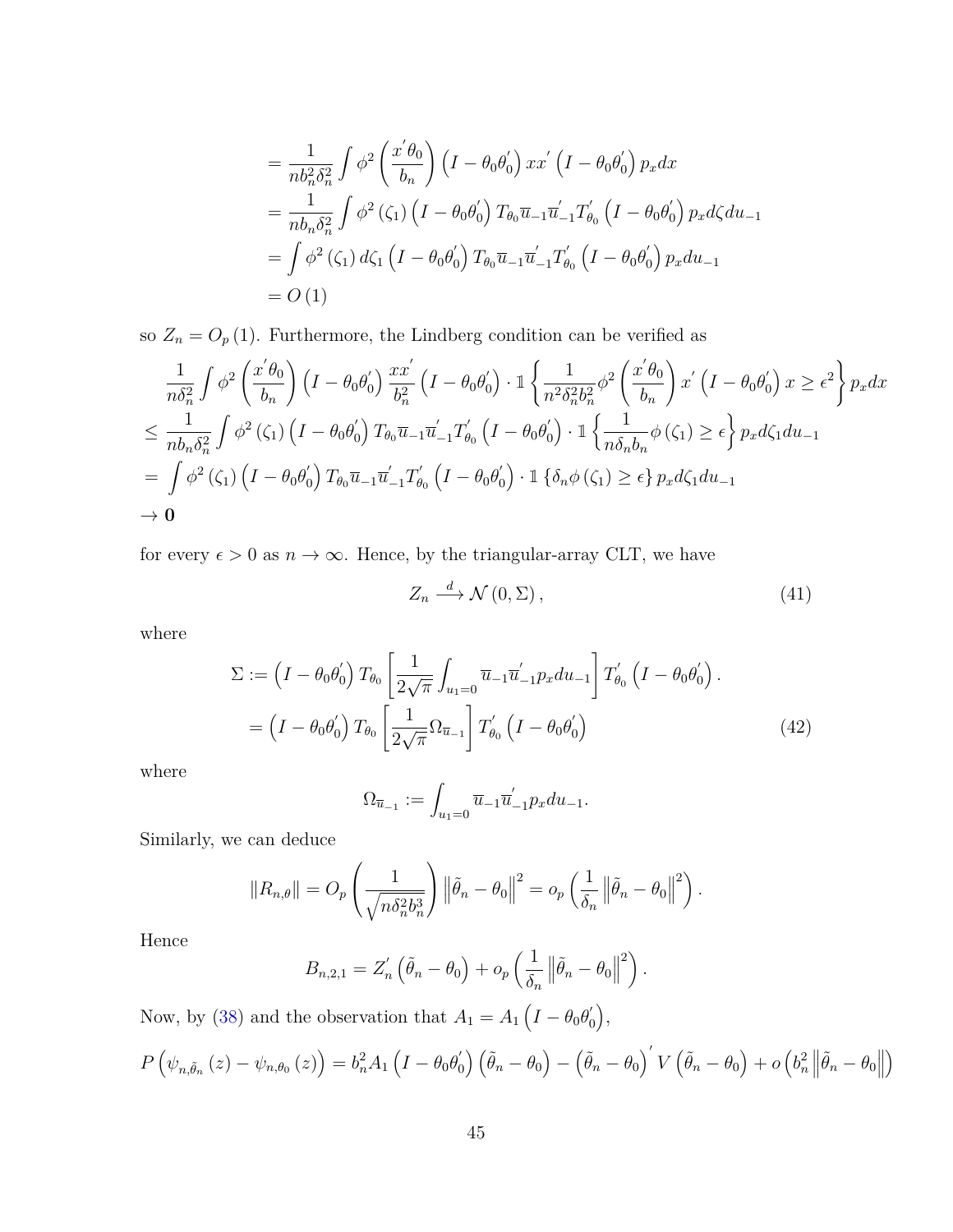and hence

$$
B_{n,2,2} = \frac{1}{\delta_n} \left[ P \left( \psi_{n,\tilde{\theta}_n} - \psi_{n,\theta_0} \right) - \mathbb{M} \left( \theta \right) \right] = \frac{1}{\delta_n} \left[ b_n^2 A_1 \left( \tilde{\theta}_n - \theta_0 \right) + o \left( b_n^2 \right) \right]
$$
  
=  $A_1 \left( I - \theta_0 \theta_0' \right) \left( \tilde{\theta}_n - \theta_0 \right) + o \left( \left\| \tilde{\theta}_n - \theta_0 \right\| \right)$ 

Combining  $B_{n,1}$ ,  $B_{n,2,1}$  and  $B_{n,2,2}$  we have

$$
\delta_n^{-1} \left[ \left( \mathbb{M}_n \left( \tilde{\theta}_n \right) - \mathbb{M} \left( \tilde{\theta}_n \right) \right) - \left( \mathbb{M}_n \left( \theta_0 \right) - \mathbb{M} \left( \theta_0 \right) \right) \right]
$$
\n
$$
= o_p \left( \delta_n \right) + Z'_n \left( \tilde{\theta}_n - \theta_0 \right) + o_p \left( \frac{1}{\delta_n} \left\| \tilde{\theta}_n - \theta_0 \right\|^2 \right) + A_1 \left( \tilde{\theta}_n - \theta_0 \right) + o \left( \left\| \tilde{\theta}_n - \theta_0 \right\| \right)
$$
\n
$$
= \left( Z'_n + A_1 \right) \left( I - \theta_0 \theta'_0 \right) \left( \tilde{\theta}_n - \theta_0 \right) + o_p \left( \left\| \tilde{\theta}_n - \theta_0 \right\| + \frac{1}{\delta_n} \left\| \tilde{\theta}_n - \theta_0 \right\|^2 + \delta_n \right)
$$
\n
$$
= \left( Z'_n + A_1 \right) T_{\theta_0} T'_{\theta_0} \left( I - \theta_0 \theta'_0 \right) \left( \tilde{\theta}_n - \theta_0 \right) + o_p \left( \left\| \tilde{\theta}_n - \theta_0 \right\| + \frac{1}{\delta_n} \left\| \tilde{\theta}_n - \theta_0 \right\|^2 + \delta_n \right)
$$

All conditions in VW Theorem 3.2.16 are now satisfied with  $V_{u_{-1}} \in \mathbb{R}^{(d-1)\times(d-1)}$ being nonsingular and invertible, where  $V_{u-1}$  is defined in [\(32\)](#page-36-0) with the projection onto the tangent space of  $\mathbb{S}^{d-1}$  via  $\left(I - \theta_0 \theta_0'\right)$  $\binom{7}{0}$  and the change of coordinates via  $T'_{\theta}$ ,,<br> $\theta_0$  . Specifically, noting that

$$
\Sigma = \left(I - \theta_0 \theta_0'\right) T_{\theta_0} \left[\frac{1}{2\sqrt{\pi}} \Omega_{\overline{u}_{-1}}\right] T'_{\theta_0} \left(I - \theta_0 \theta_0'\right)
$$

$$
V = \left(I - \theta_0 \theta_0'\right) T_{\theta_0} V_{\overline{u}_{-1}} T'_{\theta_0} \left(I - \theta_0 \theta_0'\right) = T_{\theta_0} V_{\overline{u}_{-1}} T'_{\theta_0}
$$

and writing  $A_{\bar{u}_{-1}} \equiv (0, A_{u_{-1}}) := f'(0) \cdot \int_{u_1=0} \bar{u}_{-1} p_x du_{-1}$  so that

$$
A_1 = T_{\theta_0} A_{\overline{u}_{-1}}
$$

we have

$$
V^-\Sigma V^- = \frac{1}{2\sqrt{\pi}}T_{\theta_0}\left(\begin{array}{cc} 0 & \mathbf{0} \\ \mathbf{0} & V_{u_{-1}}^{-1}\Omega_{\overline{u}_{-1}}V_{u_{-1}}^{-1}\end{array}\right)T_{\theta_0}' = \frac{1}{2\sqrt{\pi}}T_{\theta_0}V_{\overline{u}_{-1}}^{-}\Omega_{\overline{u}_{-1}}V_{\overline{u}_{-1}}^{-}T_{\theta_0}'
$$

and

$$
V^{-}A_{1} = T_{\theta_{0}}\left(\begin{array}{c} 0\\ V_{u-1}^{-1}A_{u-1} \end{array}\right) = T_{\theta_{0}}V_{\overline{u}_{-1}}^{-}A_{\overline{u}_{-1}}
$$

Hence, by VW Theorem 3.2.16, we have

$$
\delta_n^{-1} T'_{\theta_0} \left( I - \theta_0 \theta'_0 \right) \left( \hat{\theta} - \theta_0 \right) = V_{\overline{u}_{-1}}^{-1} \left( T'_{\theta_0} Z_n + A_{\overline{u}_{-1}} \right) + o_p(1)
$$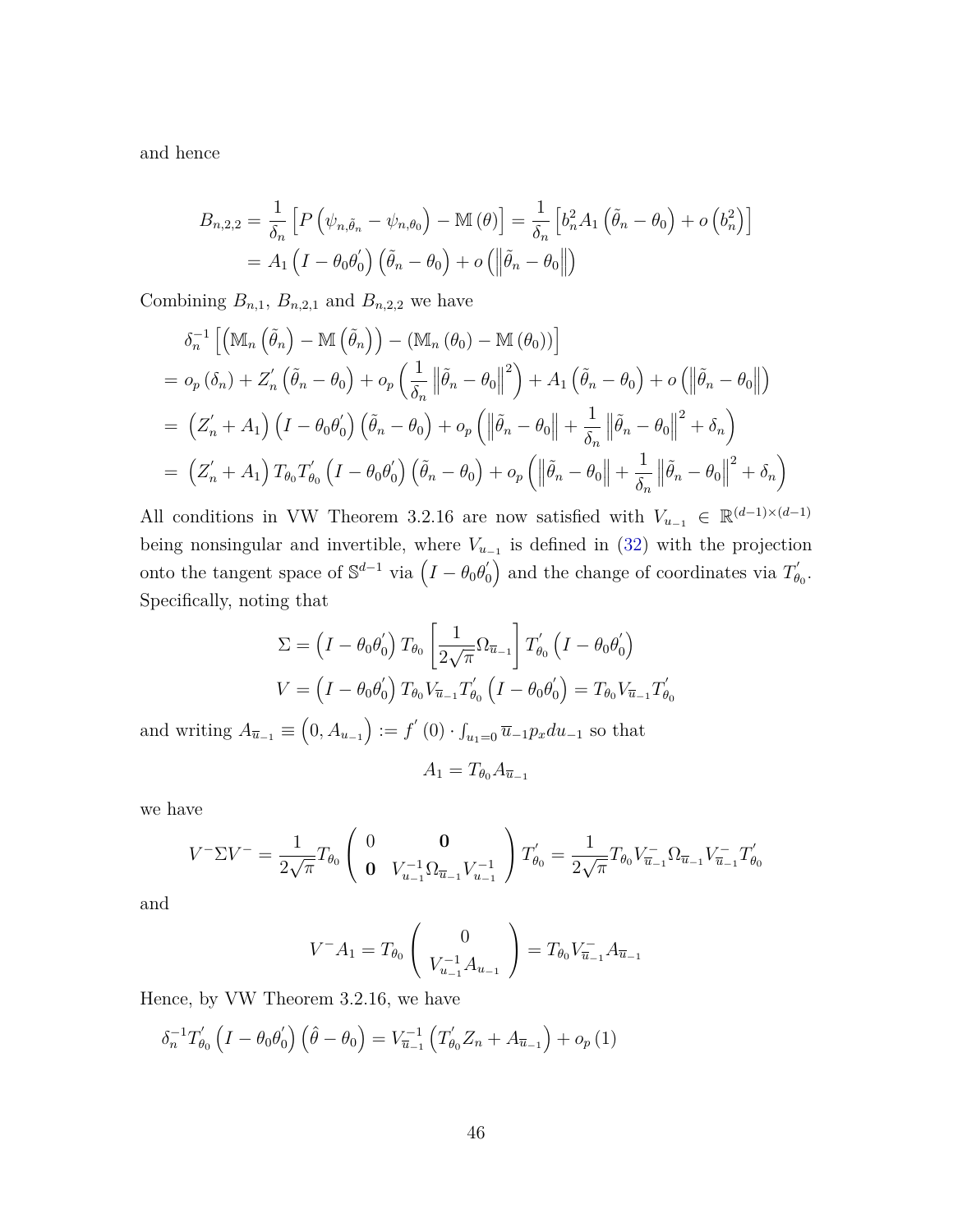$$
\stackrel{d}{\longrightarrow} \mathcal{N}\left(\begin{pmatrix} 0 \\ V_{u-1}^{-1}A_{u-1} \end{pmatrix}, \begin{pmatrix} 0 & \mathbf{0}' \\ \mathbf{0} & \frac{1}{2\sqrt{\pi}}V_{u-1}^{-1}\Omega_{\overline{u}-1}V_{u-1}^{-1} \end{pmatrix}\right)
$$

$$
\delta_n^{-1}\left(I - \theta_0\theta_0'\right)\left(\hat{\theta} - \theta_0\right) \stackrel{d}{\longrightarrow} \mathcal{N}\left(T_{\theta_0}V_{\overline{u}-1}^{-}A_{\overline{u}-1}, \frac{1}{2\sqrt{\pi}}T_{\theta_0}V_{\overline{u}-1}^{-}\Omega_{\overline{u}-1}V_{\overline{u}-1}^{-}T_{\theta_0}'\right).
$$

## **A.7 Proof of Theorem [2\(](#page-14-1)ii)**

and

*Proof.* For  $4 \leq d < 6$ , we set  $b_n \sim n^{-\frac{2}{d+6}}$  so that  $\delta_n = n^{-\frac{4}{d+6}} (\log n)^{\frac{1}{3}}$  and  $a_n =$  $n^{-\frac{6-d}{2(d+6)}}\sqrt{\log n}$ . In particular,

<span id="page-46-0"></span>
$$
\delta_n \sim \left( n^2 b_n^d / \log n \right)^{-\frac{1}{3}} \sim n^{-\frac{1}{3}} a_n^{\frac{2}{3}}.
$$
 (43)

Now, consider the scaled process indexed by any *s* in the tangent space of  $\mathbb{S}^{d-1}$  at  $\theta_0$ :

$$
\frac{1}{\sqrt{n}\delta_n^2} \mathbb{G}_n \left( g_{\theta_0 + s\delta_n, \hat{h}} - g_{\theta_0, \hat{h}} \right)
$$
\n
$$
= \frac{1}{\sqrt{n}\delta_n^2} \mathbb{G}_n \left( g_{\theta_0 + s\delta_n, \hat{h}} - g_{\theta_0, \hat{h}} - g_{+s\delta_n, h_0} + g_{\theta_0, h_0} \right)
$$
\n
$$
+ \frac{1}{\sqrt{n}\delta_n^2} \mathbb{G}_n \left( g_{\theta_0 + s\delta_n, h_0} - g_{\theta_0, h_0} \right) + \frac{1}{\delta_n^2} P \left( g_{\theta_0 + s\delta_n, \hat{h}} - g_{\theta_0, \hat{h}} \right)
$$
\n
$$
= D_{n,1} + D_{n,2} + D_{n,3}
$$
\n(44)

For  $D_{n,1}$ , we verify VW Condition 2.11.21 to apply their Theorem 2.11.23. Define

$$
\gamma_{n,s} := n^{-\frac{1}{2}} \delta_n^{-2} \left( g_{\theta_0 + s\delta_n, \hat{h}} - g_{\theta_0, \hat{h}} - g_{\theta_0 + s\delta_n, h_0} + g_{\theta_0, h_0} \right)
$$
  

$$
\mathcal{G}_{2,n} := \left\{ \gamma_{n,s} : s'\theta_0 = 0, s \in \mathbb{R}^d \right\}
$$

Similarly to the proof of Lemma [2,](#page-11-0) we can show that  $\mathcal{G}_{2,n}$  has an envelope function

$$
G_{2,n}(x) = Kn^{-\frac{1}{2}}\delta_n^{-2}a_n \mathbb{1}\left\{|x'\theta_0| \leq ||x|| \delta_n\right\}
$$

with, by  $(43)$ ,

<span id="page-46-1"></span>
$$
PG_{2,n}^2 \le Cn^{-1} \delta_n^{-4} a_n^2 \delta_n = C \left( n^{-\frac{1}{3}} a_n^{\frac{2}{3}} \delta_n^{-1} \right)^3 = O \left( 1 \right). \tag{45}
$$

Furthermore, since  $\sqrt{n}\delta_n \to \infty$ ,

$$
P\left[G_{2,n}^2 \mathbb{1}\left\{G_{2,n} > \epsilon\sqrt{n}\right\}\right] \le P\left[Kn^{-1}\delta_n^{-4}a_n^2 \mathbb{1}\left\{\left|x'\theta_0\right| \leq \|x\| \delta_n\right\} \mathbb{1}\left\{n^{-1}\delta_n^{-4}a_n^2 \geq \epsilon\sqrt{n}\right\}\right]
$$
  

$$
\le Cn^{-1}a_n^2\delta_n^{-3} \mathbb{1}\left\{n^{-1}a_n^2\delta_n^{-3} \cdot \delta_n^{-1} \geq \epsilon\sqrt{n}\right\} \le C' \mathbb{1}\left\{C' \geq \epsilon\sqrt{n}\delta_n\right\}
$$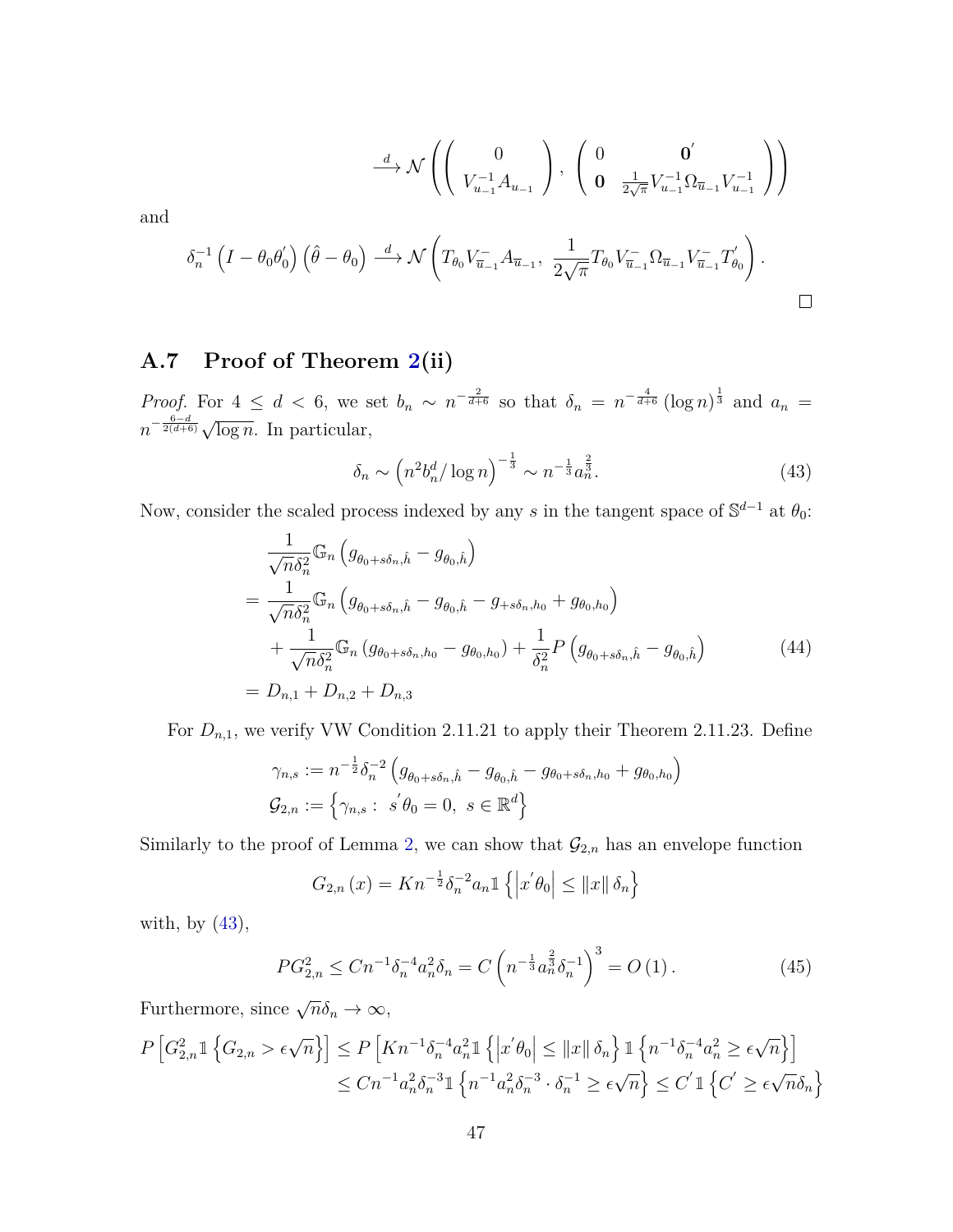<span id="page-47-1"></span><span id="page-47-0"></span>
$$
\to 0 \quad \text{as } n \to \infty \quad \text{for every } \epsilon > 0 \tag{46}
$$

In addition, for any *s, t*,

$$
\begin{split} |\gamma_{n,s} - \gamma_{n,t}| &= n^{-\frac{1}{2}} \delta_n^{-2} \left| g_{\theta_0 + s\delta_n, h} - g_{\theta_0 + t\delta_n, h_0} - g_{\theta_0 + s\delta_n, h_0} + g_{\theta_0 + t\delta_n, h_0} \right| \\ &= n^{-\frac{1}{2}} \delta_n^{-2} \left| \hat{h}(x) - h_0(x) \right| \cdot \left| \mathbb{1} \left\{ x' \left( \theta_0 + s\delta_n \right) \ge 0 \right\} - \mathbb{1} \left\{ x' \left( \theta_0 + t\delta_n \right) \ge 0 \right\} \right| \\ &\le Kn^{-\frac{1}{2}} \delta_n^{-2} a_n \cdot \left( \mathbb{1} \left\{ \left| x' \theta_0 + \frac{1}{2} \delta_n x' \left( s + t \right) \right| \le \frac{1}{2} \delta_n \left| x' \left( s - t \right) \right| \right\} \right) \end{split}
$$

and thus, for any  $\epsilon_n \to 0$ , we have

$$
\sup_{\|s-t\| \le \epsilon_n} P\left(\gamma_{n,s} - \gamma_{n,t}\right)^2 \le Kn^{-1} a_n^2 \delta_n^{-4} \cdot C\delta_n \epsilon_n = C' \epsilon_n \to 0. \tag{47}
$$

VW Condition 2.11.21 is thus verified by [\(45\)](#page-46-1)[\(46\)](#page-47-0) and [\(47\)](#page-47-1). Lastly, since

$$
\sqrt{\log \mathcal{N}_{[]}\left(\epsilon \left\|G_{2,n}\right\|_{L_2(P)}, \mathcal{G}_{2,n}, L_2\left(P\right)\right)} \leq M \left(\epsilon \left\|G_{2,n}\right\|_{L_2(P)}\right)^{-\frac{d}{\lfloor d \rfloor + 1}} \n= \left(\frac{1}{n^{-1}\delta_n^{-4}a_n^2\delta_n}\right)^{-\frac{d}{\lfloor d \rfloor + 1}} \epsilon^{-\frac{d}{\lfloor d \rfloor + 1}} \leq C\epsilon^{-\frac{d}{\lfloor d \rfloor + 1}}.
$$

and thus

$$
\int_0^{\epsilon_n} \sqrt{\log \mathcal{N}_{[]}\left(\epsilon \left\|G_{2,n}\right\|_{L_2(P)}, \mathcal{G}_{2,n}, L_2\left(P\right)\right)} d\epsilon \leq C \epsilon_n^{\frac{d}{\lfloor d \rfloor + 1}} \to 0.
$$

By VW Theorem 2.11.23, the sequence

$$
\left\{ \mathbb{G}_n \gamma_{n,s} : s' \theta_0 = 0, \ s \in \mathbb{R}^d \right\}
$$

is asymptotically tight in  $l^{\infty}(\mathbb{R}^d \cap \theta_0^{\perp})$  and converges in distribution to a Gaussian process *G* with the covariance function

$$
H(s,t) := \lim_{n \to \infty} (P\gamma_{n,s}\gamma_{n,t} - P\gamma_{n,s}P\gamma_{n,t}).
$$

Next, we show that  $D_{n,2}$  is asymptotically negligible, since by Lemma  $(1)$ 

$$
D_{n,2} := \frac{1}{\sqrt{n}\delta_n^2} \mathbb{G}_n \left( g_{\theta_0 + s\delta_n, h_0} - g_{\theta_0, h_0} \right) = O_p \left( \frac{1}{\sqrt{n}\delta_n^2} \delta_n^{\frac{3}{2}} \right) = O_p \left( \sqrt{\frac{\delta_n}{n}} \right) = o_p \left( 1 \right)
$$

Finally, for  $D_{n,3}$  we show that, based on Lemma [\(3\)](#page-13-0),

$$
D_{n,3} = \frac{1}{\delta_n^2} P\left(g_{\theta_0 + s\delta_n, \hat{h}} - g_{\theta_0, \hat{h}}\right)
$$
  
= 
$$
\frac{1}{\sqrt{n}\delta_n^2} \mathbb{G}_n \left(\psi_{n,\theta_0 + s\delta_n} - \psi_{n,\theta_0}\right) + \frac{1}{\delta_n^2} P\left(\psi_{n,\theta_0 + s\delta_n} - \psi_{n,\theta_0}\right)
$$
  
= 
$$
\frac{1}{\sqrt{n}\delta_n^2} O_p \left(b_n^{-\frac{1}{2}}\delta_n\right) + \frac{1}{\delta_n^2} \left(-s'Vs \cdot \delta_n^2 + b_n^2 \delta_n \cdot A_1's + o\left(\delta_n^2\right) + o\left(b_n^2 \delta_n\right)\right)
$$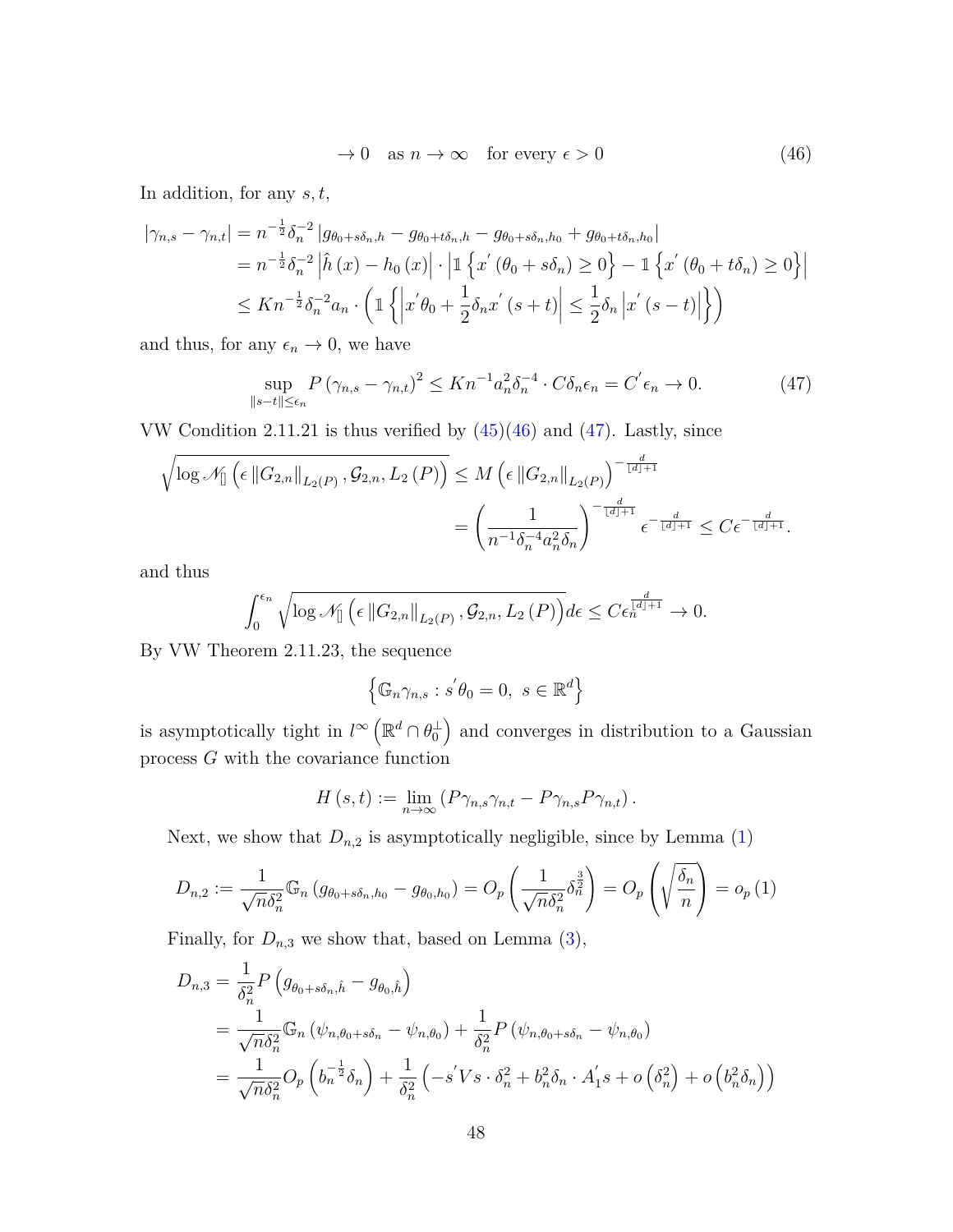$$
= -s'Vs + A'_1s + O_p\left(\frac{1}{\sqrt{nb_n}\delta_n}\right) + o\left(b_n^2\delta_n^{-1}\right) + o(1)
$$
  
=  $-s'Vs + A'_1s + o_p(1)$ 

since  $(nb_n)^{-\frac{1}{2}} = n^{-\frac{d+4}{2(d+6)}} = o(\delta_n) = o(n^{-\frac{4}{d+6}}(\log n)^{\frac{1}{3}}).$ 

Combining  $D_{n,1}, D_{n,2}$  and  $D_{n,3}$ , we conclude that

$$
\frac{1}{\sqrt{n}\delta_n^2} \mathbb{G}_n \left( g_{\theta_0 + s\delta_n, \hat{h}} - g_{\theta_0, \hat{h}} \right) \stackrel{d}{\longrightarrow} G\left(s\right) + A_1's - s'Vs
$$

and thus by the argmax continuous mapping theorem (VW Theorem 3.2.2), we have

$$
\delta_n^{-1} \left( I - \theta_0 \theta_0' \right) \left( \hat{\theta} - \theta_0 \right) \stackrel{d}{\longrightarrow} \arg \max_{s:s' \theta_0 = 0} G\left( s \right) + A_1' s - s' V s.
$$

### **A.8 Proof of Theorem [2\(](#page-14-1)iii)**

*Proof.* For  $d \geq 6$  with  $b_n \sim n^{-\frac{2}{d+6}}$ , we note that

$$
\delta_n := \left\|\hat{\theta} - \theta_0\right\| = O_p\left(n^{-\frac{4}{d+6}}\left(\log n\right)^{\frac{1}{3}}\right) = O\left(b_n^2\right)
$$

and moreover

$$
\delta_n \sim b_n^2 \gg (nb_n)^{-\frac{1}{2}}, \quad \delta_n \sim b_n^2 \gg n^{-\frac{1}{3}} a_n^{\frac{2}{3}}.
$$

The rest of the proof can be obtained by an easy adaption of the proof for Theorem [2\(](#page-14-1)ii) above. Specifically, we observe that for  $D_{n,1}$ , the inequality [\(45\)](#page-46-1) becomes

$$
PG_{2,n}^2 \leq Cn^{-1} \delta_n^{-4} a_n^2 \delta_n = C \left( n^{-\frac{1}{3}} a_n^{\frac{2}{3}} \delta_n^{-1} \right)^3 = o \left( 1 \right).
$$

Hence,

$$
\delta_n^{-1} \left( I - \theta_0 \theta_0' \right) \left( \hat{\theta} - \theta_0 \right) \stackrel{d}{\longrightarrow} \arg \max_{s:s' \theta_0 = 0} A_1' s - s' V s = A_1.
$$

## **A.9 Proof of Lemma [6](#page-22-1)**

*Proof.* The proofs of Lemma [1](#page-10-0) and Lemma [2](#page-11-0) are essentially unchanged. For the term  $P\left(g_{\theta,\hat{h}}-g_{\theta_0,\hat{h}}\right)$ , we note that

$$
P(g_{\theta,\hat{h}} - g_{\theta_0,\hat{h}}) = P(g_{\theta,\hat{h}} - g_{\theta_0,\hat{h}} - g_{\theta,h_0} + g_{\theta_0,h_0}) + P(g_{\theta,h_0} - g_{\theta_0,h_0})
$$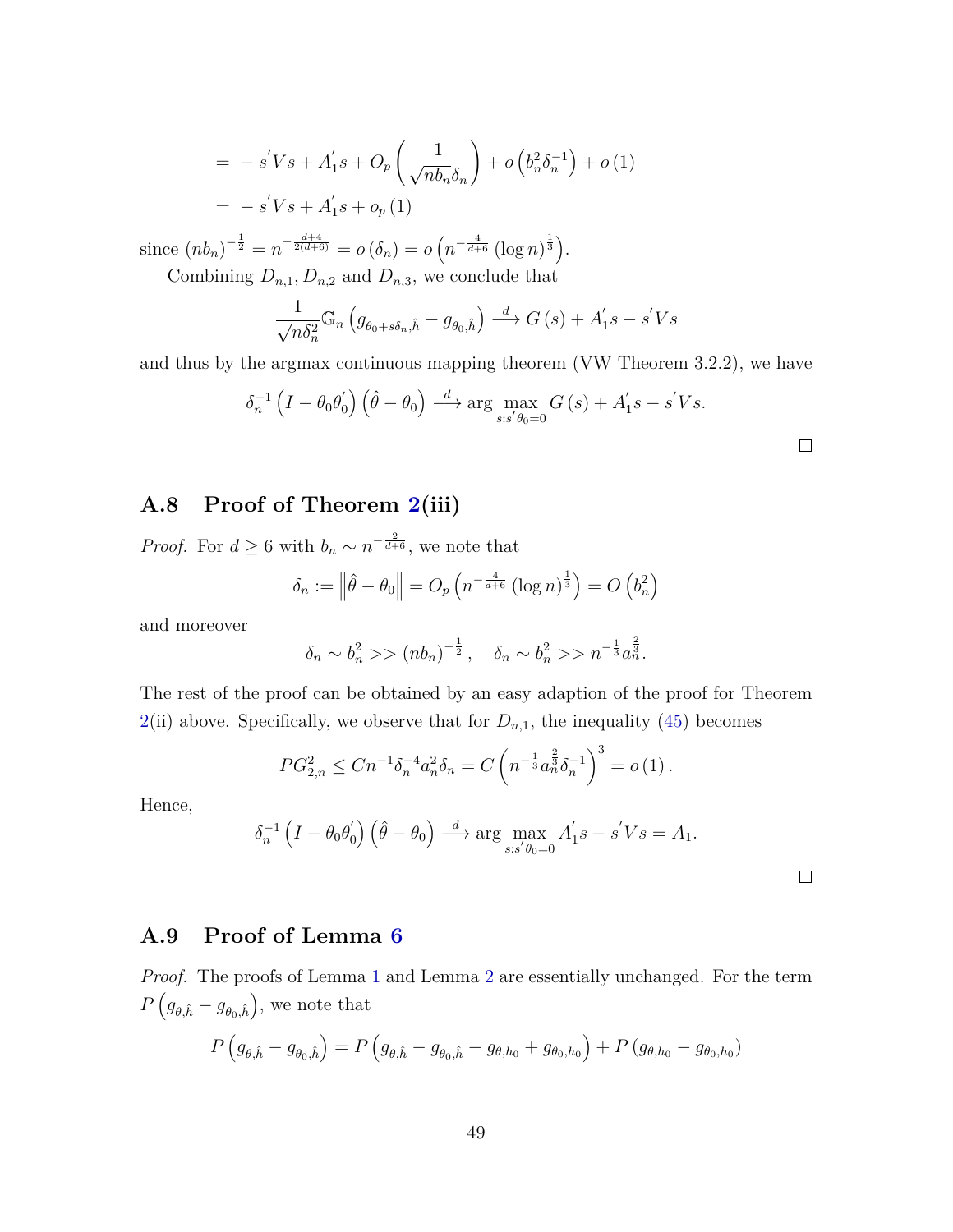where

$$
P\left|g_{\theta,\hat{h}} - g_{\theta_0,\hat{h}} - g_{\theta,h_0} + g_{\theta_0,h_0}\right|
$$
  
\n
$$
\leq P\left|\gamma\left(\hat{h}\left(X\right)\right) - \gamma\left(h_0\left(X\right)\right)\right| \left|\prod_{j} \mathbb{1}\left\{X'_j\theta \geq 0\right\} - \prod_{j} \mathbb{1}\left\{X'_j\theta_0 \geq 0\right\}\right|
$$
  
\n
$$
\leq MP\left|\hat{h}\left(X\right) - h_0\left(X\right)\right| \left|\mathbb{1}\left\{X'_{j(X)}\theta \geq 0\right\} - \mathbb{1}\left\{X'_{j(X)}\theta_0 \geq 0\right\}\right|
$$
  
\nfor some  $j\left(X\right)$  with probability 1 for  $\theta$  sufficiently close to  $\theta_0$   
\n
$$
\leq C a_n \left\|\theta - \theta_0\right\|
$$

and

$$
P(g_{\theta,h_0}-g_{\theta_0,h_0})=-\left(\theta-\theta_0\right)^{\prime}V\left(\theta-\theta_0\right)+o\left(\left\|\theta-\theta_0\right\|^2\right).
$$

Hence,

$$
P(g_{\theta,\hat{h}}-g_{\theta_0,\hat{h}})=-\left(\theta-\theta_0\right)'V(\theta-\theta_0)+O(a_n\delta)+o\left(\left\|\theta-\theta_0\right\|^2\right).
$$

Combining this with Lemma [1](#page-10-0) and Lemma [2,](#page-11-0) we conclude that Conditions B1-B4 in DvK can be verified with the smallest  $\delta_n$  such that

$$
\delta_n = \max \left\{ n^{-1}, n^{-\frac{1}{3}} a_n^{\frac{2}{3}}, a_n \right\} = a_n.
$$

## **A.10 Proof of Lemma**

*Proof.* (i) and (ii) are immediate. For (iii), notice that

$$
\lambda(t) = \frac{d}{dt} \int_{-\infty}^{t} \int_{-\infty}^{\infty} K_d(u) \, du_1 du_{-1} = \int_{-\infty}^{\infty} K_d(t, u_{-1}) \, du_{-1}.
$$

Hence,

$$
\int_{-\infty}^{\infty} t^j \lambda(t) dt = \int_{-\infty}^{\infty} \int_{-\infty}^{\infty} t^j K_d(t, u_{-1}) du_{-1} dt = \int_{-\infty}^{\infty} u_1^j K_d(u) du = 0,
$$

and

$$
\int_{-\infty}^{\infty} t^s \lambda(t) dt = \int_{-\infty}^{\infty} u_1^s K_d(u) du = R_s > 0.
$$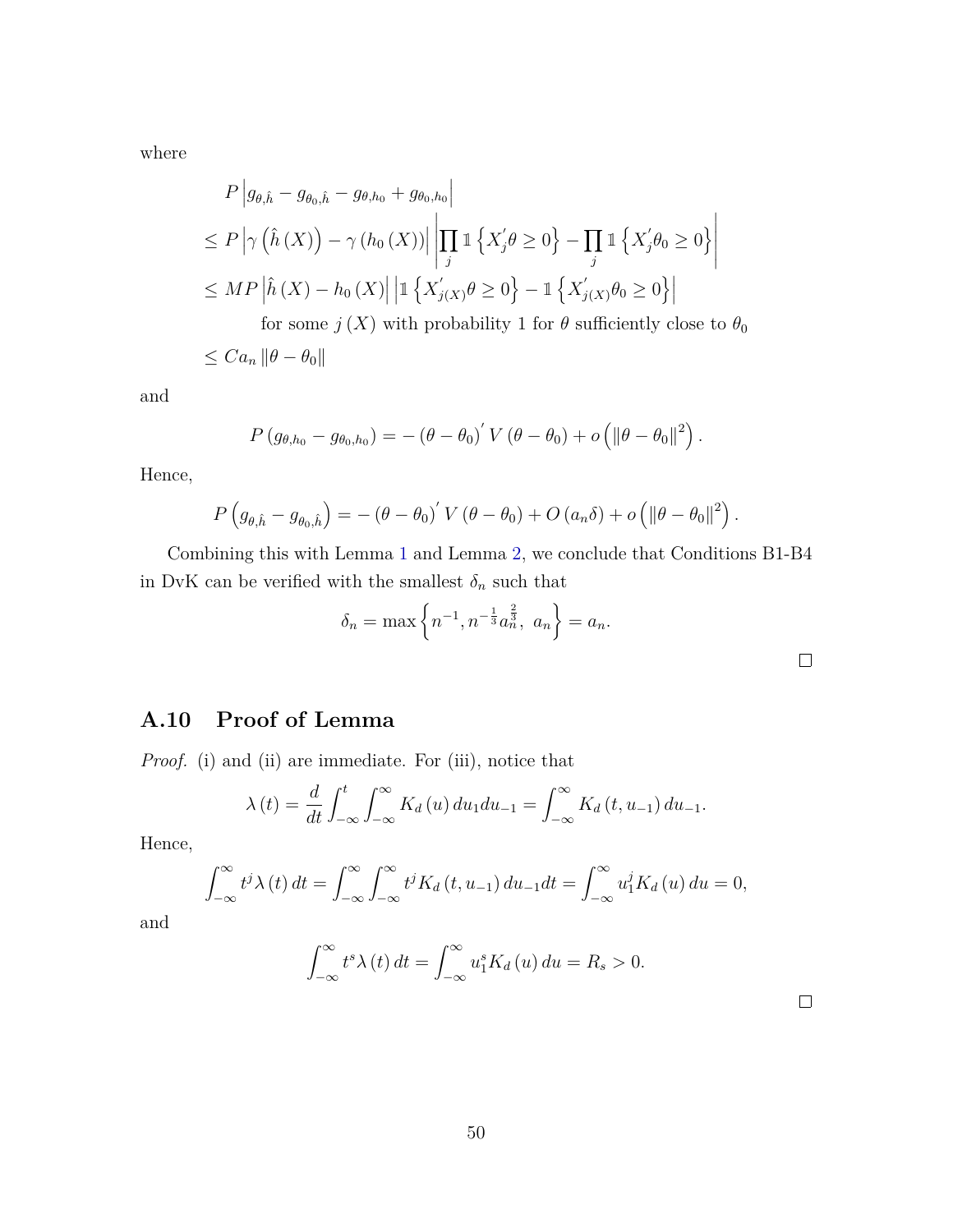### **A.11 Proof of Theorem [4](#page-22-2)**

*Proof.* Following the proof of Lemma [6,](#page-22-1) we see now

$$
P(g_{\theta,\hat{h}} - g_{\theta_0,\hat{h}}) = -(\theta - \theta_0)' V(\theta - \theta_0) + O(u_n + v_n) \delta + o(\delta^2)
$$

so that

$$
\delta_n = \max\left\{n^{-1}, n^{-\frac{1}{3}}a_n^{\frac{2}{3}}, u_n, v_n\right\} = \max\left\{n^{-\frac{1}{3}}a_n^{\frac{2}{3}}, u_n, v_n\right\}.
$$

# **B Online Appendix**

### **B.1 Proof of Corollary [1](#page-7-0)**

*Proof.* Viewing  $F(\epsilon|x)$  as a function of  $(\epsilon, x)$ , we write  $\frac{\partial}{\partial \epsilon}F(\epsilon|x)$  and  $\frac{\partial}{\partial x}F(\epsilon|x)$  as derivatives w.r.t. its two arguments. Since  $h_0(x) = F(x'\theta_0|x)$ , we have

$$
\left| \frac{\partial}{\partial x_j} h_0(x) \right| = \left| f(x' \theta_0 | x) \theta_{0,j} + \frac{\partial}{\partial x_j} F(\epsilon | x) \right|_{\epsilon = x' \theta_0}
$$
  

$$
\leq \left| f(x' \theta_0 | x) \right| \cdot |\theta_{0,j}| + \left| \frac{\partial}{\partial x_j} F(x' \theta_0 | x) \right| \leq M \cdot 1 + M = 2M,
$$

and

$$
\left| \frac{\partial^2}{\partial x_k \partial x_j} h_0(x) \right| = \left| \frac{\partial}{\partial \epsilon} f(x' \theta_0 | x) \theta_{0,j} \theta_{0,k} + \frac{\partial}{\partial x_k} f(x' \theta_0 | x) \theta_{0,j} + \frac{\partial^2}{\partial x_k \partial x_j} F(x' \theta_0 | x) \right|
$$
  

$$
\leq M \cdot 1 \cdot 1 + M \cdot 1 + M = 2M.
$$

### **B.2 Proof of Lemma [1](#page-10-0)**

*Proof.* Define  $\mathcal{G}_{1,\delta} := \{g_{\theta,h_0} - g_{\theta_0,h_0}: ||\theta - \theta_0|| \leq \delta\}$ , which has an envelope  $G_{1,\delta}$ :  $|g_{\theta,h_0} - g_{\theta_0,h_0}| = |h_0(x)| \left| \mathbb{1} \left\{ x' \theta \ge 0 \right\} - \mathbb{1} \left\{ x' \theta_0 \ge 0 \right\} \right|$  $= |h_0(x)| \left( \mathbb{1} \{ x' \theta \ge 0 > x' \theta_0 \} + \mathbb{1} \{ x' \theta_0 \ge 0 > x' \theta \} \right)$  $=$   $|h_0(x)| \left( 1 \left\{ x' \theta_0 + x' \left( \theta - \theta_0 \right) \geq 0 > x' \theta_0 \right\} + 1 \left\{ x' \theta_0 \geq 0 > x' \theta_0 + x' \left( \theta - \theta_0 \right) \right\} \right)$  $\leq |h_0(x)| \left( \mathbb{1} \left\{ x' \theta_0 + ||x|| \, ||\theta - \theta_0|| \geq 0 > x' \theta_0 \right\} + \mathbb{1} \left\{ x' \theta_0 \geq 0 > x' \theta_0 - ||x|| \, ||\theta - \theta_0|| \right\} \right)$  $\leq |h_0(x)| \left( \mathbb{1} \{ 0 > x' \theta_0 \geq -\|x\| \|\theta - \theta_0\| \right) + \mathbb{1} \left\{ \|x\| \|\theta - \theta_0\| > x' \theta_0 \geq 0 \right\} \right)$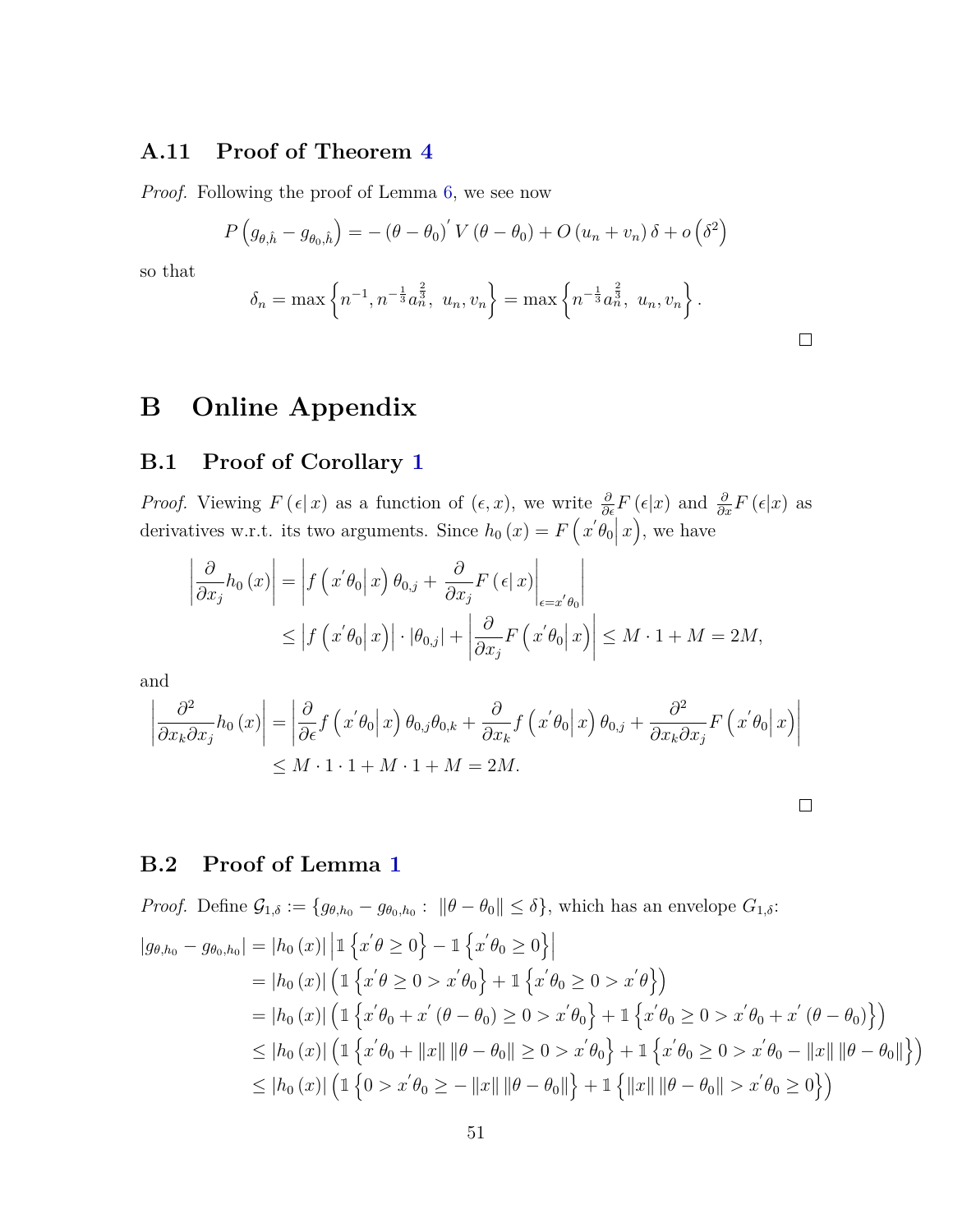= 
$$
|h_0(x)| 1 \{ |x' \theta_0| \le ||x|| ||\theta - \theta_0|| \}
$$

Whenever  $|x'\theta_0| \leq ||x|| \, ||\theta - \theta_0|| < ||\theta - \theta_0||$ , we have  $0 \in [x'\theta_0 - ||\theta - \theta_0||, x'\theta_0 + ||\theta - \theta_0||] = [(x - ||\theta - \theta_0||\theta_0)' \theta_0, (x + ||\theta - \theta_0||\theta_0)' \theta_0].$ 

which implies that

<span id="page-51-0"></span>
$$
h_0(x - \|\theta - \theta_0\| \theta_0) \le 0 \le h_0(x + \|\theta - \theta_0\| \theta_0).
$$
 (48)

By Lemma [1,](#page-7-0)

$$
h_0(x + \|\theta - \theta_0\| \theta_0) \le h_0(x) + \sup_x \|\nabla_x h_0(x)\| \cdot \|\theta - \theta_0\| \le h_0(x) + M \|\theta - \theta_0\|,
$$
  

$$
h_0(x + \|\theta - \theta_0\| \theta_0) \ge h_0(x) - \sup_x \|\nabla_x h_0(x)\| \cdot \|\theta - \theta_0\| \ge h_0(x) - M \|\theta - \theta_0\|,
$$

and thus [\(48\)](#page-51-0) implies that

$$
h_0(x) - M ||\theta - \theta_0|| \le 0 \le h_0(x) + M ||\theta - \theta_0||
$$
,

which further implies that

$$
|h_0(x)| \leq M \left\|\theta - \theta_0\right\|.
$$

Hence,

$$
|g_{\theta,h_0} - g_{\theta_0,h_0}| \le |h_0(x)| \mathbb{1} \left\{ \left| x' \theta_0 \right| \le ||x|| \, ||\theta - \theta_0|| \right\}
$$
  
\n
$$
\le M \, ||\theta - \theta_0|| \, \mathbb{1} \left\{ \left| x' \theta_0 \right| \le ||x|| \, ||\theta - \theta_0|| \right\}
$$
  
\n
$$
\le C \delta \mathbb{1} \left\{ \left| x' \theta_0 \right| \le ||x|| \, \delta \right\} =: G_{1,\delta}.
$$

Now, since  $X_i / ||X_i||$  is uniformly distributed on  $\mathbb{S}^{d-1}$ ,

$$
PG_{1,\delta}^2 = \mathbb{E}\left[C^2\delta^2 \mathbb{1}\left\{|X_i'\theta_0| \le ||X_i|| \delta\right\}\right]
$$

$$
= C^2\delta^2 \mathbb{P}\left(\left|\frac{X_i'}{\|X_i\|}\theta_0\right| \le \delta\right)
$$

$$
\le C^2\delta^3
$$

Now, since  $\mathcal{G}_{1,\delta} \subseteq \mathcal{G}$ , we have  $\mathcal{N}(\epsilon, \mathcal{G}_{1,\delta}, L_2(P)) \le \mathcal{N}(\epsilon, \mathcal{G}, L_2(P))$  and by Lemma [7](#page-25-3)

$$
J_{1,\delta} := \int_0^1 \sqrt{1 + \log \mathcal{N}\left(\epsilon, \mathcal{G}_{1,}, L_2(P)\right)} d\epsilon \le J < \infty.
$$

Then, by VW Theorem 2.14.1, we have

$$
P \sup_{g \in \mathcal{G}_{1,\delta}} |\mathbb{G}_n(g)| \le J_{1,\delta} \sqrt{PG_{1,\delta}^2} \le J_1 C \delta \sqrt{\delta} = M_1 \delta \sqrt{\delta}.
$$